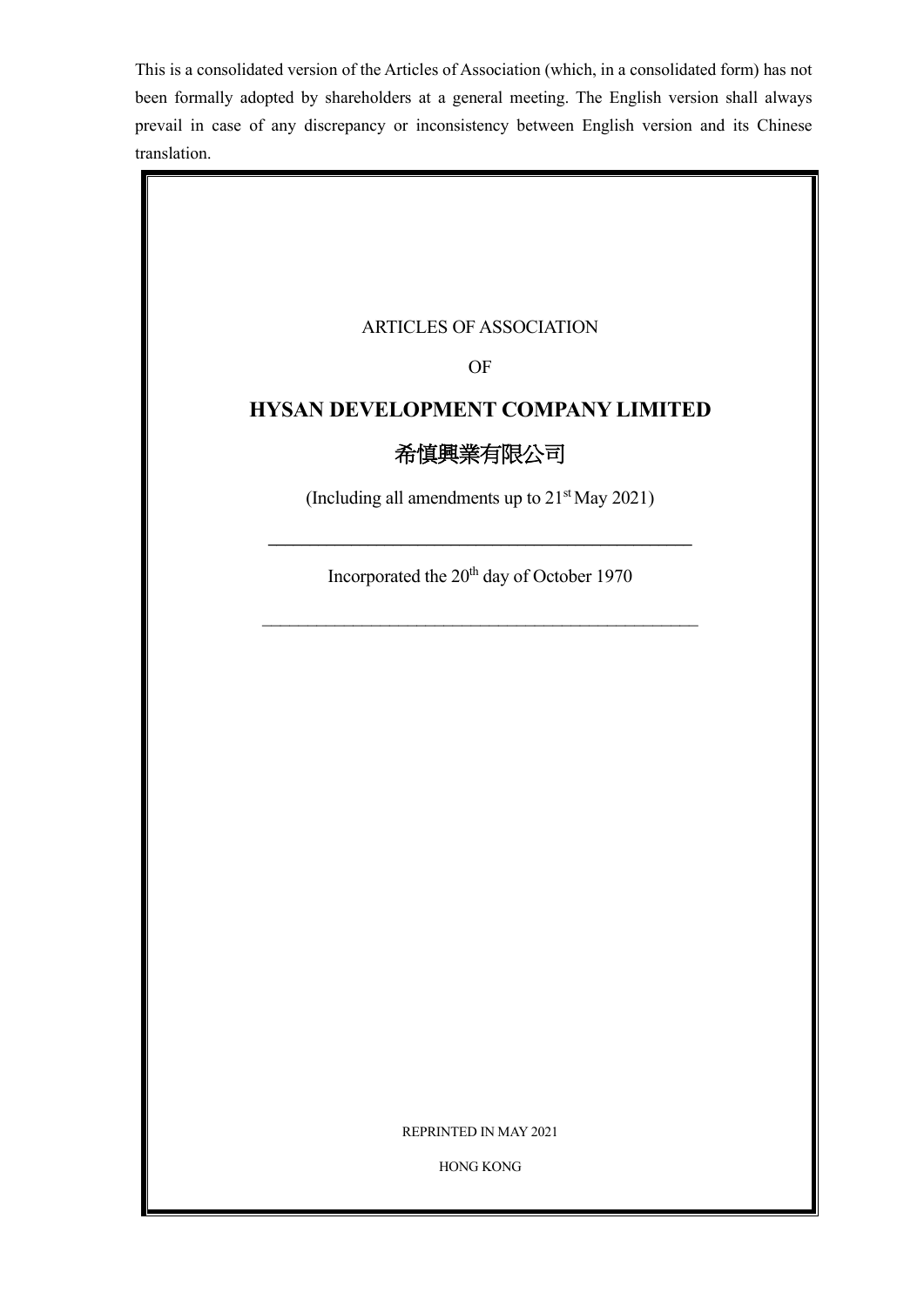No. 21779

## (COPY)

## CERTIFICATE OF INCORPORATION

## ON CHANGE OF NAME

 $\overline{\phantom{a}}$  , where  $\overline{\phantom{a}}$  , where  $\overline{\phantom{a}}$  , where  $\overline{\phantom{a}}$ 

Whereas HENNESSY DEVELOPMENT COMPANY LIMITED was incorporated in Hong Kong as a limited company under the Companies Ordinance on the Twentieth day of October 1970;

And whereas by special resolution of the Company and with the approval of the Registrar of Companies, it has changed its name;

Now therefore I hereby certify that the Company is a limited company incorporated under the name of HYSAN DEVELOPMENT COMPANY LIMITED 希慎興業有限公司.

GIVEN under my hand this Twenty-fourth day of August One Thousand Nine Hundred and Eighty-one.

(sd.) LAI MING CHI

………………………………. for Registrar of Companies, *Hong Kong*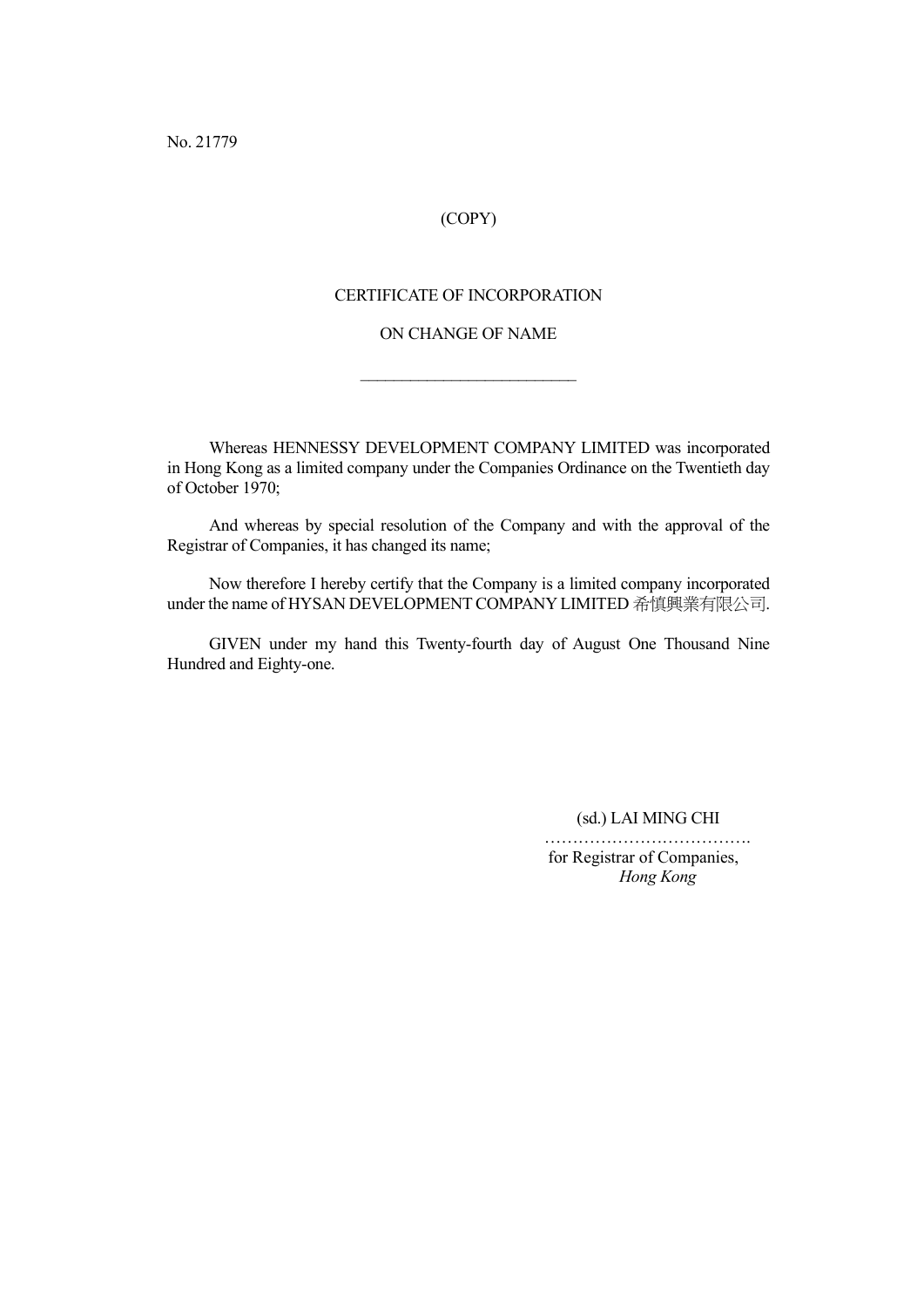No. 21779

# (COPY)

## CERTIFICATE OF INCORPORATION

 $\frac{1}{2}$ 

I HEREBY CERTIFY that

### HENNESSY DEVELOPMENT COMPANY LIMITED

is this day incorporated in Hong Kong under the Companies Ordinance, and that this company is limited.

Given under my hand this Twentieth day of October One Thousand Nine Hundred and Seventy.

(sd.) SHAM FAI

……………………………. for *Registrar of Companies*, *Hong Kong*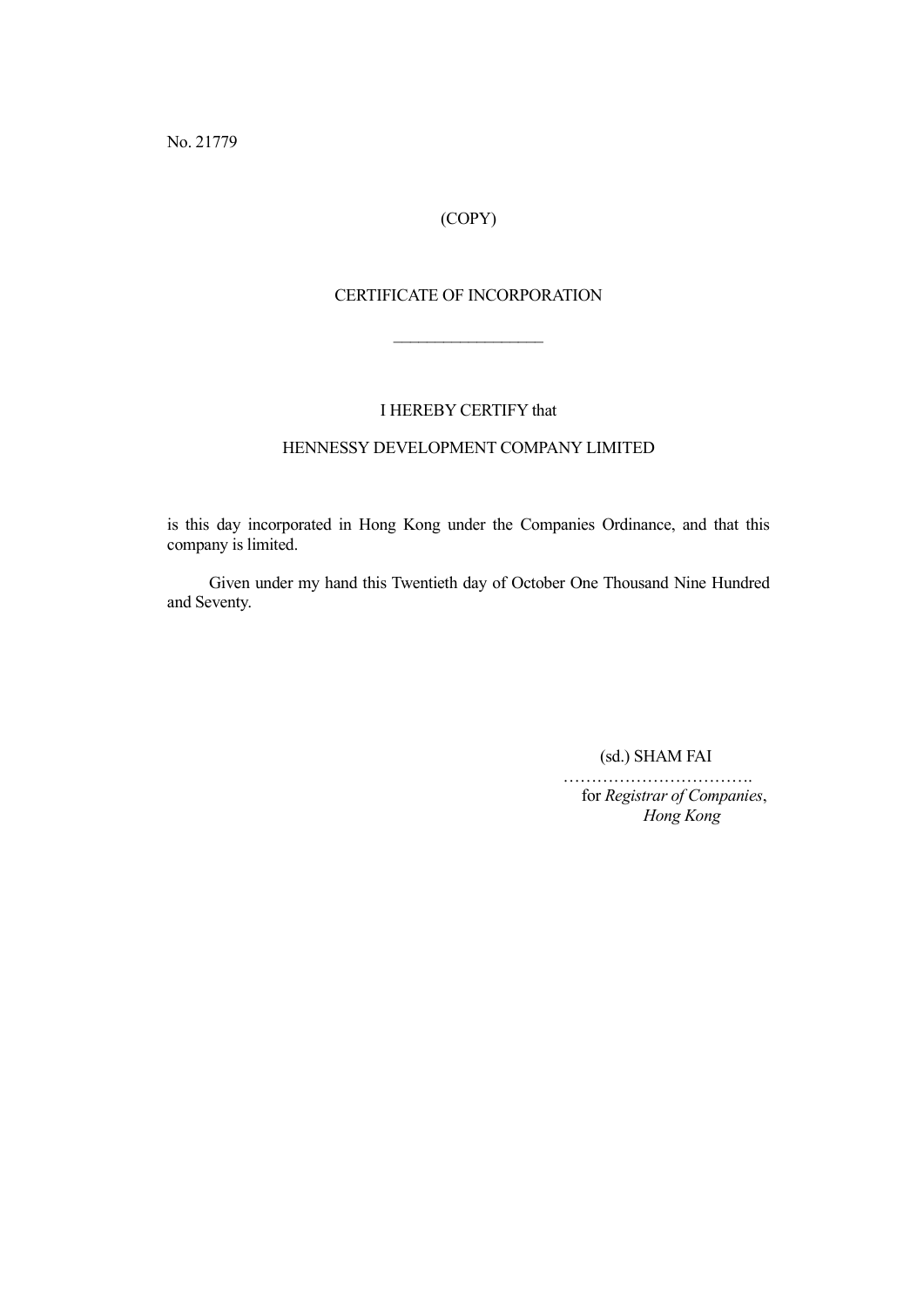# THE COMPANIES ORDINANCE (CHAPTER 622)

# **Public Company Limited by Shares**  $\overline{\phantom{a}}$  , where  $\overline{\phantom{a}}$

 $\overline{\phantom{a}}$  , where the contract of the contract of the contract of the contract of the contract of the contract of the contract of the contract of the contract of the contract of the contract of the contract of the contr

# **NEW ARTICLES OF ASSOCIATION**

(As adopted by a Special Resolution passed on  $26<sup>th</sup>$  August 1981 and including all subsequent amendments up to 21st May 2021)

OF

\_\_\_\_\_\_\_\_\_\_\_\_\_\_\_\_\_\_\_\_\_\_\_\_\_\_\_\_\_\_\_\_\_\_\_\_\_\_\_

# **HYSAN DEVELOPMENT COMPANY LIMITED** 希慎興業有限公司

| 1. | LIMITED 希慎興業有限公司".                                                                                                                                                                                                            | (A) The name of the Company is "HYSAN DEVELOPMENT COMPANY                                                                                                                                                                  | [as amended by a<br>special resolution<br>passed on 13 <sup>th</sup> May                                    |
|----|-------------------------------------------------------------------------------------------------------------------------------------------------------------------------------------------------------------------------------|----------------------------------------------------------------------------------------------------------------------------------------------------------------------------------------------------------------------------|-------------------------------------------------------------------------------------------------------------|
|    | (B)                                                                                                                                                                                                                           | The registered office of the Company shall be situated in Hong Kong.                                                                                                                                                       | 2014]                                                                                                       |
|    | The liability of the members is limited.<br>(C)                                                                                                                                                                               |                                                                                                                                                                                                                            | Liability                                                                                                   |
|    | the Company.                                                                                                                                                                                                                  | (D) No regulations or articles set out in any schedule to any Ordinance concerning<br>companies shall apply to the Company, but the following shall be the Articles of                                                     | Other Regulations<br>excluded                                                                               |
|    |                                                                                                                                                                                                                               | Interpretation                                                                                                                                                                                                             |                                                                                                             |
| 2. | The marginal notes to these Articles shall not affect the construction hereof and in the<br>interpretation and construction of these Articles unless there be something in the<br>subject or context inconsistent therewith:- |                                                                                                                                                                                                                            | Marginal notes not to<br>affect construction                                                                |
|    | "Hong Kong"                                                                                                                                                                                                                   | means the Hong Kong Special Administrative<br>Region of the People's Republic of China;                                                                                                                                    | Hong Kong                                                                                                   |
|    | "associate(s)"                                                                                                                                                                                                                | shall have the same meaning as defined in the<br>Listing Rules;                                                                                                                                                            | Associate(s)                                                                                                |
|    | "The Company" or "this<br>Company"                                                                                                                                                                                            | Development<br>shall mean<br>Hysan<br>Company<br>Limited;                                                                                                                                                                  | The Company                                                                                                 |
|    | "Companies Ordinance" or<br>"the Ordinance"                                                                                                                                                                                   | means the Companies Ordinance (Chapter 622 of<br>the Laws of Hong Kong) and any amendments<br>thereto for the time being in force and includes<br>every other ordinance incorporated therewith or<br>substituted therefor; | Companies<br>Ordinance<br>[as amended by a<br>special resolution<br>passed on<br>13 <sup>th</sup> May 2014] |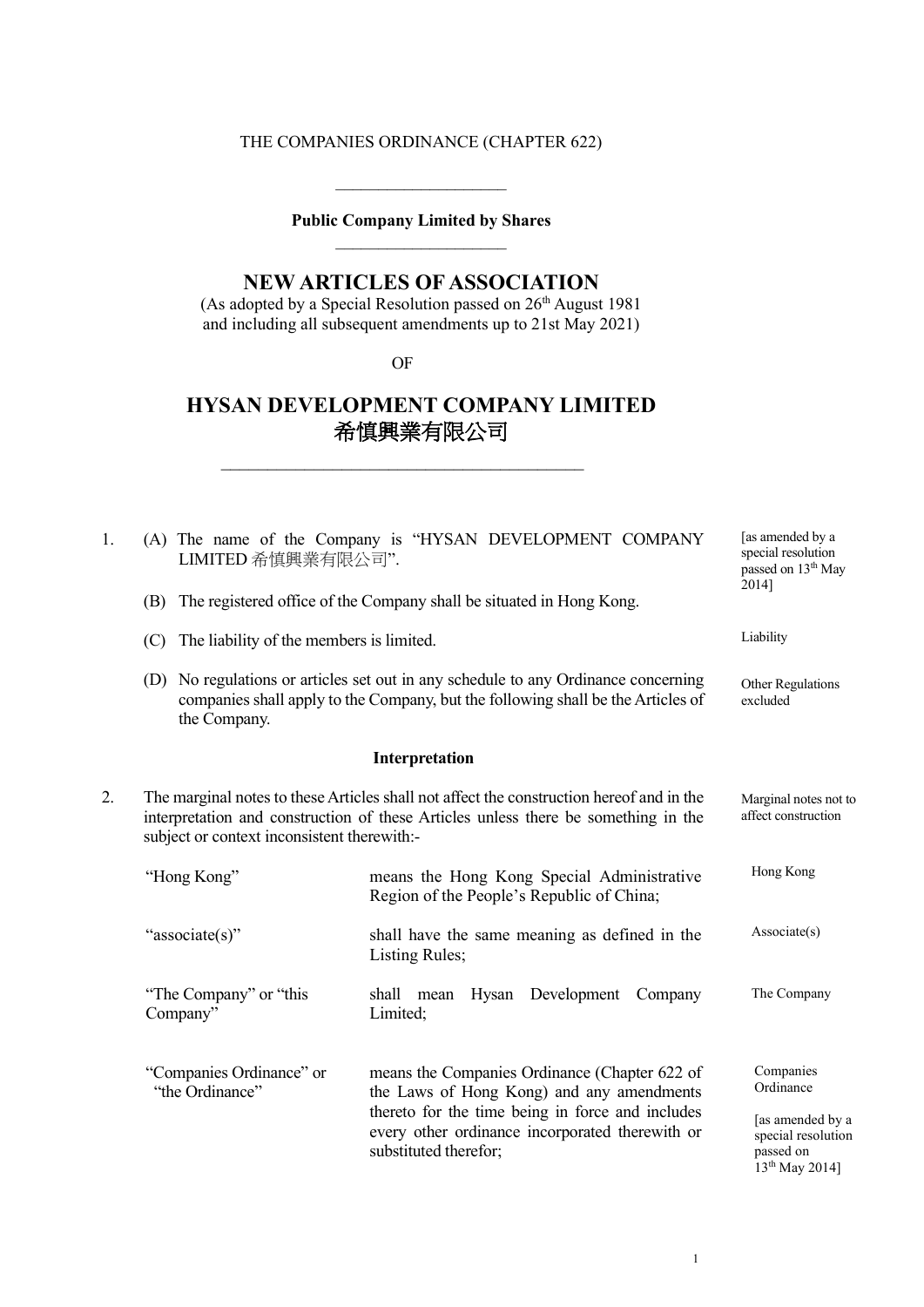| "communication"                         | includes a communication comprising sounds or<br>images or both and a communication effecting a<br>payment;                                                                                                                                                                                                                                          | Communication                                                                  |
|-----------------------------------------|------------------------------------------------------------------------------------------------------------------------------------------------------------------------------------------------------------------------------------------------------------------------------------------------------------------------------------------------------|--------------------------------------------------------------------------------|
| "electronic<br>communciation"           | a communication transmitted (whether from one<br>person to another, from one device to another or<br>from a person to a device or vice versa) by means<br>of a telecommunications system (within the<br>meaning of the Telecommunications Ordinance<br>(Chapter 106 of the Laws of Hong Kong)) or by<br>other means but while in an electronic form; | Electronic<br>Communciation                                                    |
| "legislation"                           | means applicable laws, rules and regulations<br>(including the Listing Rules) from time to time;                                                                                                                                                                                                                                                     | Legislation                                                                    |
| "Listing Rules"                         | means the relevant rules or regualtions governing<br>the listing of securities on the Relevant Exchanges<br>from time to time;                                                                                                                                                                                                                       | <b>Listing Rules</b>                                                           |
| "Relevant Exchanges"                    | means those exchanges on which the relevant<br>securities of the Company are being listed from<br>time to time;                                                                                                                                                                                                                                      | Relevant Exchanges                                                             |
| "these Articles" or "these<br>presents" | shall mean the present Articles of Association and<br>all supplementary, amended or substituted articles<br>for the time being in force;                                                                                                                                                                                                             | These Presents                                                                 |
| "special resolution"                    | shall have the meaning assigned thereto in the<br>Companies Ordinance;                                                                                                                                                                                                                                                                               | Special Resolution                                                             |
| "registered office"                     | shall mean the registered office from time to time<br>of the Company;                                                                                                                                                                                                                                                                                | Registered Office                                                              |
| "capital"                               | shall mean the share capital from time to time of<br>the Company;                                                                                                                                                                                                                                                                                    | Capital                                                                        |
| "share"                                 | means share in the capital of the Company;                                                                                                                                                                                                                                                                                                           | Share                                                                          |
|                                         |                                                                                                                                                                                                                                                                                                                                                      | [as amended by a special<br>resolution passed on<br>13 <sup>th</sup> May 2014] |
| "shareholders" or "members"             | shall mean the duly registered holders from time<br>to time of the shares in the capital of the Company;                                                                                                                                                                                                                                             | Shareholders<br>Members                                                        |
| "the register"                          | means the register of members to be kept pursuant<br>to the provisions of the Companies Ordinance;                                                                                                                                                                                                                                                   | The Register                                                                   |
| "Directors" or "Board"                  | shall mean the Directors from time to time of the<br>Company or (as the context may require) the<br>majority of Directors present and voting at a<br>meeting of Directors;                                                                                                                                                                           | Directors<br>Board                                                             |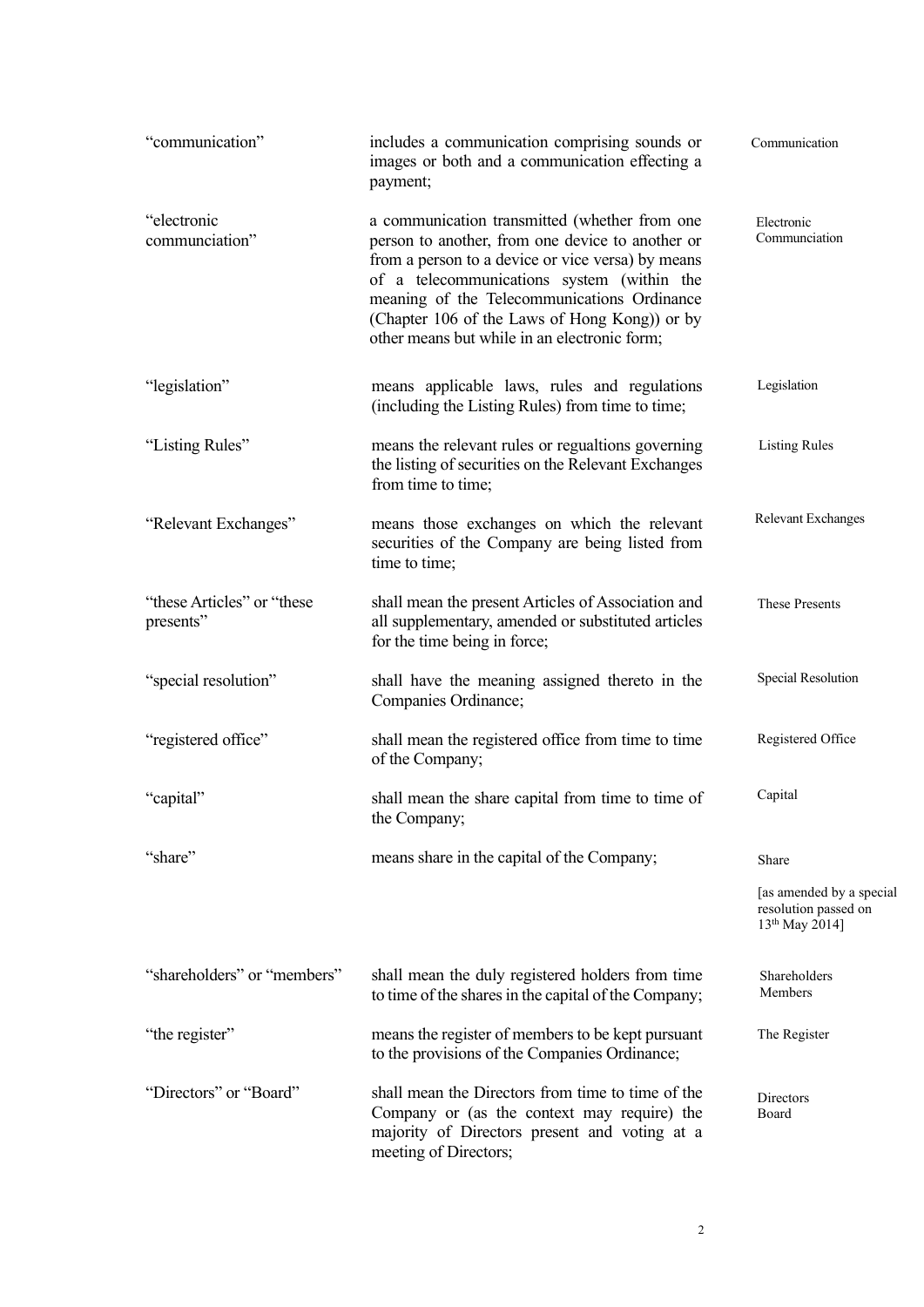|    | "Secretary"                                                                   | shall mean the person or Corporation for the time<br>being performing the duties of that office;                                                                                                                                | Secretary                                                    |
|----|-------------------------------------------------------------------------------|---------------------------------------------------------------------------------------------------------------------------------------------------------------------------------------------------------------------------------|--------------------------------------------------------------|
|    | "Auditors"                                                                    | shall mean the persons for the time being<br>performing the duties of that office;                                                                                                                                              | Auditors                                                     |
|    | "the Chairman"                                                                | shall mean the Chairman presiding at any meeting<br>of members or of the Board of Directors;                                                                                                                                    | Chairman                                                     |
|    | "seal"                                                                        | shall mean the common seal from time to time of<br>the Company;                                                                                                                                                                 | Seal                                                         |
|    | "dividend"                                                                    | includes bonus;                                                                                                                                                                                                                 | Dividend                                                     |
|    | "dollars"                                                                     | shall mean dollars legally current in Hong Kong;                                                                                                                                                                                | Dollars                                                      |
|    | "month"                                                                       | shall mean a calendar month;                                                                                                                                                                                                    | Month                                                        |
|    | "year"                                                                        | shall mean year from the 1 <sup>st</sup> January to the 31 <sup>st</sup><br>December inclusive; and                                                                                                                             | Year                                                         |
|    | "writing" or "printing"                                                       | shall include writing, printing, lithography,<br>photography, typewriting and every other mode of<br>representing words or figures in a visible form;                                                                           | Writing                                                      |
|    | Words denoting the singular shall include the plural.                         |                                                                                                                                                                                                                                 | Words in Ordinance                                           |
|    | Words denoting the plural shall include the singular.                         |                                                                                                                                                                                                                                 | to bear same meaning<br>in articles                          |
|    | Words referring to males shall include females.                               |                                                                                                                                                                                                                                 |                                                              |
|    |                                                                               | Words importing the masculine gender shall include the feminine gender.                                                                                                                                                         |                                                              |
|    |                                                                               | Words importing persons shall include companies and corporations.                                                                                                                                                               |                                                              |
|    |                                                                               | Subject as aforesaid any words defined in the Ordinance shall if not inconsistent with<br>the subject and/or context bear the same meaning in these Articles.                                                                   |                                                              |
|    |                                                                               | <b>Share Capital and Modification of Rights</b>                                                                                                                                                                                 |                                                              |
| 3. | (a)<br>Company.                                                               | There is no prescribed maximum number of shares in the share capital of the                                                                                                                                                     | Capital<br>[as amended by a special]<br>resolution passed on |
|    | Notes:<br>Ordinary Shares of HK\$1.00 each (subsequent amendments: see below) | The share capital of the Company at the date of the adoption of these Articles has been conditionally increased to<br>HK\$4,000,000,000.00 divided into 3,125,000,000 Ordinary Shares of HK\$1.00 each and 875,000,000 Deferred | 13 <sup>th</sup> May 2014]                                   |

- Pursuant to Article 3(c) of the Articles of Association, 875,000,000 deferred ordinary shares had been automatically re-designated as ordinary shares on 31<sup>st</sup> July 1984;
- By an ordinary resolution passed on  $27<sup>th</sup>$  April 1987, the authorised share capital was increased to HK\$4,500,000,000 by creation of 500,000,000 additional ordinary shares of HK\$1.00 each;
- By an ordinary resolution passed on 25<sup>th</sup> April 1988, the authorised share capital was increased to HK\$5,000,000,000 by creation of 500,000,000 additional ordinary shares of HK\$1.00 each;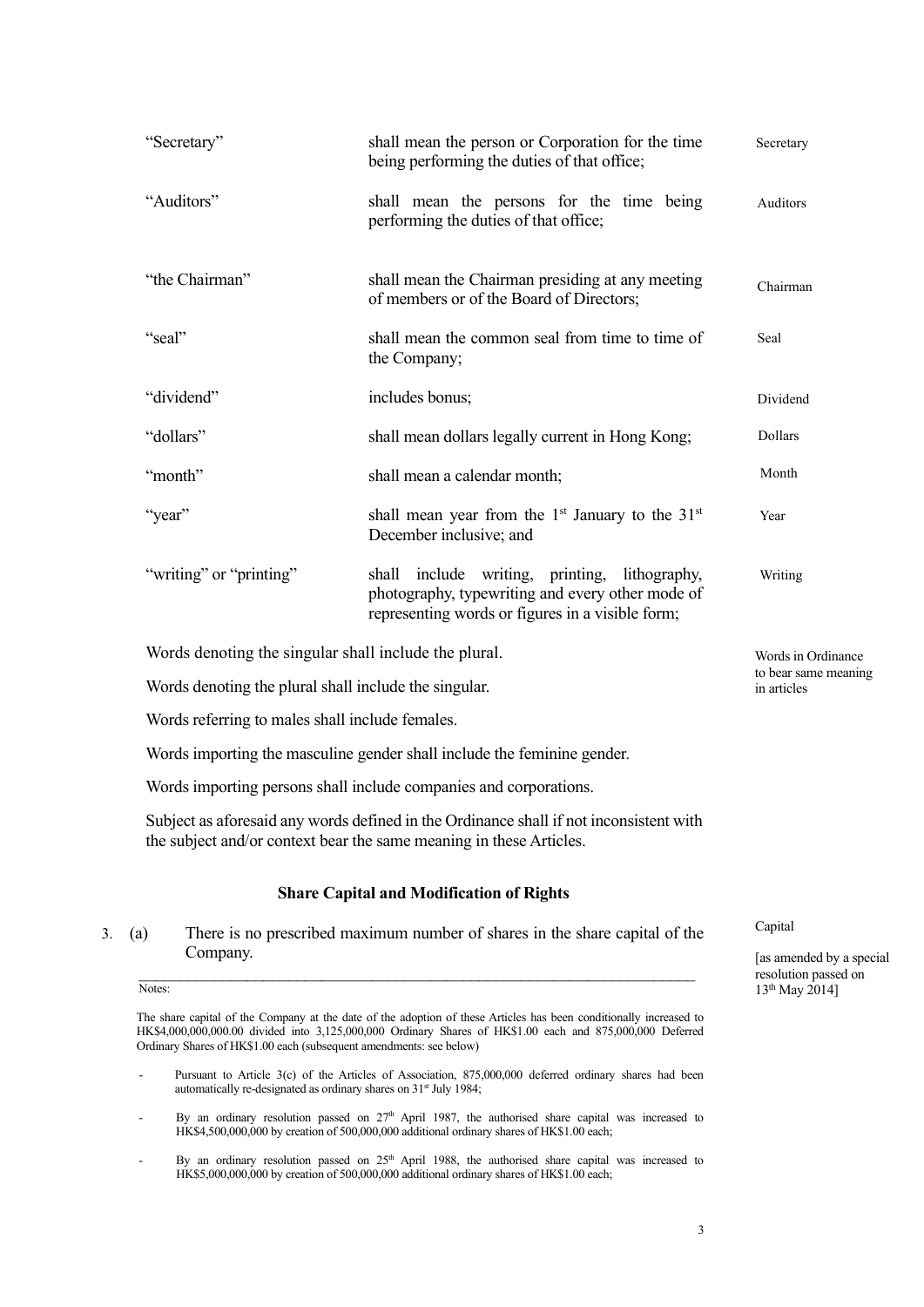- By an ordinary resolution passed on 29<sup>th</sup> April 1991, the then issued and unissued shares of HK\$1.00 each were consolidated on the basis of every 5 shares of HK\$1.00 each into 1 ordinary share of HK\$5.00 each;
- By an ordinary resolution passed on  $21<sup>st</sup>$  April 1993, the authorised share capital was increased to HK\$5,750,000,000 by creation of 150,000,000 additional ordinary shares of HK\$5.00 each;
- By an ordinary resolution passed on 22nd April 1994, the authorised share capital was increased to HK\$6,250,000,000 by creation of 100,000,000 additional ordinary shares of HK\$5.00 each;
- By an ordinary resolution passed on 30<sup>th</sup> April 1996, the authorised share capital was increased to HK\$7,250,000,000 by creation of 200,000,000 additional ordinary shares of HK\$5.00 each;
- Following the coming into effect of the Companies Ordinance (Chapter 622), the concepts of "par value" of shares and "authorized share capital" were abolished. \_\_\_\_\_\_\_\_\_\_\_\_\_\_\_\_\_\_\_\_\_\_\_\_\_\_\_\_\_\_\_\_\_\_\_\_\_\_\_\_\_\_\_\_\_\_\_\_\_\_\_\_\_\_\_\_\_\_\_\_\_\_\_\_\_\_\_
- (b) Up to and including  $31<sup>st</sup>$  July, 1984 the Deferred Ordinary Shares shall rank pari passu as from their date(s) of issue with the Ordinary Shares in all respects save that:-
	- (i) the Deferred Ordinary Shares shall not carry the right to receive any dividend or dividends which may be paid or declared on the Ordinary share capital of the Company in respect of any financial period ending on or before 31<sup>st</sup> December, 1983; and
	- (ii) for the purpose of any capitalisation of profits and reserves pursuant to Article 140 of these Articles the holders of the Deferred Ordinary Shares shall be deemed to be entitled to dividends pari passu with the Ordinary Shares provided that if any Ordinary Shares are allotted and distributed credited as fully paid pursuant to that Article there shall be allotted and distributed to the holders of the Deferred Ordinary Shares, in lieu of such Ordinary Shares, Deferred Ordinary Shares, credited as fully paid, ranking pari passu in all respects with the Deferred Ordinary Shares (and for this purpose an appropriate number of unissued Ordinary Shares shall be redesignated as Deferred Ordinary Shares and the provisions of Article 3(a) shall be deemed to be amended accordingly to take account thereof).
- (c) On  $31<sup>st</sup>$  July, 1984 the said Deferred Ordinary Shares shall be automatically redesignated as Ordinary Shares and shall thereafter rank pari passu in all respects and form one class with the Ordinary Shares (and the provisions of Article 3(a) shall be deemed to be amended accordingly to take account thereof).
- (d) Without prejudice to any special rights previously conferred on the holders of any shares or class of shares already issued (which special rights shall not be modified or abrogated except with such consent or sanction as is provided by the next following Article) any share in the Company (whether forming part of the original capital or not) may be issued with such preferred, deferred, or other special rights, or such restrictions, whether in regard to dividend, return of capital, voting or otherwise, as the Company may from time to time by ordinary resolution direct, or, failing such direction, as the Board shall by resolution determine.
- (e) Subject to the provisions of the Ordinance the Company may issue preference shares which are, or which at the option of the Company or the holder are liable, to be redeemed, on such terms and in such manner as the Directors before the issue thereof may determine.

Issue of shares

[as amended by a special resolution passed on 13th May 2014]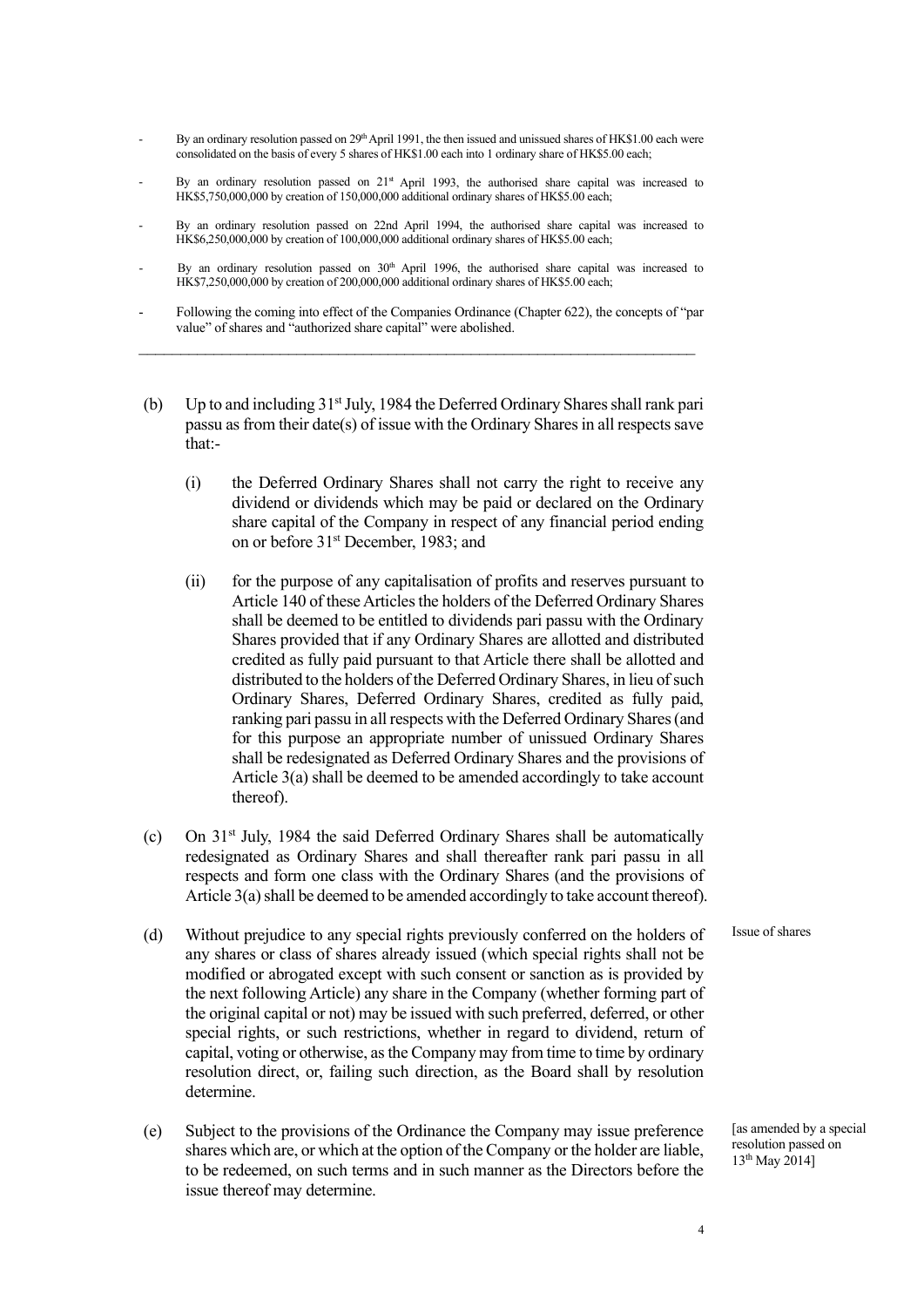- (f) The Directors may issue warrants to subscribe for any class of shares or securities of the Company on such terms as they may from time to time determine.
- 4. (a) Subject to the provisions of the Ordinance, all or any of the rights or privileges for the time being attached to any share or class of shares may, be varied or abrogated either with the consent in writing of the holders of not less than threefourths of the issued shares of the class or with the sanction of a special resolution passed at a separate meeting of the holders of the shares of the class (but not otherwise) and may be so varied or abrogated either whilst the Company is a going concern or during or in contemplation of a winding up. To every such separate meeting all the provisions of these presents relating to general meetings of the Company and to the proceedings thereat shall mutatis mutandis apply except that the necessary quorum shall be persons at least holding or representing by proxy one-third in nominal amount of the capital paid up on the issued shares of the class (but so that if at any adjourned meeting a quorum as above defined is not present, any two holders of shares of the class present in person or by proxy shall be a quorum) and that any holder of shares of the class present in person or by proxy may demand a poll and that every such holder shall on a poll have one vote for every share of the class held by him.
	- (b) The special rights attached to any class of shares having preferential rights shall not unless otherwise expressly provided by the terms of issue thereof be deemed to be varied by the creation or issue of further shares ranking as regards participation in profits or assets of the Company in some or all respects pari passu therewith but in no respect in priority thereto.

#### **Shares and Increase of Capital**

- 5. The Company may, at any time, exercise any right or power subject to and in accordance with the Companies Ordinance and/or any other applicable ordinance or act or any amendments, alterations or modifications thereof from time to time, to acquire shares in the Company or give direct or indirect financial assistance to any person for the purpose of acquiring shares in the Company before or at the same time as the acquisition takes place.
- 6. The Company in general meeting may from time to time, whether all the shares for the time being issued shall have been fully paid up or not, by ordinary resolution increase its share capital including by the creation of new shares, such new capital to be divided into such number of shares as the resolution shall prescribe.
- 7. Any new shares shall be issued upon such terms and conditions, and with such rights and privileges annexed thereto as the general meeting resolving upon the creation thereof shall direct, and if no direction be given, as the Directors shall determine; and in particular such shares may be issued with a preferential or qualified right to dividends, and in the distribution of assets of the Company, and with a special or without any right of voting.

How rights of shares may be modified

Company to finance purchase of its own shares

[as amended by a special resolution passed on 9th September 1991]

Power to increase capital

[as amended by a special resolution passed on 13th May 2014]

On what conditions new shares may be issued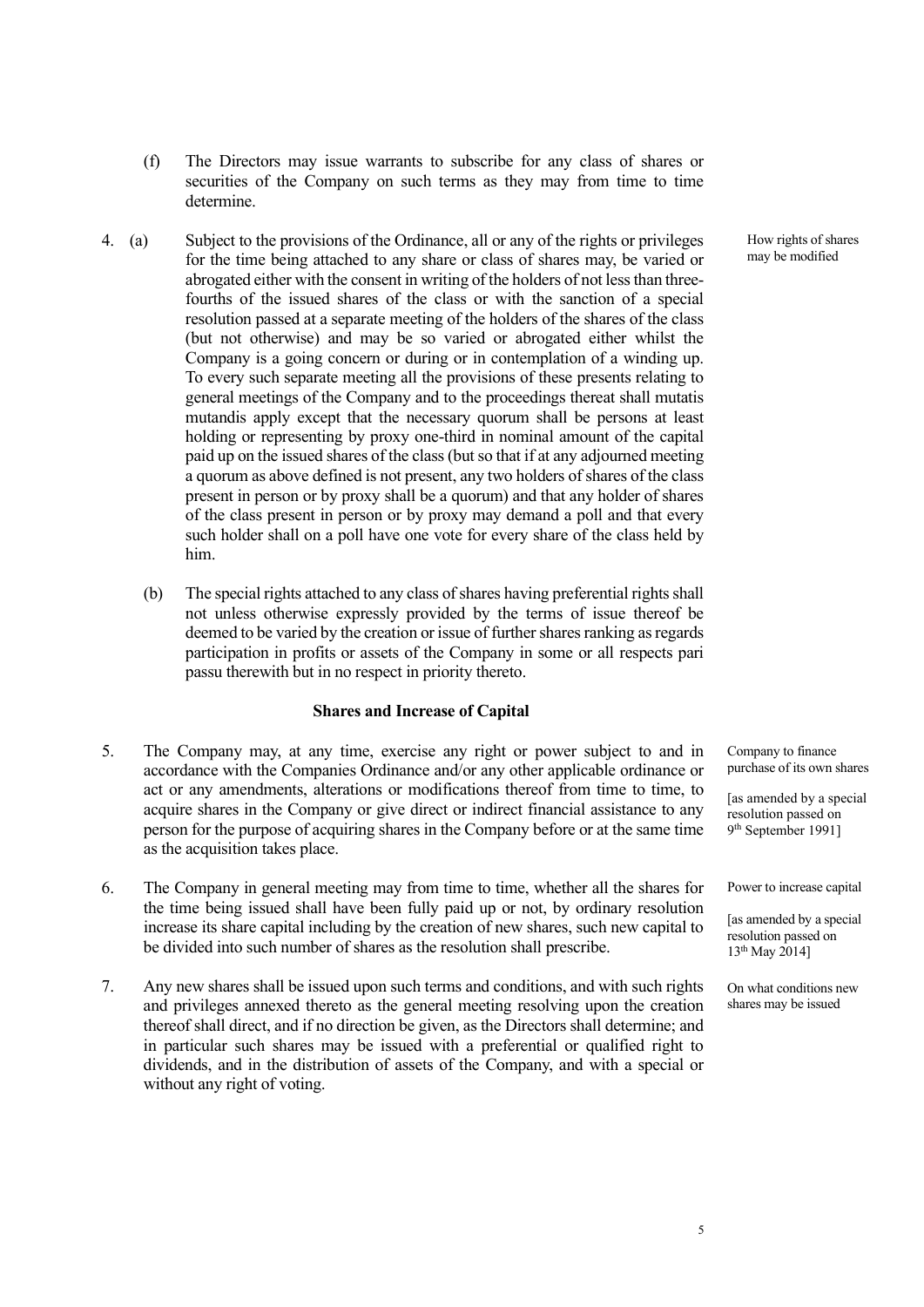- 8. The Company may by ordinary resolution, before the issue of any new shares, determine that the same, or any of them, shall be offered in the first instance, to all the then members or any class thereof in proportion as nearly as may be to the amount of the capital held by them, or make any other provisions as to the issue and allotment of the new shares, but, in default of any such determination, or so far as the same shall not extend, the new shares may be dealt with as if they formed part of the shares in the capital of the Company existing prior to the issue of the new shares.
- 9. Except so far as otherwise provided by the conditions of issue, or by these Articles, any capital raised by the creation of new shares, shall form part of the original capital of the Company, and such shares shall be subject to the provisions contained in these Articles with reference to the payment of calls, and instalments, transfer and transmission, forfeiture, lien, cancellation, surrender, voting and otherwise.
- 10. Subject to the provision of the Ordinance and of these Articles relating to new shares, the Board may allot, grant options over, or otherwise dispose of shares to such persons (including any Director), at such times, and on such terms as it shall in its absolute discretion think fit.
- 11. The Company may at any time pay a commission not exceeding ten per cent. to any person for subscribing or agreeing to subscribe (whether absolutely or conditionally) for any shares in the Company, or procuring or agreeing to procure subscriptions (whether absolute or conditional) for any shares in the Company, but so that if the commission shall be paid or payable out of capital, the conditions and requirements of the Ordinance shall be observed and complied with, and the commission shall not exceed ten per cent., in each case on the price at which the shares are issued.
- 12. If any shares of the Company are issued for the purpose of raising money to defray the expenses of the construction of any works or buildings, or the provision of any plant which cannot be made profitable for a lengthened period, the Company may pay interest on so much of such share capital as is for the time being paid up for the period and subject to the conditions and restrictions mentioned in the Ordinance, and may charge the sum so paid by way of interest to capital as part of the cost of construction of the works or buildings, or the provision of plant.
- 13. Except as otherwise expressly provided by these Articles or as required by law or as ordered by a court of competent jurisdiction, no person shall be recognised by the Company as holding any share upon any trust, and the Company shall not be bound by or be compelled in any way to recognise (even when having notice thereof) any equitable, contingent, future or partial interest in any share or any interest in any fractional part of a share or any other rights in respect of any share except an absolute right to the entirety thereof in the registered holder.

## **Register of Members and Share Certificates**

- 14. The Directors shall cause to be kept a register of the members, and there shall be entered therein the particulars required under the Companies Ordinance, or any amendment thereto.
- 15. Every person whose name is entered as a member in the register shall be entitled without payment to receive within two months after allotment or lodgment of transfer (or within such other period as the conditions of issue shall provide) one certificate for all his shares or several certificates each for one or more of his shares upon

When to be offered to existing members

[as amended by a special resolution passed on 13th May 2014]

New shares to form part of original capital

Shares at the disposal of the Board

[as amended by a special resolution passed on 13th May 2014]

Company may pay commission

Power to charge interest to capital

Company not to recognise trusts in respect of shares

Share register

Share certificates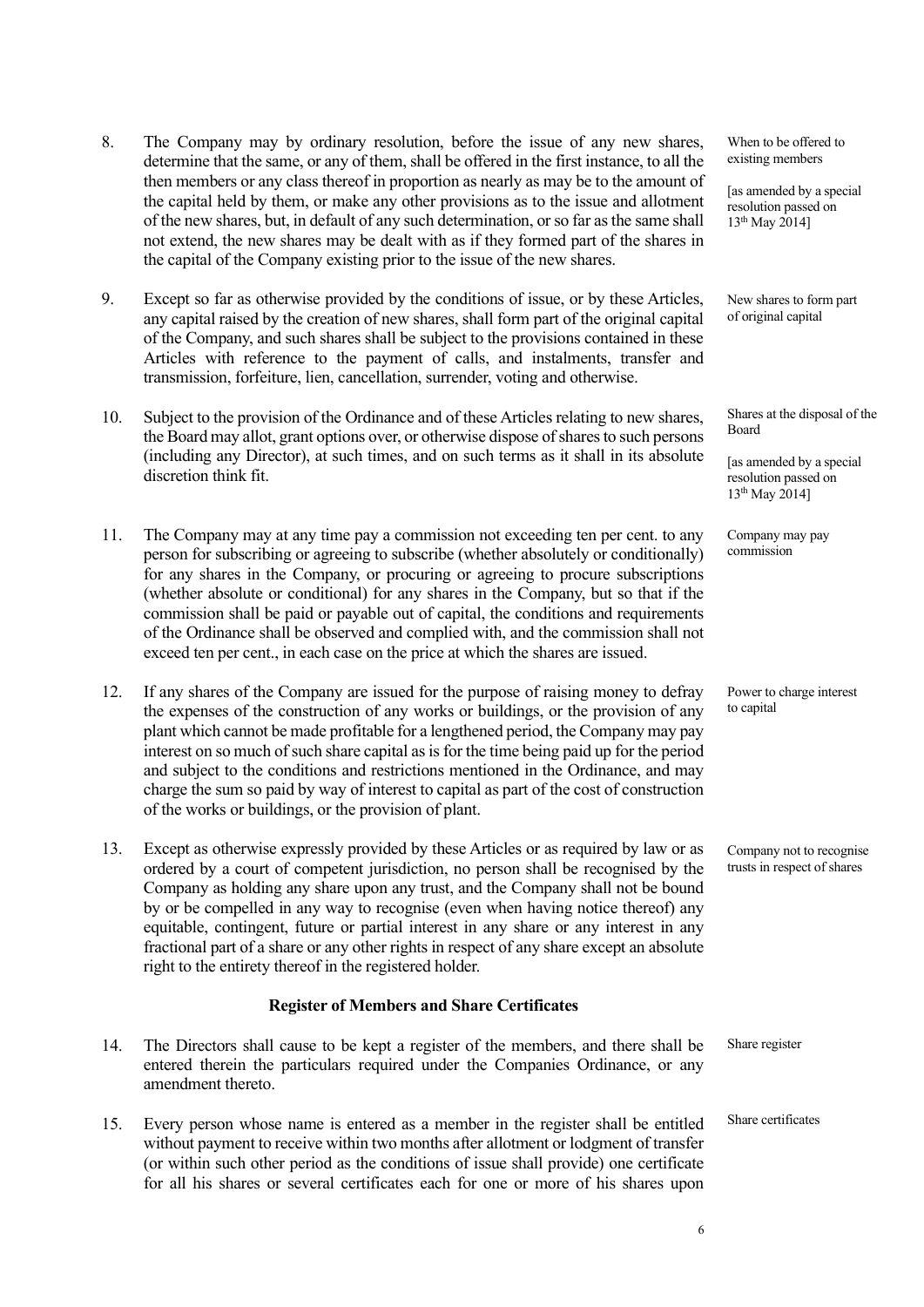payment of such sum not exceeding the maximum amount prescribed from time to time by the Relevant Exchanges for every certificate after the first or such lesser sum as the Directors shall from time to time determine: Provided that in respect of a share or shares held jointly by several persons the Company shall not be bound to issue more than one certificate, and delivery of a certificate for a share to one of several joint holders shall be sufficient delivery to all such holders.

- 16. Every certificate for shares or debentures or representing any other form of security of the Company shall be issued under the seal in accordance with Article 135 of these Articles.
- 17. Every share certificate hereafter issued shall specify the number of shares in respect of which it is issued and the amount paid thereon, and may otherwise be in such form as the Directors may from time to time prescribe. A member requiring more than one certificate in respect of his shares shall pay such sum not exceeding the maximum amount prescribed from time to time by the Relevant Exchanges for each additional certificate after the first.
- 18. If any share shall stand in the names of two or more persons the person first named in the Register shall as regards services of notices and subject to the provisions of these Articles all or any other matters connected with the Company, except the transfer of the share, be deemed the sole holder thereof.
- 19. If a share certificate be worn out or defaced, then, upon production thereof to the Directors, they may order the same to be cancelled, and may issue a new certificate in lieu thereof on payment of a fee of such sum not exceeding the maximum amount prescribed from time to time by the Relevant Exchanges; and if a share certificate be lost or destroyed, it may be replaced on payment of a fee of such sum not exceeding the maximum amount prescribed from time to time by the Relevant Exchanges and on such other terms and conditions as the Directors think fit.

#### **Lien**

- 20. The Company shall have a first and paramount lien on every share (not being a fully paid up share) for all moneys, whether presently payable or not, called or payable at a fixed time in respect of such share; and the Company shall also have a first and paramount lien and charge on all shares (other than fully paid up shares) standing registered in the name of a single member for all the debts and liabilities of such member or his estate to the Company and whether the same shall have been incurred before or after notice to the Company of any equitable or other interest in any person other than such member, and whether the period for the payment or discharge of the same shall have actually arrived or not, and notwithstanding that the same are joint debts or liabilities of such member or his estate and any other person, whether a member of the Company or not. The Company's lien (if any) on a share shall extend to all dividends payable thereon. The Directors may resolve that any share shall for some specified period be exempt wholly or partially from the provisions of this Clause.
- 21. The Company may sell, in such manner as the Directors think fit, any shares on which the Company has a lien, but no sale shall be made unless some sum in respect of which the lien exists is presently payable or the liability or engagement in respect of which such lien exists is liable to be presently fulfilled or discharged, nor until the expiration of fourteen days after a notice in writing, stating and demanding payment of the sum presently payable or specifying the liability or engagement and demanding fulfillment or discharge thereof and giving notice of intention to sell in default shall

[as amended by a special resolution passed on 11<sup>th</sup> May 2004]

Certificate of shares

Every certificate to specify number of shares

[as amended by a special resolution passed on 11th May 2004]

Joint holders

Replacement of share certificates

[as amended by a special resolution passed on 11th May 2004]

Company's lien

Sale of shares subject to lien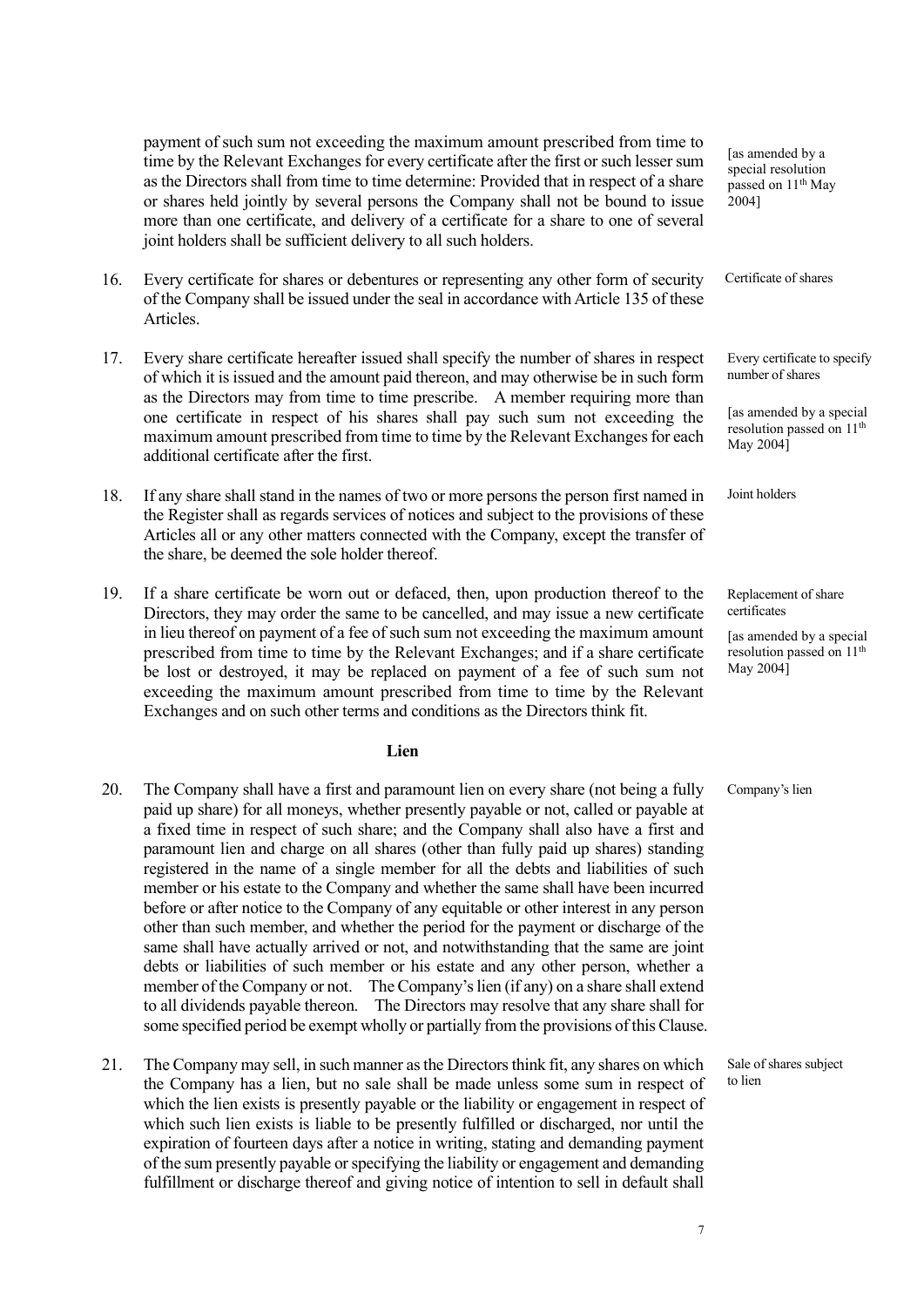have been given to the holder for the time being of the shares or the person entitled by reason of his death or bankruptcy to the shares.

22. The net proceeds of such sale after the payment of the costs of such sale shall be applied in or towards payment or satisfaction of the debt or liability or engagement in respect whereof the lien exists, so far as the same is presently payable, and any residue shall (subject to a like lien for debts or liabilities not presently payable as existed upon the shares prior to the sale) be paid to the person entitled to the shares at the time of the sale. For giving effect to any such sale, the Directors may authorise some person to transfer the shares sold to the purchaser and may enter the purchaser's name in the register as holder of the shares, and the purchaser shall not be bound to see to the application of the purchase money, nor shall his title to the shares be affected by any irregularity or invalidity in the proceedings in reference to the sale.

## **Calls on Shares**

- 23. The Directors may from time to time make such calls as they may think fit upon the members in respect of all monies unpaid on the shares held by them respectively and not by the conditions of allotment thereof made payable at fixed times. A call may be made payable either in one sum or by instalments. 24. Fourteen days' notice at least of any call shall be given specifying the time and place of payment and to whom such call shall be paid. A copy of such notice shall be sent to members in the manner in which notices may be sent to members by the Company as herein provided. 25. Every member upon whom a call is made shall pay the amount of every call so made on him to the person and at the time or times and place or places as the Directors shall appoint. Calls Notice of call Every member liable to pay call at appointed time and place
- 26. Notice of the person appointed to receive payment of every call and of the times and places appointed for payment may be given to the members by notice to be inserted once in at least one leading local English language daily newspaper and one leading local Chinese language daily newspaper.
- 27. A call shall be deemed to have been made at the time when the resolution of the Directors authorising such call was passed.
- 28. The joint holders of a share shall be severally as well as jointly liable for the payment of all calls and instalments due in respect of such share or other moneys due in respect thereof.
- 29. The Directors may from time to time at their discretion extend the time fixed for any call, and may extend such time as to all or any of the members, who from residence outside Hong Kong or other cause the Directors may deem entitled to any such extension but no member shall be entitled to any such extension except as a matter of grace and favour.
- 30. If the sum payable in respect of any call or instalment be not paid on or before the day appointed for payment thereof, the person or persons from whom the sum is due shall pay interest for the same at such rate not exceeding ten per cent. per annum as the Board shall fix from the day appointed for the payment thereof to the time of the actual payment, but the Board may waive payment of such interest wholly or in part. Interest on unpaid calls

Application of proceeds

Notice of call may be

When a call deemed to have been made

Liability of joint holders

Board may extend time

fixed for call

advertised

of such sale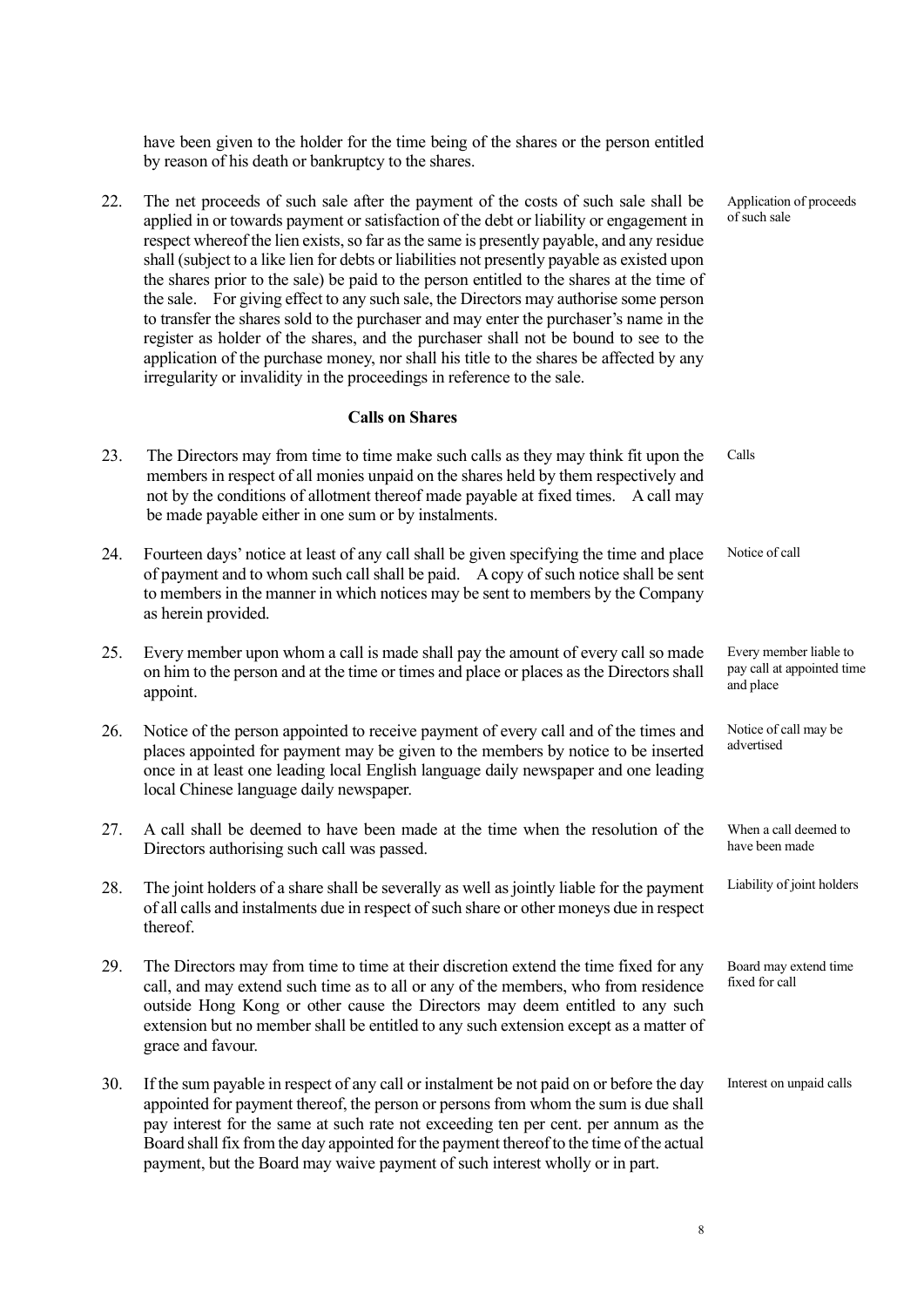- 31. No member shall be entitled to receive any dividend or to be present and vote at any general meeting either personally or (save as proxy for another member) by proxy, or be reckoned in a quorum, or to exercise any other privilege as a member until all calls or other sums due by him to the Company, whether alone or jointly with any other person, together with interest and expenses (if any) shall have been paid.
- 32. On the trial or hearing of any action or other proceedings for the recovery of any money due for any call, it shall be sufficient to prove that the name of the member sued is entered in the Register as the holder, or one of the holders, of the shares in respect of which such debt accrued; that the resolution making the call is duly recorded in the minute book; and that notice of such call was duly given to the member sued, in pursuance of these Articles; and it shall not be necessary to prove the appointment of the Directors who made such call, nor any other matters whatsoever, but the proof of the matters aforesaid shall be conclusive evidence of the debt.
- 33. Any sum which by the terms of allotment of a share is made payable upon allotment, or at any fixed date, shall for all purposes of these Articles be deemed to be a call duly made and payable on the date fixed for payment, and in case of non-payment all the relevant provisions of these Articles as to payment of interest and expenses, forfeiture and the like, shall apply as if such sums had become payable by virtue of a call duly made and notified.
- 34. The Directors may, if they think fit, receive from any member willing to advance the same, and either in money or money's worth, all or any part of the money uncalled and unpaid upon any shares held by him, and upon all or any of the moneys so advanced the Company may pay interest at such rate as the member paying such sum in advance and the Directors agree upon but such member shall not be entitled to participate in respect of any dividend subsequently declared. The Directors may at any time repay the amount so advanced upon giving to such member not less than three months' notice in writing of their intention in that behalf, unless before the expiration of such notice the amount so advanced shall have been called up on the shares in respect of which it was advanced.

## **Transfer of Shares**

- 35. All transfers of shares may be effected by transfer in writing in the usual common form or in such other form as the Directors may accept and may be under hand only. In the case of a corporate transferor or transferee, the transfer may be executed by such mechanical form of signature as the Board may approve in the case of any particular company subject to such conditions as the Board may think fit to impose. All instruments of transfer must be left at the registered office or at such other place as the Directors may appoint.
- 36. The instrument of transfer of any share shall be executed by or on behalf of the transferor and transferee, and the transferor shall be deemed to remain the holder of the share until the name of the transferee is entered in the register in respect thereof. Nothing in these Articles shall preclude the Board from recognising a renunciation of the allotment of any share by the allottee in favour of some other person.

Suspension of privileges while call unpaid

Evidence in action for call

> Sums payable on allotment deemed a call

[as amended by a special resolution passed on 13th May 2014]

Payment of calls in advance

[as amended by a special resolution passed on  $25<sup>th</sup>$  April 19901

Form of transfer

[as amended by a special resolution passed on  $25<sup>th</sup>$  April 1988]

Execution of transfer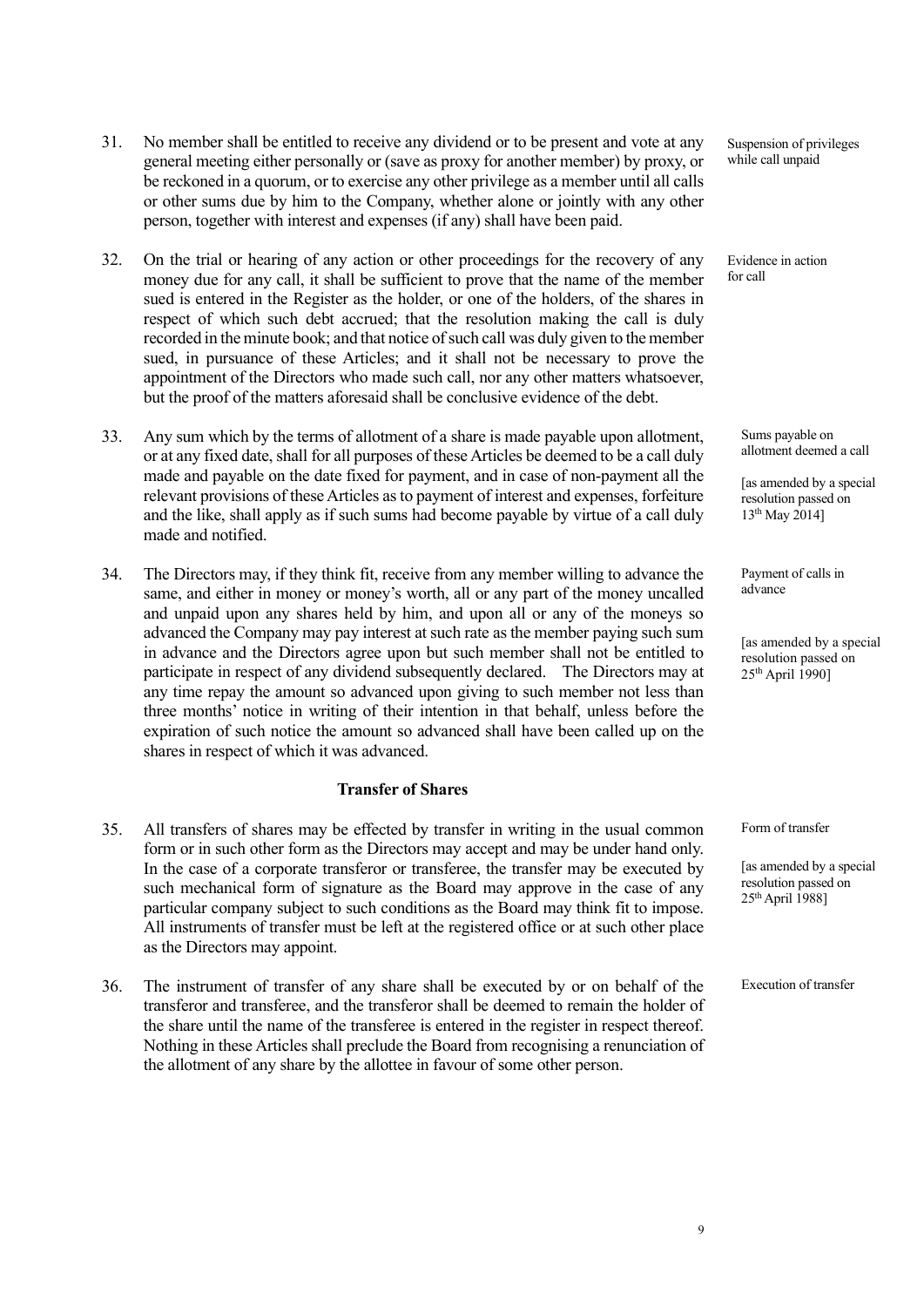|     |     | it does not approve, and it may also refuse to register any transfer of any share to more<br>than four joint holders or any transfer of any share (not being a fully paid up share)<br>over which the Company has a lien.                                                                                                                                                                                                                                                                                             |                                                                                     |
|-----|-----|-----------------------------------------------------------------------------------------------------------------------------------------------------------------------------------------------------------------------------------------------------------------------------------------------------------------------------------------------------------------------------------------------------------------------------------------------------------------------------------------------------------------------|-------------------------------------------------------------------------------------|
| 38. |     | If the Board shall refuse to register a transfer of any share, it shall, within two months<br>after the date on which the transfer was lodged with the Company, send notices of<br>such refusal, as required by the Ordinance.                                                                                                                                                                                                                                                                                        | Notice of refusal                                                                   |
| 39. |     | The Directors may also decline to recognise any instrument of transfer unless:-                                                                                                                                                                                                                                                                                                                                                                                                                                       | Requirements as to<br>transfer                                                      |
|     | (a) | the maximum amounts of registration fee per certificate as prescribed by<br>applicable laws, regulations or rules as prescribed by the designated stock<br>exchange(s) where the Company's shares are listed or such lesser sum as the<br>Directors may from time to time require is paid to the Company in respect thereof;                                                                                                                                                                                          | [as amended by a<br>special resolution<br>passed on<br>30 <sup>th</sup> April 1996] |
|     | (b) | the instrument of transfer is accompanied by the certificate of the shares to which<br>it relates, and such other evidence as the Directors may reasonably require to<br>show the right of the transferor to make the transfer;                                                                                                                                                                                                                                                                                       |                                                                                     |
|     | (c) | the instrument of transfer is in respect of only one class of share;                                                                                                                                                                                                                                                                                                                                                                                                                                                  |                                                                                     |
|     | (d) | the instrument of transfer is properly stamped.                                                                                                                                                                                                                                                                                                                                                                                                                                                                       |                                                                                     |
| 40. |     | No transfer shall be made to an infant or to a person of unsound mind or under other<br>legal disability.                                                                                                                                                                                                                                                                                                                                                                                                             | No transfer to an infant<br>etc.                                                    |
| 41. |     | Upon every transfer of shares the certificate held by the transferor shall be given up<br>to be cancelled, and shall forthwith be cancelled accordingly, and a new certificate<br>shall be issued without charge to the transferee in respect of the shares transferred to<br>him, and if any of the shares included in the certificate so given up shall be retained<br>by the transferor a new certificate in respect thereof shall be issued to him without<br>charge. The Company shall also retain the transfer. | Certificate of transfer                                                             |
| 42. |     | The registration of transfers may be suspended and the register closed at such times<br>and for such periods as the Directors may from time to time determine, provided<br>always that such registration shall not be suspended or the register closed for more<br>than thirty days in any year.                                                                                                                                                                                                                      | When transfer books<br>and register may be<br>closed                                |
|     |     | <b>Transmission of Shares</b>                                                                                                                                                                                                                                                                                                                                                                                                                                                                                         |                                                                                     |
| 43. |     | In the case of the death of a member, the survivor or survivors where the deceased<br>was a joint holder and the legal personal representatives of the deceased where he was<br>a sole holder, shall be the only persons recognised by the Company as having any title<br>to his interest in the shares; but nothing herein contained shall release the estate of a<br>deceased joint holder (whether sole or joint) from any liability in respect of any share<br>solely or jointly held by him.                     | Death of registered<br>holder or of joint<br>holder of shares                       |
| 44. |     | Any person becoming entitled to a share in consequence of the death or bankruptcy<br>of a member may upon such evidence as to his title being produced as may from time                                                                                                                                                                                                                                                                                                                                               | Registration of<br>executors and trustees                                           |

37. The Board may, in its absolute discretion, and without assigning any reason, refuse to register a transfer of any share (not being a fully paid up share) to a person of whom

of a member may, upon such evidence as to his title being produced as may from time to time be required by the Directors, and subject as hereinafter provided, either be registered himself as holder of the share or elect to have some person nominated by him registered as the transferee thereof.

10

in bankruptcy

Directors may refuse to register a transfer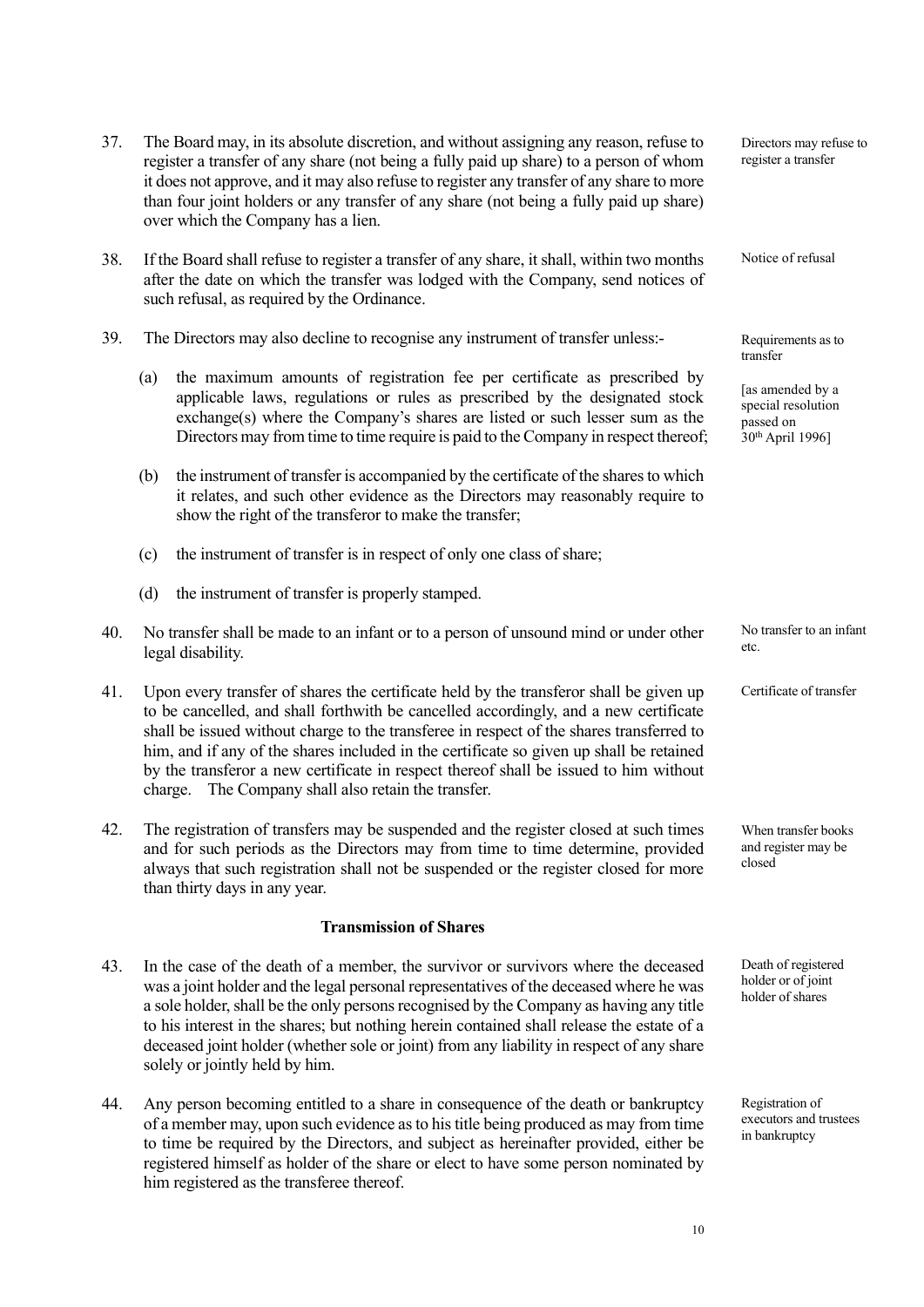- 45. If the person so becoming entitled shall elect to be registered himself, he shall deliver or send to the Company a notice in writing signed by him stating that he so elects. If he shall elect to have his nominee registered, he shall testify his election by executing to his nominee a transfer of such share. All the limitations, restrictions and provisions of these presents relating to the right to transfer and the registration of transfers of shares shall be applicable to any such notice or transfer as aforesaid as if the death or bankruptcy of the member had not occurred and the notice or transfer were a transfer executed by such member.
- 46. A person becoming entitled to a share by reason of the death or bankruptcy of the holder shall be entitled to the same dividends and other advantages to which he would be entitled if he were the registered holder of the share. However, the Directors may, if they think fit, withhold the payment of any dividend payable or other advantages in respect of such share until such person shall become the registered holder of the share or shall have effectually transferred such share.

### **Forfeiture of Shares**

- 47. If a member fails to pay any call or instalment of a call on the day appointed for payment thereof, the Directors may, at any time thereafter during such time as any part of the call or instalment remains unpaid, without prejudice to the provisions of Article 31 hereof, serve a notice on him requiring payment of so much of the call or instalment as is unpaid, together with any interest which may have accrued and which may still accrue up to the date of payment.
- 48. The notice shall name a further day (not earlier than the expiration of fourteen days from the date of service of the notice) on or before which the payment required by the notice is to be made, and shall state that in the event of non-payment at or before the time appointed the shares in respect of which the call was made will be liable to be forfeited.
- 49. If the requirements of any such notice as aforesaid are not complied with, any share in respect of which the notice has been given may at any time thereafter, before the payment required by the notice has been made, be forfeited by a resolution of the Directors to that effect. Such forfeiture shall include all dividends declared in respect of the forfeited share, and not actually paid before the forfeiture.
- 50. Any share so forfeited shall be deemed to be the property of the Company, and may be sold or otherwise disposed of on such terms and in such manner as the Directors think fit and at any time before a sale or disposition the forfeiture may be cancelled on such terms as the Directors think fit.
- 51. A person whose shares have been forfeited shall cease to be a member in respect of the forfeited shares, but shall, notwithstanding, remain liable to pay to the Company all moneys which, at the date of forfeiture, were payable by him to the Company in respect of the shares, together with (if the Directors shall in their discretion so require) interest thereon from the time of forfeiture until payment at such rate not exceeding ten per cent. per annum as the Directors may prescribe, and the Directors may enforce the payment thereof if they think fit, and without any deduction or allowance for the value of the shares, at the time of forfeiture, but his liability shall cease if and when the Company shall have received payment in full of all such money in respect of the shares.

Notice of election to be registered

Registration of nominee

Retention of dividends, etc., until transfer or transmission of shares of a deceased or bankrupt member

If call or instalment not paid notice may be given

Form of notice

If notice not complied with, shares may be forfeited

Forfeited share to become property of Company

Arrears to be paid notwithstanding forfeiture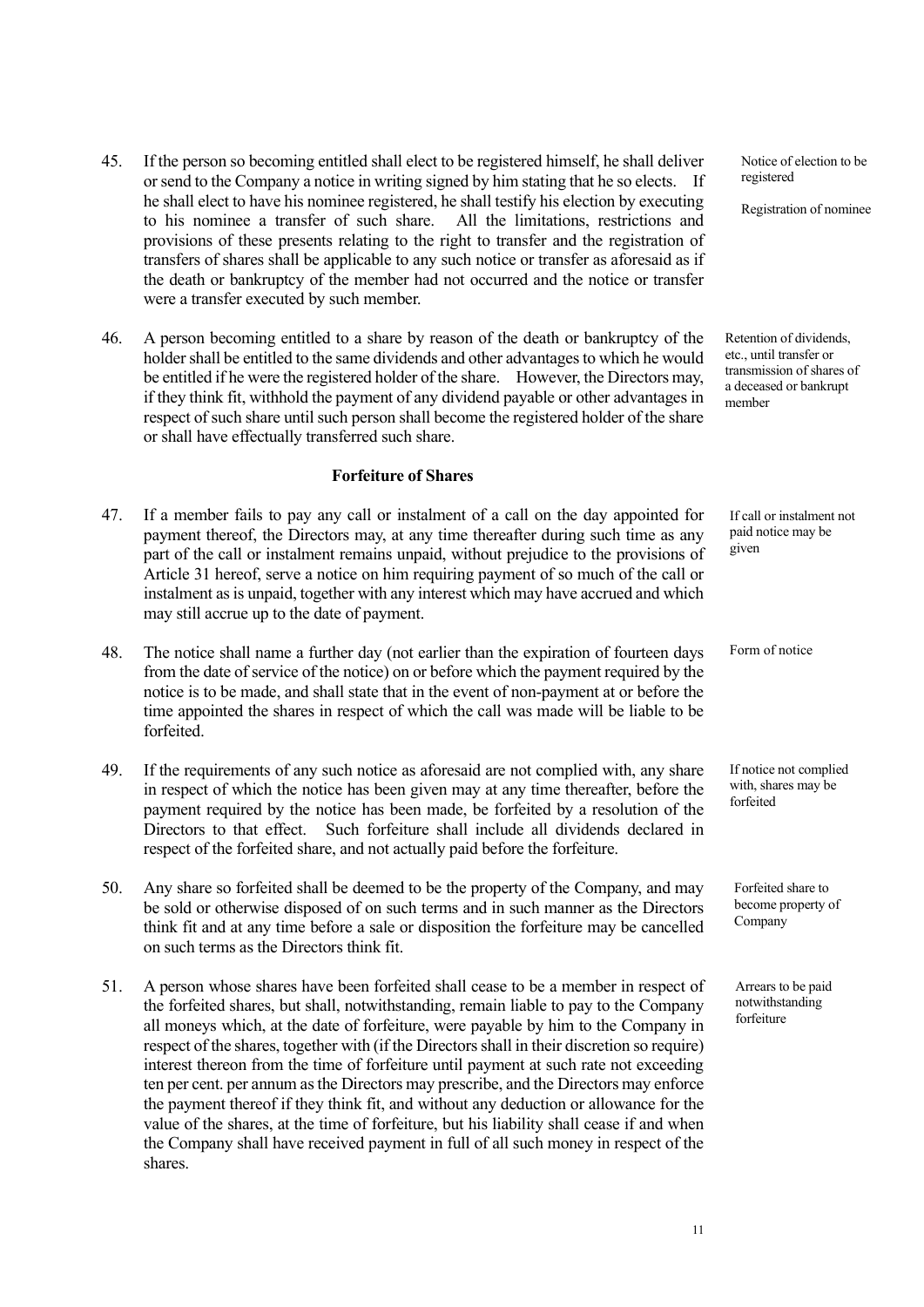- 52. A statutory declaration in writing that the declarant is a Director or Secretary of the Company, and that a share in the Company has been duly forfeited on a date stated in the declaration, shall be conclusive evidence of the facts therein stated as against all persons claiming to be entitled to the share. The Company may receive the consideration, if any, given for the share on any sale or disposition thereof and may execute a transfer of the share in favour of the person to whom the share is sold or disposed of and he shall thereupon be registered as the holder of the share, and shall not be bound to see to the application of the purchase money, if any, nor shall his title to the share be affected by any irregularity or invalidity in the proceedings in reference to the forfeiture, sale or disposal of the share. Evidence of forfeiture
- 53. When any share shall have been forfeited, notice of the resolution shall be given to the member in whose name it stood immediately prior to the forfeiture, and an entry of the forfeiture, with the date thereof, shall forthwith be made in the register.
- 54. Notwithstanding any such forfeiture as aforesaid the Directors may at any time, before any shares so forfeited shall have been sold re-allotted or otherwise disposed of, permit the share forfeited to be redeemed upon the terms of payment of all calls and interest due upon and expenses incurred in respect of the share, and upon such further terms (if any) as they think fit.
- 55. The forfeiture of a share shall not prejudice the right of the Company to any call already made thereon.
- 56. The provisions of these Articles as to forfeiture shall apply in the case of non-payment of any sum which, by the terms of issue of a share, becomes payable at a fixed time, as if the same had been payable by virtue of a call duly made and notified.

[Articles 57 to 60 – intentionally deleted pursuant to a special resolution passed on  $13<sup>th</sup>$  May 2014]

## **Alteration of Capital**

- 61. (a) The Company may from time to time by Ordinary Resolution:-
	- (i) consolidate and divide all or any of its share capital into a larger or smaller number of shares than its existing shares; on any consolidation of fully paid shares into a smaller number ofshares, the Board may settle any difficulty which may arise as it thinks expedient and in particular (but without prejudice to the generality of the foregoing) may as between the holders of shares to be consolidated determine which particular shares are to be consolidated into each consolidated share, and if it shall happen that any persons shall become entitled to fractions of a consolidated share or shares, such fractions may be sold by some person appointed by the Board for that purpose and the person so appointed may transfer the shares so sold to the purchaser thereof and the validity of such transfer shall not be questioned, and so that the net proceeds of such sale (after deduction of the expenses of such sale) may either be distributed among the persons who would otherwise be entitled to a fraction or fractions of a consolidated share or shares rateably in accordance with their rights and interests or may be paid to the Company for the Company's benefit;

Forfeiture of share not to prejudice any

call made

Notice after forfeiture

Power to redeem forfeited share

Forfeiture for nonpayment of any sum due on shares

[as amended by a special resolution passed on 13th May 2014]

Consolidation and division of capital and sub-division and cancellation shares

[as amended by a special resolution passed on 13th May 2014]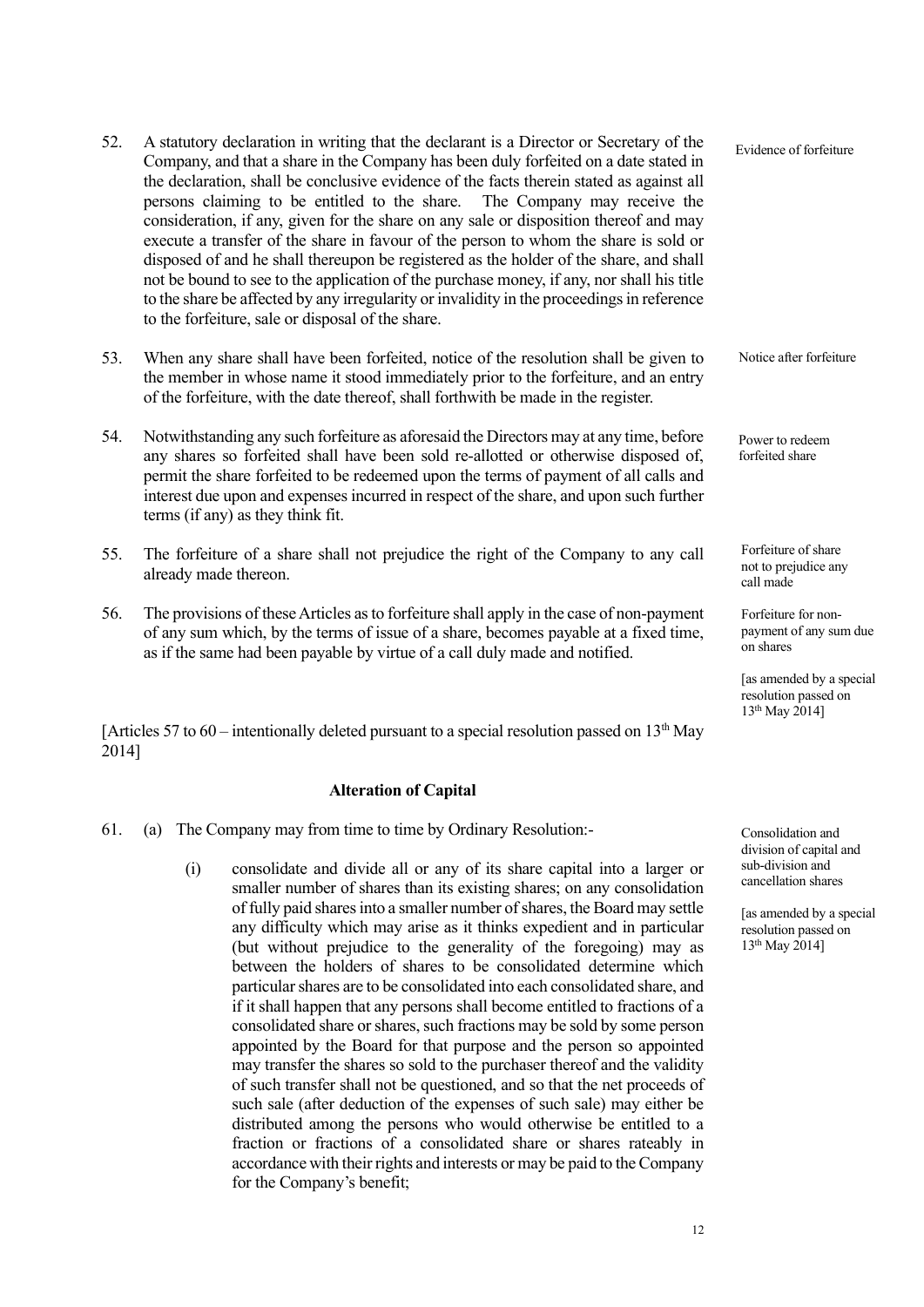- (ii) cancel any shares which at the date of the passing of the resolution have not been taken or agreed to be taken by any person, and diminish the amount of its share capital by the amount of the shares so cancelled; and
- (iii) sub-divide its shares or any of them into a larger number of shares, subject nevertheless to the provisions of the Ordinance, and so that the resolution whereby any share is sub-divided may determine that, as between the holders of the shares resulting from such sub-division, one or more of the shares may have any such preferred or other special rights over, or may have such deferred rights or be subject to any such restrictions as compared with, the others as the Company has power to attach to new shares; and
- (iv) generally alter its share capital in any one or more of the ways permitted under the Ordinance.
- (b) The Company may by special resolution reduce its share capital in any manner authorised and subject to any conditions prescribed by law. Reduction of capital

## **Borrowing Powers**

- 62. The Directors may from time to time at their discretion exercise all the powers of the Company to raise or borrow, or to secure the payment of, any sum or sums of money for the purposes of the Company and to mortgage or charge its undertaking, property and uncalled capital or any part thereof. 63. The Directors may raise or secure the payment or repayment of such sum or sums in such manner and upon such terms and conditions in all respects as they think fit and in particular, by the issue of debentures or debenture stock or other securities of the Company, whether outright or as collateral security for any debt, liability or obligation of the Company or of any third party. 64. Debentures, debenture stock and other securities may be made assignable free from any equities between the Company and the person to whom the same may be issued. 65. Any debentures, debenture stock, bonds or other securities may be issued at a discount, premium or otherwise and with any special privileges as to redemption, surrender, drawings, allotment of shares, attending and voting at general meeting of the Company appointment of Directors and otherwise. 66. The Directors shall cause a proper register to be kept, in accordance with the Power to borrow Conditions on which money may be borrowed Assignment Special privileges Register of charges to be kept
- provisions of the Companies Ordinance, of all mortgages and charges specifically affecting the property of the Company and shall duly comply with the requirements of the Companies Ordinance, in regard to the registration of mortgages and charges therein specified and otherwise.
- 67. Where any uncalled capital of the Company is charged, all persons taking any subsequent charge thereon shall take the same subject to such prior charge, and shall not be entitled, by notice to the members or otherwise, to obtain priority over such prior charge. Mortgage of uncalled capital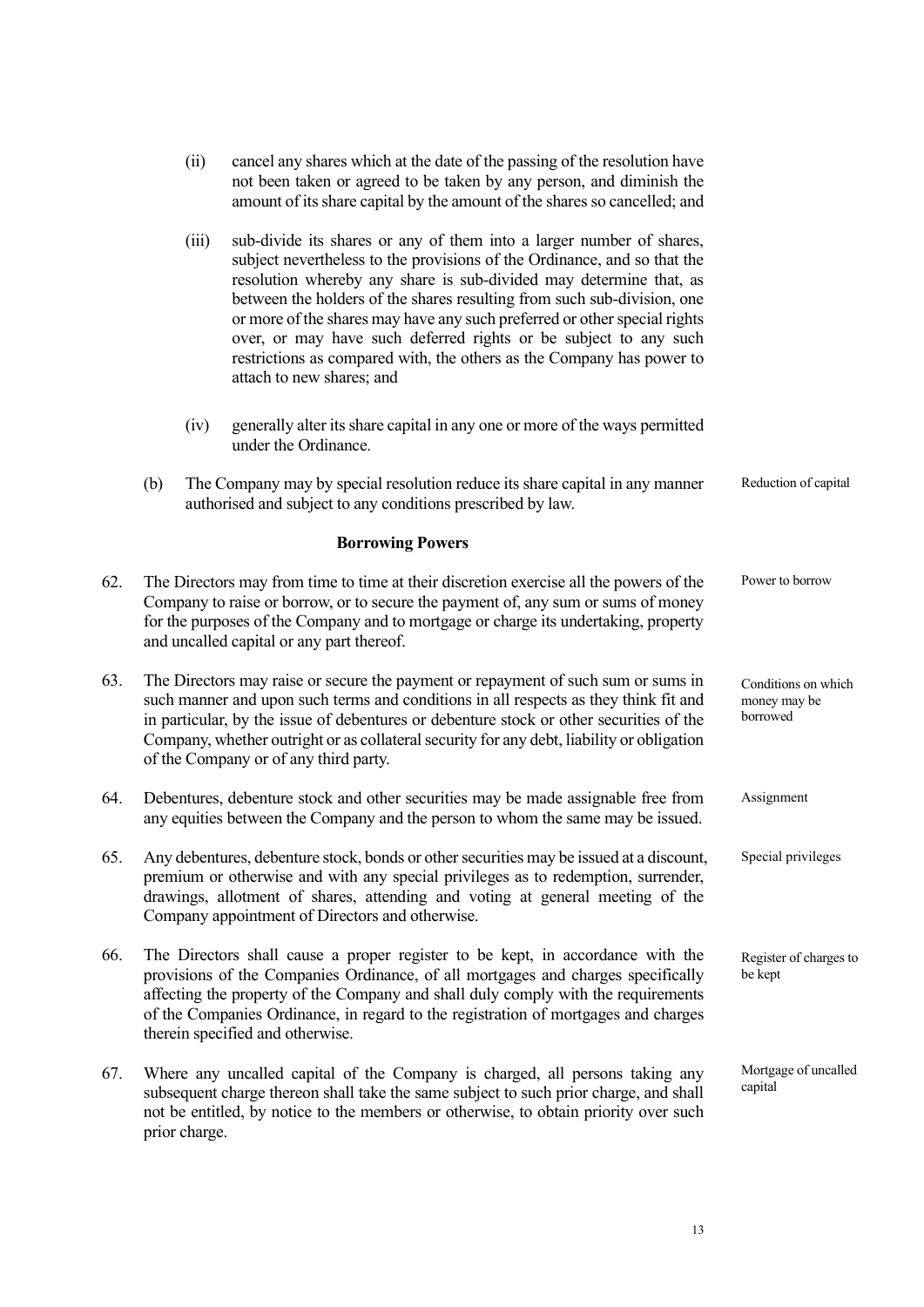#### **General Meetings**

68. The Company shall in each year hold a general meeting as its annual general meeting in addition to any other meeting in that year and shall specify the meeting as such in the notices calling it; and not more than fifteen months (or such shorter period as prescribed by legislation) shall elapse between the date of one annual general meeting of the Company and that of the next. The annual general meeting shall be held at such time and place as the Directors shall appoint.

[Article 69 - intentionally deleted pursuant to a special resolution passed on  $13<sup>th</sup>$  May 2014]

- 70. The Directors may, whenever they think fit, convene a general meeting (other than an annual general meeting), and such general meetings shall also be convened on requisitions, as provided by the Companies Ordinance, or, in default, may be convened by the requisitionists.
- 71. An annual general meeting and a meeting called for the passing of a special resolution shall be called by 21 days' notice in writing at the least, and a meeting of the Company other than an annual general meeting or a meeting for the passing of a special resolution shall be called by 14 days' notice in writing at the least. The notice shall be exclusive of the day on which it is served or deemed to be served and of the day for which it is given, and shall specify the place, the day and the hour of meeting shall be given, in manner hereinafter mentioned or in such other manner, if any, as may be prescribed by the Company in general meeting, to such persons as are, under these Articles, entitled to receive such notices from the Company.
- 71A. If after the giving of notice of a general meeting but before the meeting is held, or after the adjournment of a general meeting but before the adjourned meeting is held (whether or not notice of the adjourned meeting is required), the Board decides that it is impracticable or unreasonable to hold the meeting at the declared place and/or time, it may change the place and/or postpone the time at which the meeting is to be held. If such a decision is made, the Board may then change the place and/or postpone the time again if it decided that it is reasonable to do so. In either case:
	- (a) no notice of the meeting need be given, but the Board shall, if practicable, issue a notice on its website and shall make arrangements for the change of place and/or postponement of the time at which the meeting is to be held; and
	- (b) notwithstanding Article 90, an instrument of proxy in relation to the meeting may be deposited at any time not less than 48 hours before any new time appointed for holding the meeting.
- 72. (a) The accidental omission to give any such notice to, or the non-receipt of any such notice by, any person entitled to receive notice shall not invalidate any resolution passed or any proceeding at any such meeting.
	- (b) In cases where instruments of proxy are sent out with notices, the accidental omission to send such instrument of proxy to, or the non-receipt of such instrument of proxy by, any person entitled to receive notice shall not invalidate any resolution passed or any proceeding at any such meeting.

When annual general meeting to be held

[as amended by a special resolution passed on 13th May 2014]

Convening Extraordinary of extraordinary general meetings [as amended by a special resolution passed on 13th May 2014]

Notice of meetings

[as amended by a special resolution passed on 13th May 2014]

[as added by a special resolution passed on 11th May 2004; subsequently amended by special resolutions passed on 13<sup>th</sup> May 2014 and 21<sup>st</sup> May 2021 respectively]

As to omission to give notice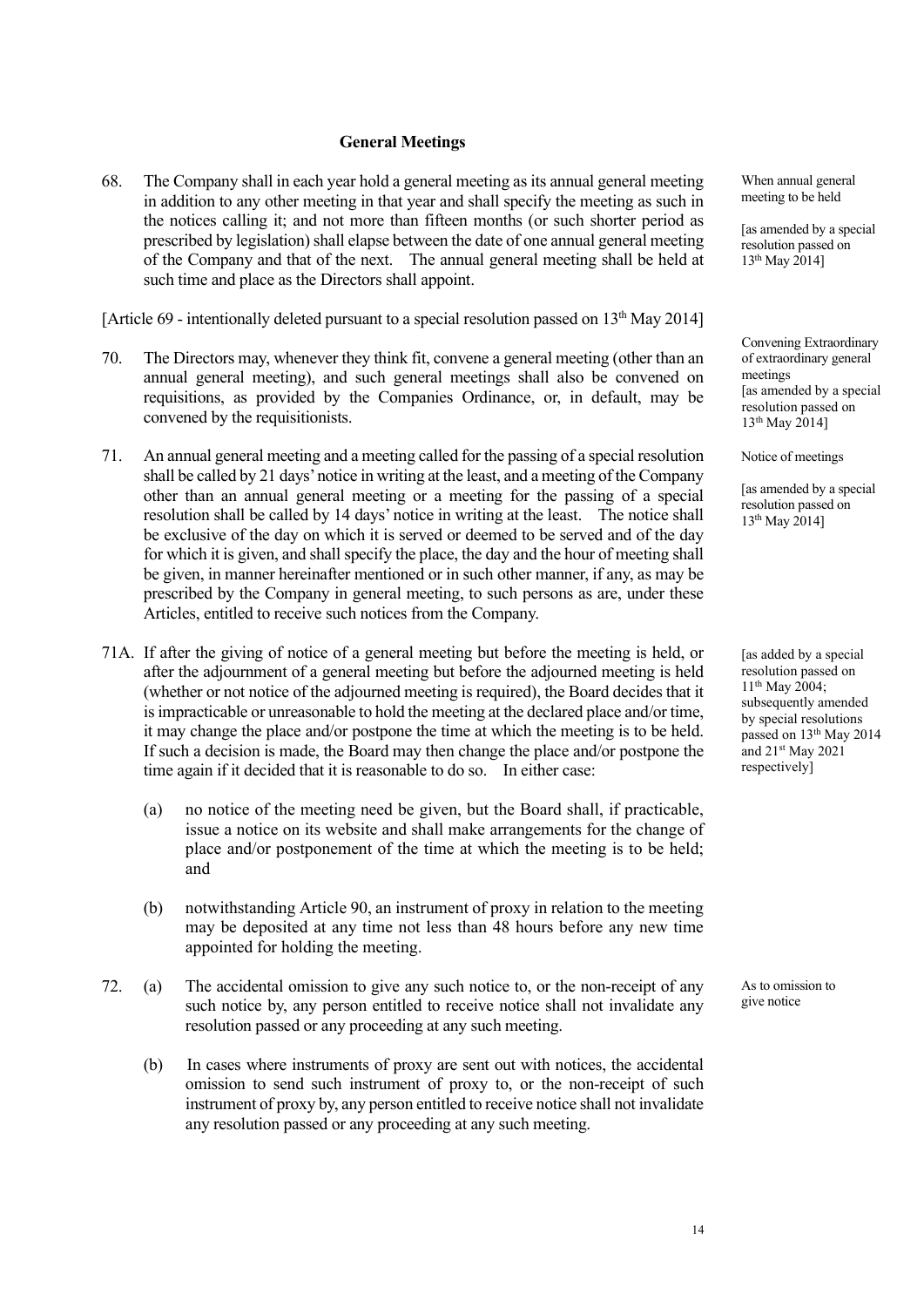### **Proceedings at General Meetings**

[Article 73 - intentionally deleted pursuant to a special resolution passed on  $13<sup>th</sup>$  May 2014]

- 74. For all purposes the quorum for a general meeting shall be three members personally present or by proxy and entitled to vote. No business shall be transacted at any general meeting unless the requisite quorum shall be present at the commencement of the business.
- 75. If within half an hour from the time appointed for the meeting a quorum is not present, the meeting, if convened upon the requisition of members, shall be dissolved, but in any other case it shall stand adjourned to the same day in the next week and at such time and place as shall be decided by the Directors, and if at such adjourned meeting a quorum is not present within half an hour from the time appointed for holding the meeting, the members present in person or by proxy shall be a quorum and may transact the business for which the meeting was called.
- 76. The Chairman of the Directors shall take the chair at every general meeting, or, if there be no such Chairman or, if at any general meeting such Chairman shall not be present within fifteen minutes after the time appointed for holding such meeting, the members present shall choose another Director as Chairman, and if no Director be present, or if all the Directors present decline to take the chair, or if the Chairman chosen shall retire from the chair, then the members present shall choose one of their own number to be a Chairman.
- 77. The Chairman may, with the consent of any general meeting at which a quorum is present, and shall, if so directed by the meeting, adjourn any meeting from time to time and from place to place as the meeting shall determine. Whenever a meeting is adjourned for fourteen days or more, at least seven clear days' notice, specifying the place, the day and the hour of the adjourned meeting shall be given in the same manner as in the case of an original meeting but it shall not be necessary to specify in such notice the nature of the business to be transacted at the adjourned meeting. Save as aforesaid, no member shall be entitled to any notice of an adjournment or of the business to be transacted at any adjourned meeting. No business shall be transacted at any adjourned meeting other than the business which might have been transacted at the meeting from which the adjournment took place.
- 77A. The Board may, at its absolute discretion, convene a general meeting at one or more places using facilities that enable members who are not together at the same place to listen, speak and vote at such meeting. Members can simultaneously attend and participate by using electronic means at such location or locations determined by the Board, provided that at least one location shall be in Hong Kong which shall be the principal meeting place for the general meeting. The following provisions shall apply to any such arrangement:
	- (a) the members present or by proxy at the meeting venue(s) shall be counted in the quorum for and entitled to vote at the meeting in question, and that meeting shall be duly constituted and its proceedings valid provided that the Chairman of the meeting is satisfied that adequate facilities are available throughout the meeting to ensure that members attending at all the meeting locations are able to participate in the business for which the meeting has been convened;
	- (b) the Chairman of the meeting shall be present at, and the meeting shall be

Quorum

[as amended by a special resolution passed on 21<sup>st</sup> May 2021]

When if quorum not present meeting to be dissolved and when to be adjourned

[as amended by a special resolution passed on 21st May 2021]

Chairman of general meeting

[as amended by a special resolution passed on 11<sup>th</sup> May 2004]

Power to adjourn general meeting, business of adjourned meeting

Holding of General Meeting at one or more places

[as added by a special resolution passed on 21st May 2021]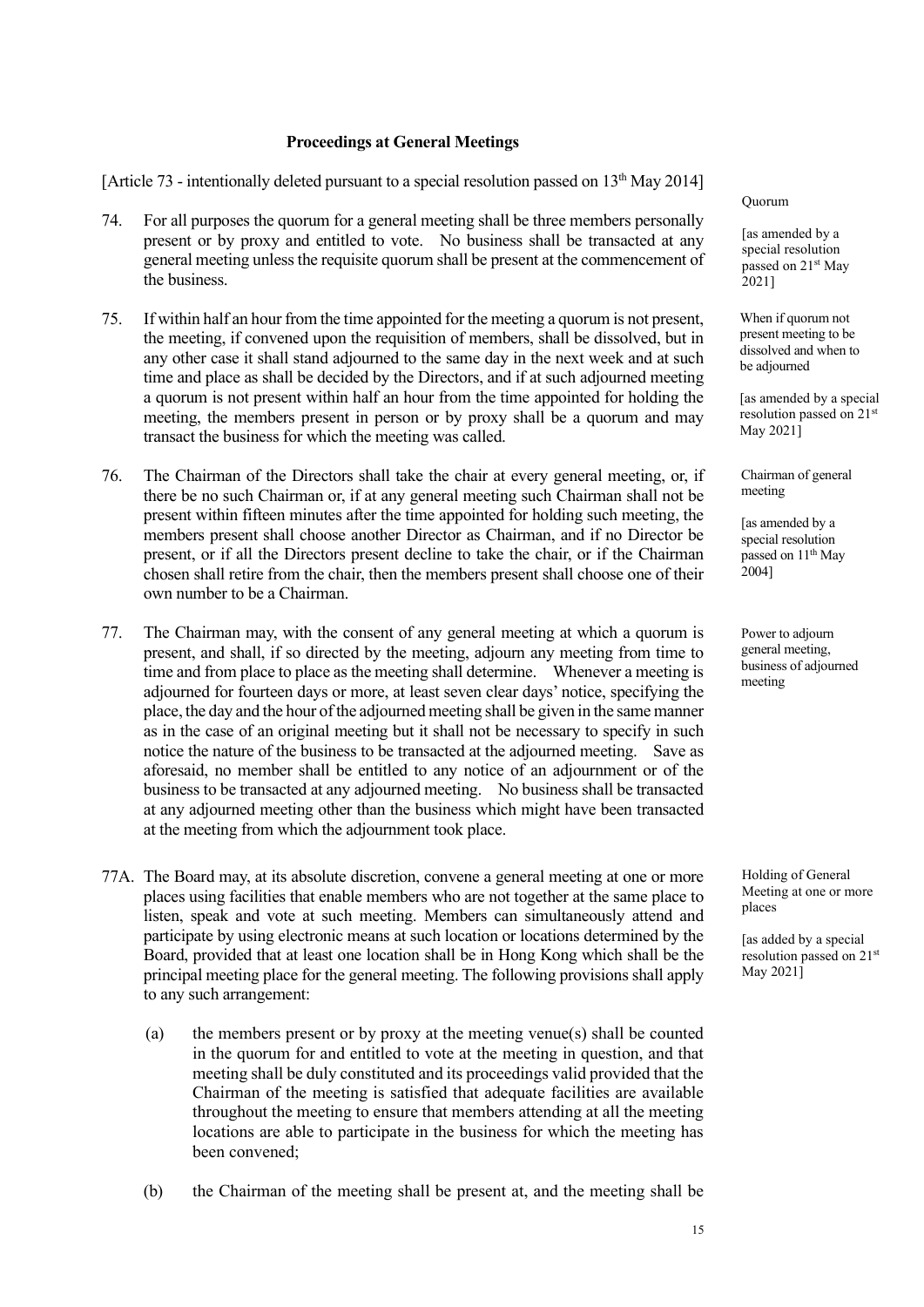deemed to take place at, the principal meeting place;

- (c) if members present at more than one location attend a general meeting, a failure (for any reason) of communication equipment, or any other failure in the arrangements for enabling those in a location other than the principal meeting place to participate in the business for which the meeting has been convened, shall not affect the validity of the meeting at the principal meeting place, or any business conducted there or any action taken pursuant to such business; and
- (d) if any of the meeting locations is outside Hong Kong, the provisions of these Articles concerning the service and giving of notice for the meeting, and the time for lodging proxies, shall be applied by reference to the principal meeting place in Hong Kong.
- 77B. The Board and, at any general meeting, the Chairman of the meeting may from time to time make such arrangements for managing attendance at any location or locations at which the meeting will take place (whether involving the issue of tickets or some other means of identification, seat reservation or otherwise) as it shall in its absolute discretion consider appropriate, and may from time to time change any such arrangements, provided that a member who, pursuant to such arrangements, is not entitled to attend, in person or by proxy, at any particular location shall be entitled so to attend at one of the other locations; and the entitlement of any member so to attend the meeting or adjourned meeting at such location or locations shall be subject to any such arrangement as may be for the time being in force and by the notice of meeting or adjourned meeting stated to apply to the meeting.
- 77C. If it appears to the Chairman of a general meeting that:
	- (a) the facilities at the principal meeting place or at such other location or locations at which the meeting may be attended have become inadequate; or
	- (b) it is not possible to ascertain the view of those present or to give all persons entitled to do so a reasonable opportunity to communicate and/or vote at the meeting; or
	- (c) there is no quorum; or
	- (d) there is violence or the threat of violence, unruly behaviour or other disruption occurring at the meeting or it is not possible to secure the proper and orderly conduct of the meeting;

then, without prejudice to any other power which the Chairman of the meeting may have under these Articles or at common law, the Chairman may, at his/her absolute discretion, without the consent of the meeting, interrupt or adjourn the meeting. All business conducted at the meeting up to the time of such adjournment shall be valid.

77D. (a) If it appears to the Chairman that the principal meeting place is inadequate to accommodate all members entitled and wishing to attend, the meeting is duly constituted and its proceedings valid if the Chairman is satisfied that adequate facilities are available to ensure that a member who is unable to be accommodated is able to listen, speak, vote and participate in the business for which the meeting has been convened.

[as added by a special] resolution passed on 21st May 2021]

[as added by a special resolution passed on 21st May 2021]

[as added, amended and renumbered by special resolutions passed on 11<sup>th</sup> May 2004, 18<sup>th</sup> May 2009 and 21<sup>st</sup> May 2021 respectively]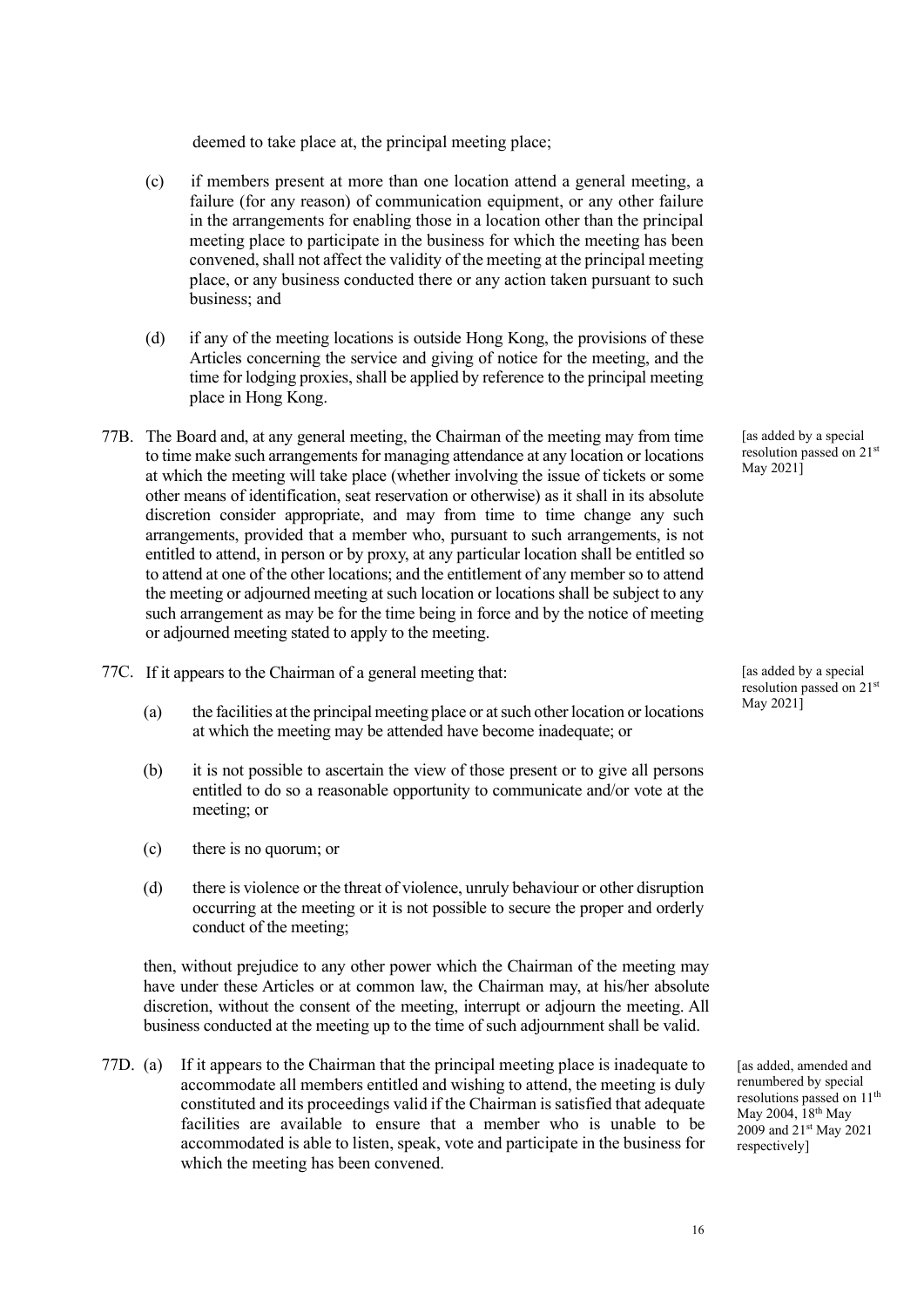- (b) At any general meeting, the Chairman of the meeting may make any arrangement and impose any requirement or restriction he considers appropriate to ensure the security and orderly conduct of a meeting including, without limitation, adjourning the meeting to a time, date and place he decides; requirements for evidence of identity to be produced by those attending the meeting; the restriction of items that may be taken into the meeting place. Members shall also comply with all requirements or restrictions imposed by the owner of the premises at which the meeting is held. A person who refuses to comply with any such arrangements, requirements or restrictions may be refused entry to the meeting.
- (c) At any general meeting:
	- (i) in the case of a resolution duly proposed as a special resolution, no amendment thereto (other than an amendment to correct a patent error) may be considered;
	- (ii) in the case of a resolution duly proposed as an ordinary resolution, no proposal of nor amendment thereto (other than an amendment to correct a patent error) may be considered or voted upon unless either:
		- (1) notice in writing of the terms of the amendment and intention to move the same has been lodged at the registered office of the Company at least two business days prior to the date appointed for holding the meeting or adjourned meeting at which such ordinary resolution is to be proposed; or
		- (2) in the Chairman's absolute discretion he decides that it may be considered or voted upon.

If the Chairman of a meeting rules that a proposed amendment to any resolution under consideration is out of order in accordance with this article, his determination shall be final.

- (d) The Chairman shall at a meeting take any such action as he thinks fit to promote the orderly conduct of the business of the meeting as laid down in the notice of the meeting and the Chairman's decisions on matters of procedure or arising incidentally from the business of the meeting (including ordering the exclusion or expulsion of any member or other person) shall be final as shall be his determination as to whether any matter is of such nature.
- 78. At any general meeting a resolution put to the vote of the meeting shall be decided on a show of hands unless a poll is (before or on the declaration of the result of the show of hands) demanded:-
	- (a) by the Chairman; or
	- (b) in writing by at least three members present in person or by proxy for the time being entitled to vote at the meeting; or
	- (c) in writing by any member or members present in person or by proxy and representing not less than one-twentieth of the total voting rights of all the members having the right to vote at the meeting; or

What is to be evidence of the passing of a resolution where poll not demanded

[as amended by a special resolution passed on 13th May 2014]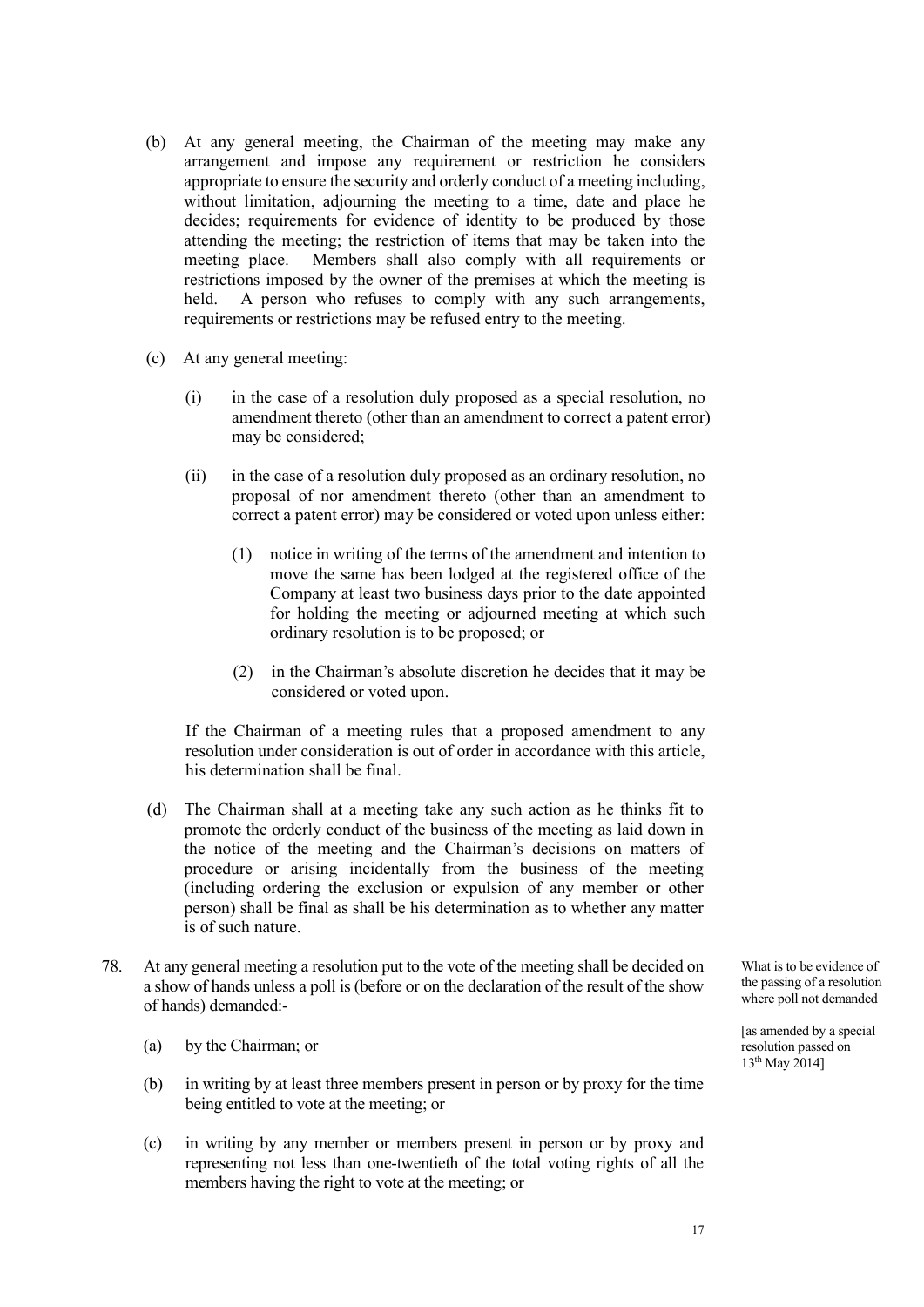(d) in writing by a member or members holding shares in the Company conferring a right to vote at the meeting being shares on which an aggregate sum has been paid up equal to not less than one-twentieth of the total sum paid up on all the shares conferring that right.

Unless a poll be so demand, a declaration by the Chairman that a resolution has on a show of hands been carried or carried unanimously, or by a particular majority, or lost, and an entry to that effect in the book containing the minutes of the proceedings of the Company shall be conclusive evidence of the fact without proof of the number or proportion of the votes recorded in favour or against such resolution.

If:-

- (i) any objection shall be raised to the qualification of any voter; or
- (ii) any votes have been counted which ought not to have been counted or which might have been rejected; or
- (iii) any votes are not counted which ought to have been counted,

the objection or error shall not vitiate the decision of the meeting on any resolution unless the same is raised or pointed out at the meeting or adjourned meeting at which the vote objected to is given or tendered or at which the error occurs. Any objection or error shall be referred to the Chairman and shall only vitiate the decision of the meeting on any resolution if the Chairman decides that the same is of sufficient magnitude to vitiate the resolution or may otherwise have affected the decision of the meeting. The decision of the Chairman on such matters shall be final and conclusive.

- 79. If a poll is demanded as aforesaid, it shall (subject as provided in the following Article) be taken in such manner (including the use of ballot or voting papers or tickets) and at such time and place, not being more than thirty days from the date of the meeting or adjourned meeting at which the poll was demanded as the Chairman directs. No notice need be given of a poll not taken immediately. The result of the poll shall be deemed to be the resolution of the meeting at which the poll was demanded. The demand for a poll may be withdrawn. A demand so withdrawn shall not be taken to have invalidated the result of a show of hands declared before the demand was made. The Chairman of the meeting may (and if so directed by the meeting shall) appoint scrutineers (who need not be members). He may adjourn the meeting to some place and time fixed by him for the purpose of declaring the result of the poll.
- 80. Any poll duly demanded on the election of a chairman of a meeting or on any question of adjournment shall be taken at the meeting and without adjournment.
- 81. In the case of an equality of votes, whether on a show of hands or on a poll, the Chairman of the meeting at which the show of hands takes place or at which the poll is demanded, shall not be entitled to a second or casting vote.
- 82. The demand for a poll shall not prevent the continuance of a meeting for the transaction of any business other than the question on which a poll has been demanded.

## **Votes of Members**

83. Subject to any special rights, privileges or restrictions as to voting for the time being attached to any class or classes of shares, at any general meeting on a show of hands every member who (being an individual) is present in person or (being a corporation) is present by proxy or by a representative duly authorised under the Ordinance, shall

Poll

[as amended by a special resolution passed on 11<sup>th</sup> May 2004]

In what case poll taken without adjournment

Chairman not to have casting vote

Business may proceed notwithstanding demand for poll

Votes of members

18

[as amended by special resolutions passed on 10th May 2005 and 13th May 2014 respectively]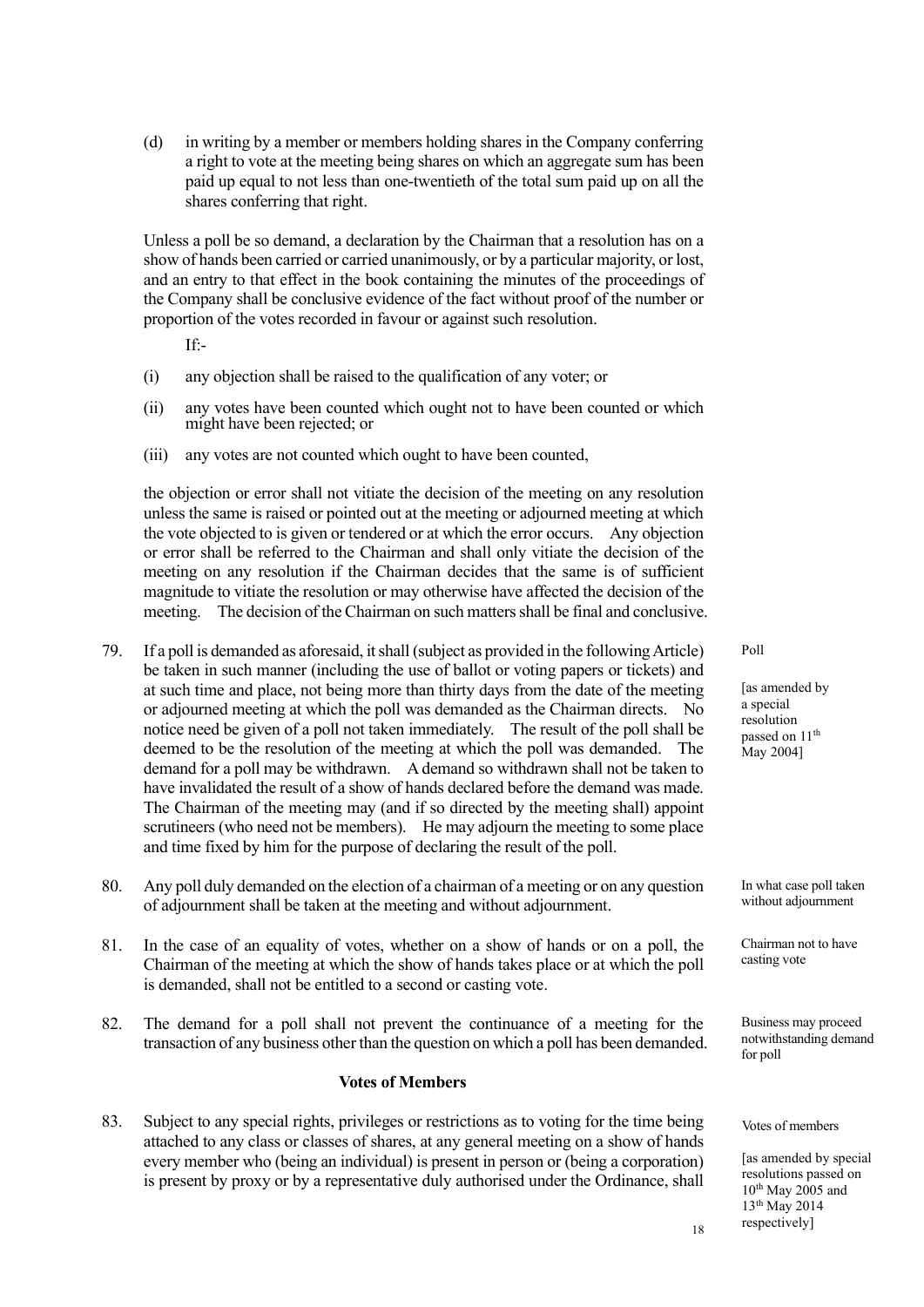have one vote. To the extent permitted by legislation, a member may appoint more than one proxy. The proxies so appointed are not entitled to vote on the resolution on a show of hands. On a poll every member present in person or by proxy or by duly authorised representative shall have one vote for each share of any class of which he is the holder. On a poll a member entitled to more than one vote need not use all his votes or cast all the votes he uses in the same way. Where any shareholder is restricted or prohibited from voting or required to abstain from voting on any particular resolution or restricted to voting only for or only against any particular resolution by reason of applicable laws or the Listing Rules, any votes cast by or on behalf of such shareholder in contravention of such requirement or restriction shall not be counted.

- 84. Any person entitled under Article 44 to transfer any shares may vote at any general meeting in respect thereof in the same manner as if he were the registered holder of such shares; provided that forty-eight hours at least before the time of the holding of the meeting or adjourned meeting as the case may be at which he proposes to vote, he shall satisfy the Directors of his right to transfer such shares, or the Directors shall have previously admitted his right to vote at such meeting in respect thereof.
- 85. Where there are joint registered holders of any share, any one of such persons may vote at any meeting, either personally or by proxy, in respect of such share as if he were solely entitled thereto: and if more than one of such joint holders be present at any meeting personally or by proxy, that one of the said persons so present whose name stands first on the register in respect of such share, shall alone be entitled to vote in respect thereof. Several executors or administrators of a deceased member in whose name any share stands shall for the purposes of this Article be deemed joint holders thereof.
- 86. A member of unsound mind, or in respect of whom an order has been made by any court having jurisdiction in lunacy, may vote, whether on a show of hands or on a poll, by his committee, receiver, *curator bonis*, or other person in the nature of a committee, receiver or *curator bonis* appointed by that court, and any such committee, receiver, *curator bonis* or other person may, on a poll, vote by proxy provided that forty-eight hours at least before the time of the holding of the meeting or adjourned meeting as the case may be at which he proposes to vote, he shall satisfy the Directors of his appointment, or the Directors shall have previously admitted his right to vote at such meeting in respect thereof.
- 87. (a) Save as herein expressly provided, no person other than a member duly registered and who shall have paid everything for the time being due from him and payable to the Company in respect of his shares shall be entitled to be present or to vote on any question either personally or by proxy, or to be reckoned in a quorum, at any general meeting.
	- (b) No objection shall be raised to the qualification of any voter except at the meeting or adjourned meeting at which the vote objected to is given or tendered, and every vote not disallowed at such meeting shall be valid for all purposes. Any such objection made in due time shall be referred to the Chairman, whose decision shall be final and conclusive.
- 88. On a poll votes may be given either personally or by proxy. A proxy need not be a member of the Company. (To the extent permitted by legislation) A member may appoint more than one proxy to attend on the same occasion. The proxies so appointed are not entitled to vote on a show of hands.

Votes in respect of deceased and bankrupt members

Joint holders

Votes of member of unsound mind

[as amended by a special resolution passed on 11<sup>th</sup> May 2004]

No member entitled to vote, etc. while call due to the Company

Proxies

[as amended by a special resolution passed on 13th May 2014]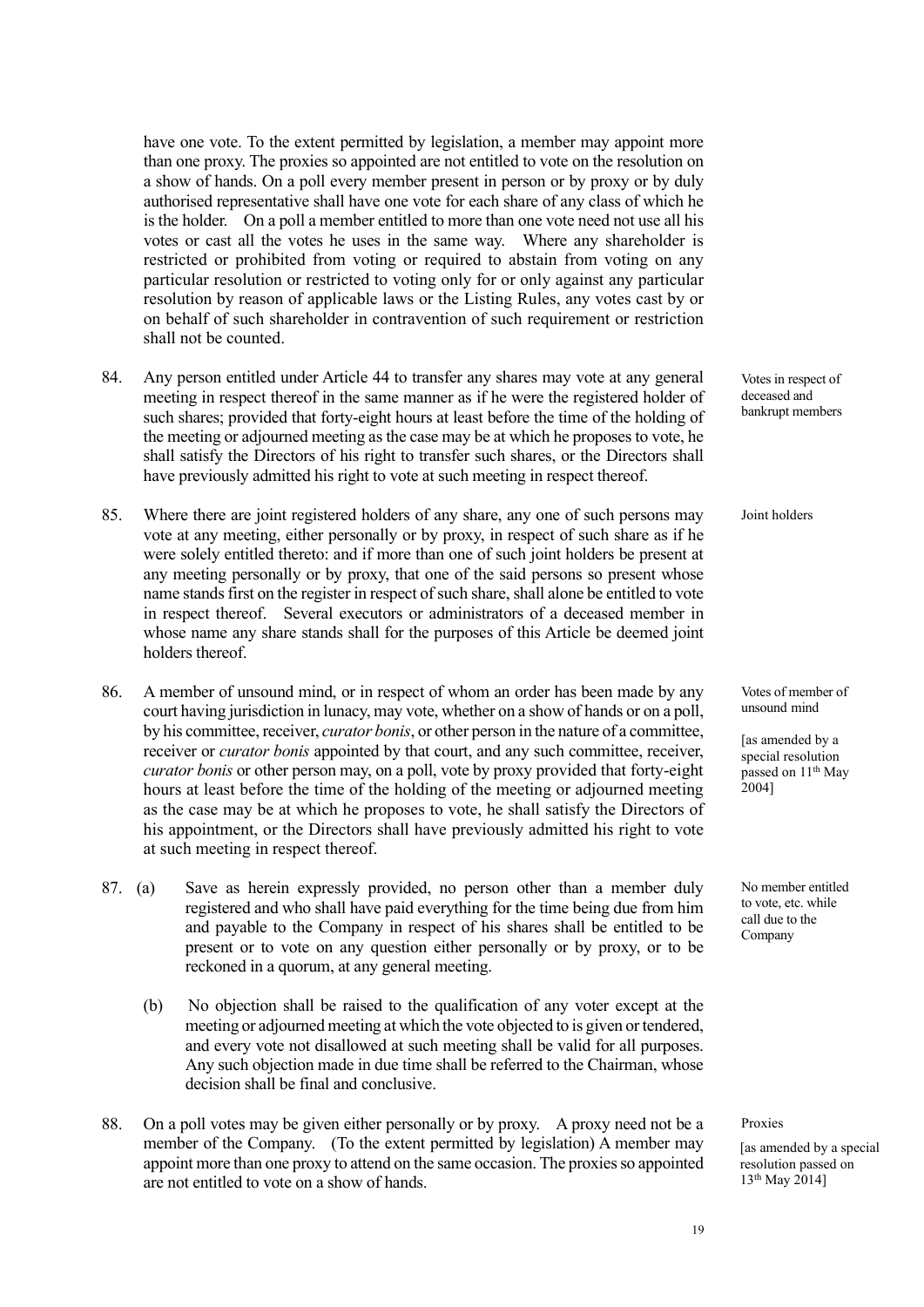- 89. The instrument appointing a proxy shall be in writing under the hand of the appointor or of his attorney duly authorised in writing, or if the appointor is a corporation, either under seal, or under the hand of an officer or attorney duly authorised.
- 89A. The Company may, at its absolute discretion, provide an electronic address for the receipt of any document or information relating to proxies for a general meeting (including any instrument of proxy or invitation to appoint a proxy, any document necessary to show the validity of, or otherwise relating to, an appointment of proxy and notice of termination of the authority of a proxy). If such an electronic address is provided, the Company shall be deemed to have agreed that any such document or information (relating to proxies as aforesaid) may be sent by electronic means to that address, subject as hereafter provided and subject to any other limitations or conditions specified by the Company when providing the address. Without limitation, the Company may from time to time determine that any such electronic address may be used generally for such matters or specifically for particular meetings or purposes and, if so, the Company may provide different electronic addresses for different purposes. The Company may also impose any conditions on the transmission of and its receipt of such electronic communications including, for the avoidance of doubt, imposing any security or encryption arrangements as may be specified by the Company.
- 90. The instrument appointing a proxy and the power of attorney or other authority, if any, under which it is signed or a notarially certified copy of that power or authority shall be deposited at the registered office, or at such other place (or if the Company has provided an electronic address in accordance with Article 89A, shall be received at the electronic address specified in the notice) as is specified in the notice of meeting or in the instrument of proxy issued by the Company, not less than
	- (a) 48 hours before the time for holding the meeting, or adjourned meeting or poll as the case may be, at which the person named in such instrument proposes to vote, or
	- (b) 24 hours before the time appointed for the taking of a poll in the case of a poll taken more than 48 hours after it was demanded;

and in default the instrument of proxy shall not be treated as valid. No instrument appointing a proxy shall be valid after the expiration of twelve months from the date of its execution, except at an adjourned meeting or on a poll demanded at a meeting or an adjourned meeting in cases where the meeting was originally held within twelve months from such date.

- 91. Every instrument of proxy, whether for a specified meeting or otherwise, shall be in such form as the Directors shall from time to time or at any time approve.
- 92. The instrument appointing a proxy to vote at a general meeting shall: (i) be deemed to confer authority to demand or join in demanding a poll and to vote on any amendment of a resolution put to the meeting for which it is given as the proxy thinks fit; and (ii) unless the contrary is stated therein, be valid as well for any adjournment of the meeting as for the meeting to which it relates.
- 93. A vote given in accordance with the terms of an instrument of proxy shall be valid notwithstanding the previous death or insanity of the principal or revocation of the

Instrument appointing proxy to be in writing

Appointment of proxy sent by electronic means

[as added by a special resolution passed on 21st May 2021]

Appointment of proxy must be deposited

[as amended by special resolutions passed on 13<sup>th</sup> May 2014 and 21<sup>st</sup> May 2021 respectively]

Form of proxy

Authority under instrument appointing proxy

When vote by proxy valid though authority revoked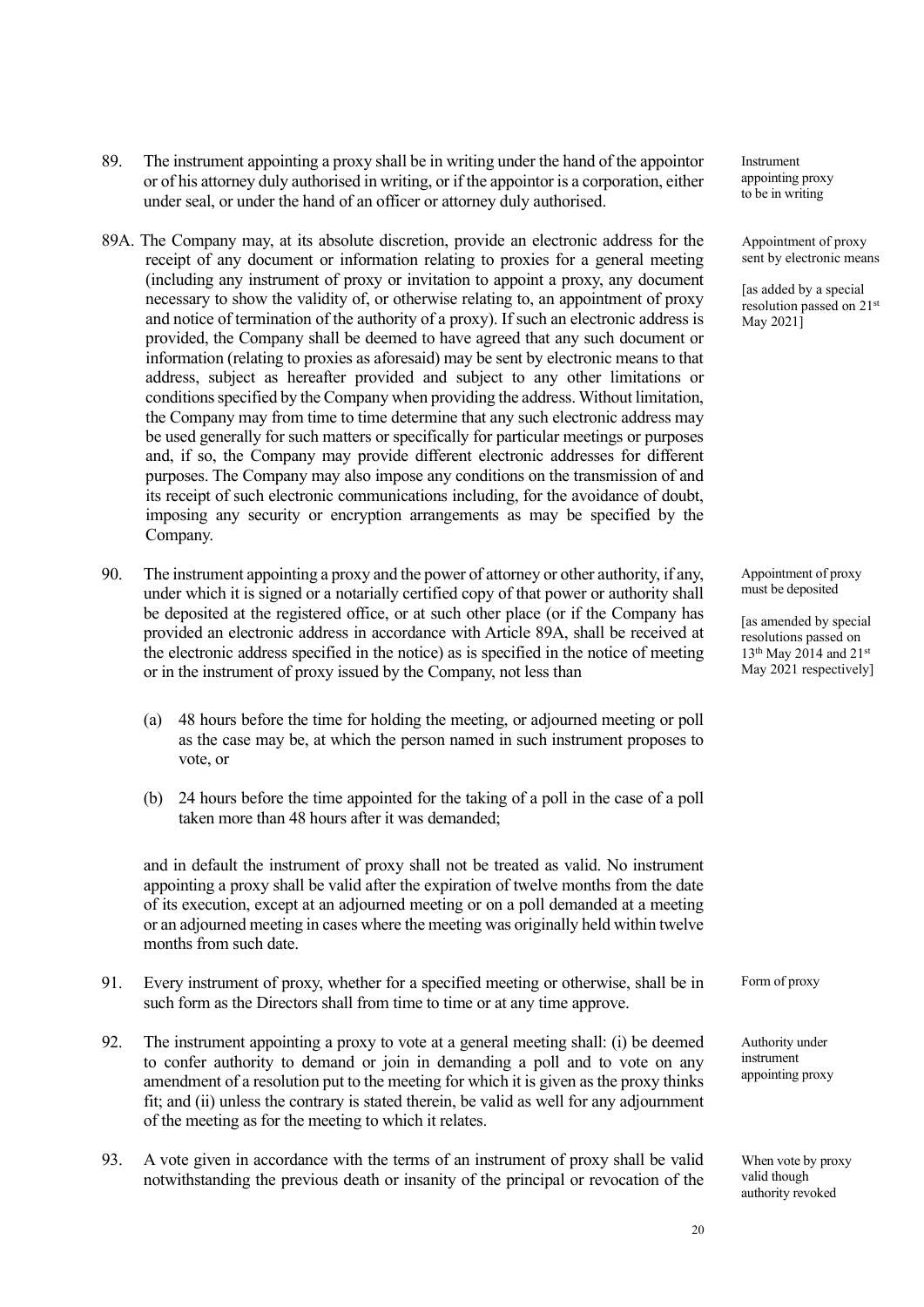proxy or power of attorney or other authority under which the proxy was executed, or the transfer of the share in respect of which the proxy is given, provided that no intimation in writing of such death, insanity, revocation or transfer as aforesaid shall have been received by the Company at the registered office, or at such other place as is referred to in Article 90 of these Articles, before the commencement of the meeting or adjourned meeting at which the proxy is used.

- 94. (a) Any corporation which is a member of the Company may by resolution of its Directors or other governing body authorise such person as it thinks fit to act as its representative at any meeting of the Company or of any class of members of the Company, and the person so authorised shall be entitled to exercise the same powers on behalf of the corporation which he represents as that corporation could exercise it if it were an individual member of the Company.
	- (b) Where that member is a recognised clearing house within the meaning of the Securities and Futures Ordinance (Chapter 571) of the Laws of Hong Kong, it may authorise such person or persons as it thinks fit to act as its representative (or representatives) at any general meeting or any meeting of any class of members provided that, if more than one person is so authorised, the authorisation must specify the number and class of shares in respect of which each such person is so authorised. The person so authorised will be entitled to exercise the same power on behalf of the recognised clearing house as that clearing house (or its nominees) could exercise if it were an individual member of the Company.

#### **Registered Office**

95. The business of the Company shall be carried on at the registered office of the Company in Hong Kong and at such other place or places as the Directors may deem advisable. Registered Office

## **Board of Directors**

- 96. The number of Directors shall not be less than five and there shall be no maximum number.
- 97. The Directors shall have power from time to time, and at any time to appoint any person as a Director either to fill a casual vacancy or as an addition to the Board. Any Director so appointed to fill a casual vacancy shall hold office only until the next following general meeting of the Company and shall then be eligible for re-election at that meeting. Any Director so appointed as an addition to the Board shall hold office only until the next following annual general meeting of the Company and shall then be eligible for re-election at that meeting.

#### **Alternate Directors**

98. (a) A Director shall have the power to nominate any other Director or any other person approved for that purpose by a resolution of the Board to act as an alternate Director in his place, during his absence, and at his discretion to revoke such nomination, and, on such appointment being made, each alternate Director, whilst so acting, shall exercise and discharge all the functions, powers and duties and undertake all the liabilities and obligations of the Director whom he represents. He shall not be required to hold qualification shares and shall not be entitled to receive any remuneration from the Company. A nomination

Corporation acting by representatives at meetings

[as amended by a special resolution passed on 30th April 1997]

[as added and amended by special resolutions passed on 30th April 1997 and  $11<sup>th</sup>$  May 2004 respectively]

Constitution of Board

Board may fill vacancies

[as amended by a special resolution passed on 21st May 2021]

Alternate Directors

[98(b) and 98(d) – as amended by a special resolution passed on 11<sup>th</sup> May 2004]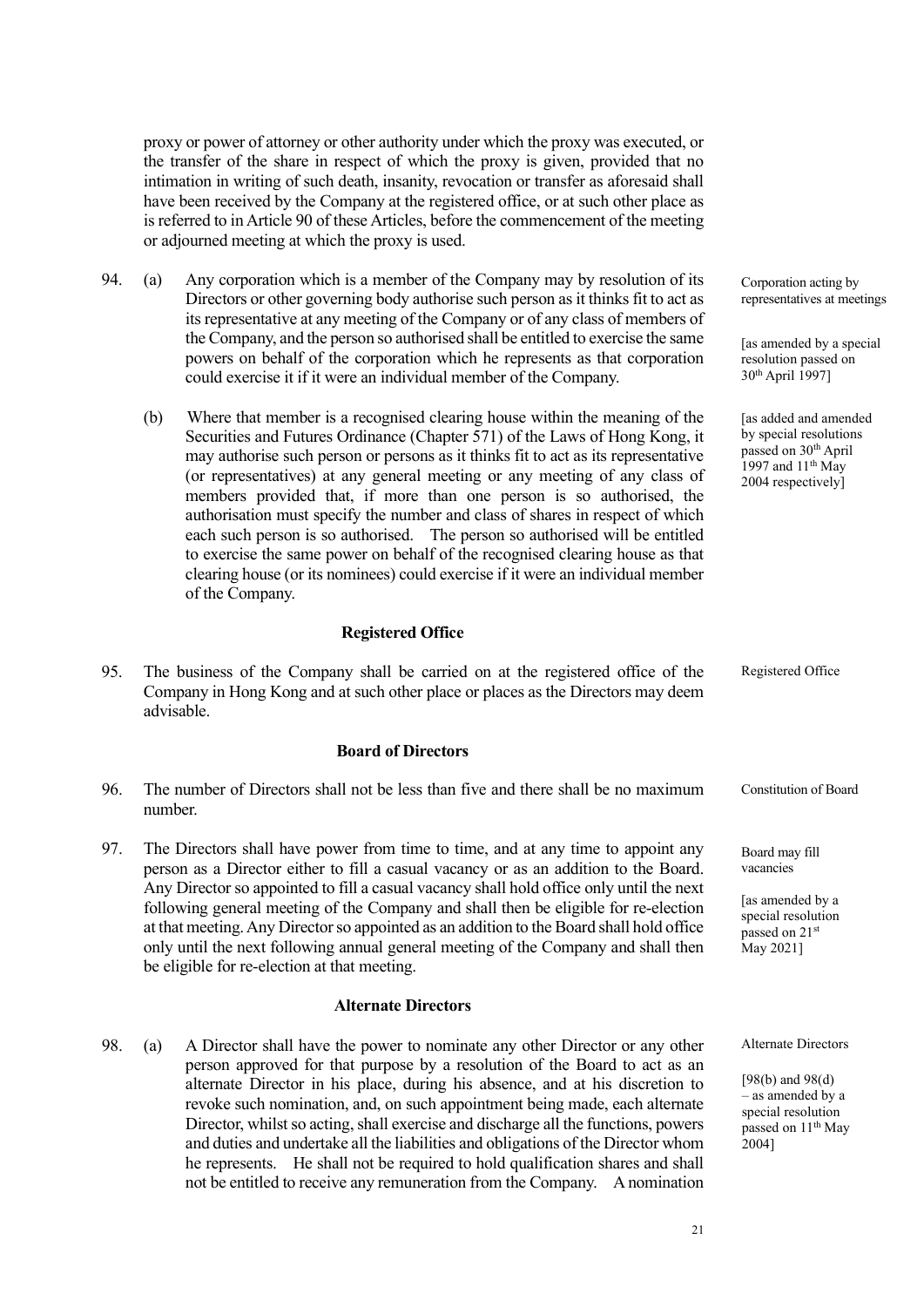as an alternate Director shall *ipso facto* be revoked if the appointor of such alternate Director ceases for any reason to be a Director. Notice of any such appointment shall be in writing and deposited at the registered office.

- (b) Notice of all Board and general meetings shall be sent to every alternate Director as if he were a Director as may be so requested by the Director appointing him until notice of revocation of his appointment has been given under paragraph (c) of this Article.
- (c) The appointment of an alternate Director shall be revoked and the alternate Director shall cease to hold office whenever the appointor gives notice in writing to the Secretary that he revokes such appointment.
- (d) Every person acting as an alternate Director shall while so acting be deemed to be an officer of the Company and the agent of or for his appointor and be jointly and severally responsible to the Company for his acts and defaults. The Director who appoints an alternate Director shall be vicariously liable for any tort (but not otherwise) committed by the alternate Director while acting in the capacity of alternate Director but nothing herein affects the alternate Director's personal liability for any act or omission including liabilities owed to the Company or to the Director appointing him.

| 99. | A Director shall not be required to hold any qualification shares nor to retire by reason<br>only of attaining any particular age.                                                                                                                                                                                                                                                                                                                                                                                                                                                                                                                                                    | No qualification shares<br>for Directors |
|-----|---------------------------------------------------------------------------------------------------------------------------------------------------------------------------------------------------------------------------------------------------------------------------------------------------------------------------------------------------------------------------------------------------------------------------------------------------------------------------------------------------------------------------------------------------------------------------------------------------------------------------------------------------------------------------------------|------------------------------------------|
|     | 100. A Director may at any time resign by notice in writing delivered to the Company at<br>the registered office.                                                                                                                                                                                                                                                                                                                                                                                                                                                                                                                                                                     | Directors may resign                     |
|     | 101. The Directors shall also be entitled to receive by way of remuneration for their<br>services such sum as shall from time to time be determined by the Company in general<br>meeting, such sum (unless otherwise directed by the resolution by which it is voted)<br>to be divided amongst the Directors in such proportions and in such manner as the<br>Board may agree and, failing agreement, equally, except that in such event any<br>Director holding office for less than the whole of the relevant period in respect of<br>which the remuneration is paid shall only rank in such division in proportion to the<br>time during such period for which he has held office. | Directors' remuneration                  |
|     | 102. The Directors shall also be entitled to be repaid all traveling and hotel expenses<br>incurred by them respectively in or about the performance of their duties as Directors,<br>including their expenses of traveling to and from board meetings, committee meetings<br>or general meetings or otherwise incurred whilst engaged on the business of the                                                                                                                                                                                                                                                                                                                         | Directors' expenses                      |

- 103. The Board may grant special remuneration to any Director who, being called upon, shall perform any special or extra services to or at the request of the Company. Such special remuneration may be made payable to such Director in addition to or in substitution for his ordinary remuneration as a Director, and may be made payable by way of salary, or commission, participation in profits or otherwise as may be arranged, and shall be charged as part of the Company's ordinary working expenses.
- 104. (a) A Director shall cease to be a director and shall vacate his office:

Company.

(i) if he becomes bankrupt or has a receiving order made against him or suspends payment, or compounds or arranges with his creditors or

When office of Director to be vacated

Special remuneration

[as amended by a special resolution passed on 11<sup>th</sup> May 2004]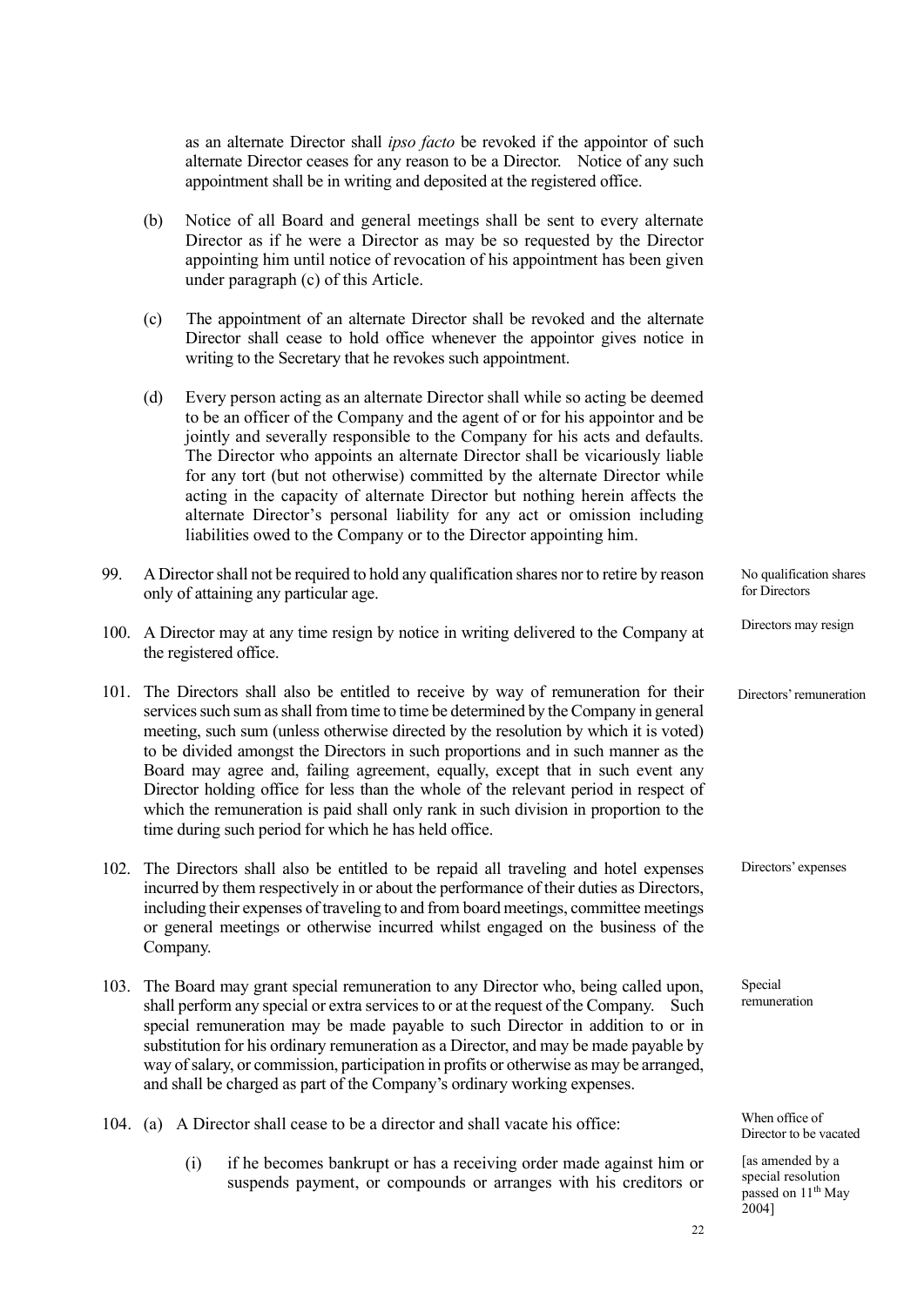applies to the court for any order in connection with a voluntary arrangement; or

- (ii) if he is, or may be, suffering from mental disorder and order is made by any court having jurisdiction (whether in Hong Kong or elsewhere) in matters concerning mental disorder for his detention or for appointment of receiver, curator bonis or other person by whatever title to exercise powers with respect of his property or affairs; or
- (iii) if he absents himself from the meetings of the Board during a continuous period of six months, without special leave of absence from the Board, and his alternate Director (if any) shall not during such period have attended in his stead, and the Board passes a resolution that he has by reason of such absence vacated his office; or
- (iv) if he becomes prohibited from being a Director by reason of any order made under any provision of the Companies Ordinance or the Listing Rules or these Articles or other applicable laws; or
- (v) if by notice in writing to the Company he resigns his office; or
- (vi) having been appointed for a fixed terms, the term expires; or
- (vii) having retired pursuant to these Articles, he is not re-elected a Director; or
- (viii) he is removed from office as a Director by notice in writing served upon him at his last address signed by all his co-Directors. If any such Director has been appointed to an executive office which thereby automatically terminates, such removal shall be treated as an act of the Company and shall not, of itself, prejudice any right he may have in any contract of service between him and the Company or otherwise.
- (b) A resolution of the Board to the effect that a Director has ceased to be a Director under this Article 104 shall be conclusive as to the facts and reasons for his ceasing to hold office as stated in the resolution.
- 105. (1) (a) No Director or intended Director shall be disqualified by his office from contracting with the Company, directly or indirectly, either as vendor, purchaser or otherwise nor shall any such contract or any contract, arrangement or transaction entered into by or on behalf of the Company with a Director or any of his associate(s) or his connected entities (as defined under the Ordinance) (together as his "connected person(s)" for the purpose of this Article) be capable on that account of being avoided, nor shall any Director be liable to account to the Company for any profit realised by any such contract, arrangement or transaction provided always that each Director shall forthwith disclose the nature and extent of his interest or that of his connected person(s) in any contract, arrangement, or transaction in which he or any of his connected person(s) is interested as required by and subject to the provisions of the Ordinance and other applicable legislation.

Director may contract with Company

[as amended by special resolutions passed on 11th May 2004, 14th May 2012 and 13th May 2014 respectively]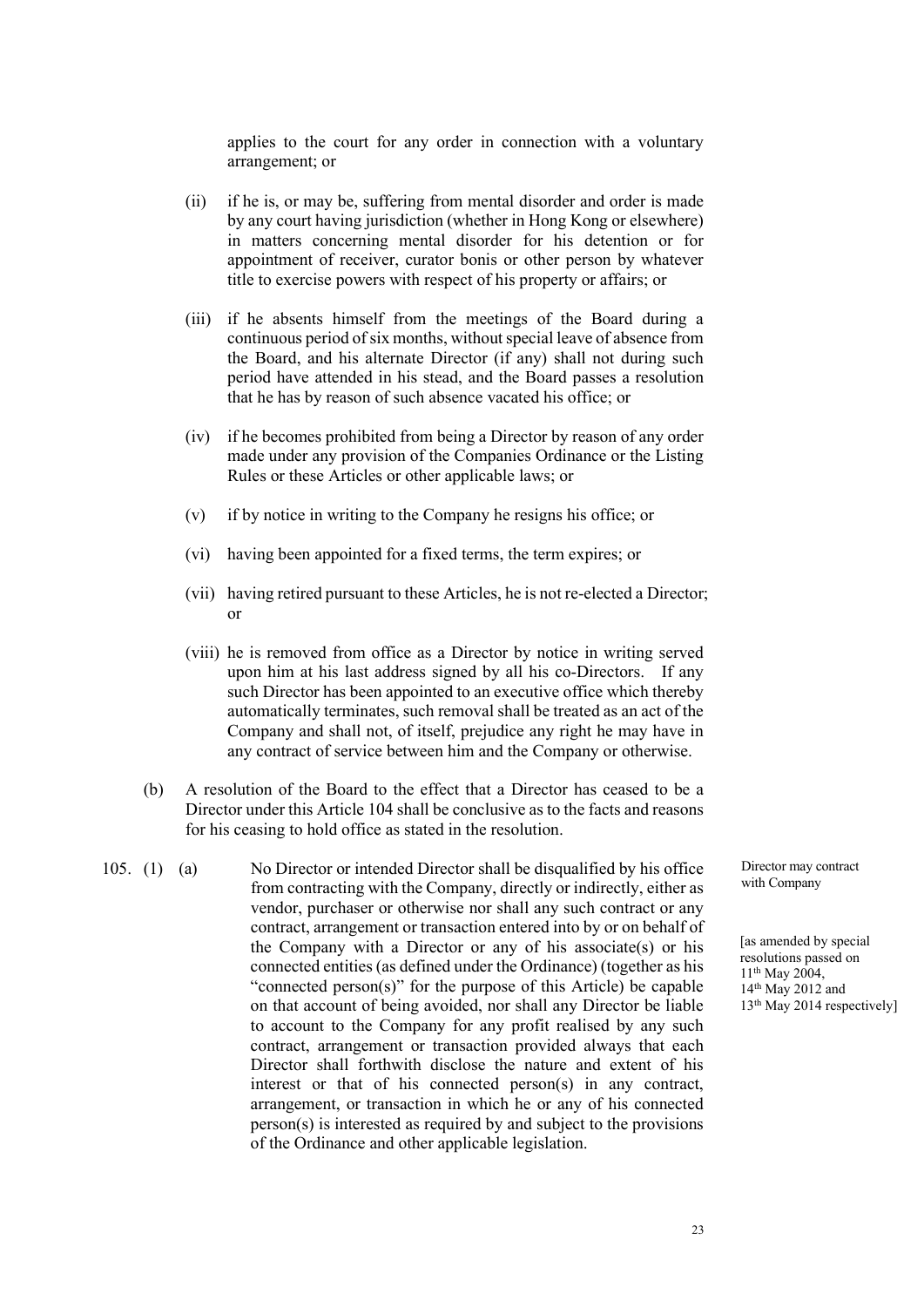- (b) A Director shall not vote on any board resolution approving any such contract, arrangement or transaction in which he or any of his connected person(s) has a material interest and if he does so his vote shall not be counted nor shall he be counted in the quorum present at such meeting but neither of these prohibitions shall apply to:-
	- (i) the giving of any security or indemnity either:
		- (aa) to the Director or his connected person(s) in respect of money lent or obligations incurred or undertaken by him or any one of them at the request of or for the benefit of the Company or any of its subsidiaries; or
		- (bb) to a third party in respect of a debt or obligation of the Company or any of its subsidiaries for which the Director or his connected person(s) has himself or themselves assumed responsibility in whole or in part and whether alone or jointly under a guarantee or indemnity or by the giving of security;
	- (ii) any proposal concerning an offer of shares or debentures or other securities of or by the Company or any other company which the Company may promote or be interested in for subscription or purchase where the Director or his connected person(s) is/are or is/are to be interested as a participant in the underwriting or sub-underwriting of the offer;
	- (iii) any proposal concerning any other company in which the Director or his connected person(s) is/are interested only as an officer or executive, provided that the Director or any of his connected person(s) is/are not beneficially interested in any issued share of any class of such company (or of any third company through which his interest or that of his connected person(s) is derived) or of the voting rights;
	- (iv) any proposal or arrangement concerning the adoption, modification or operation of any employees' share scheme under which he or his connected person(s) may benefit or of a pension fund or retirement, death or disability benefit scheme which relates both to the Director, his connected person(s) and employees of the Company or any of its subsidiaries and does not provide in respect of any Director or his connected person(s) as such any privilege or advantage not accorded to class of persons to which such scheme or fund relates;
	- (v) any contract or arrangement in which the Director or his connected person(s) is/are interested in the same manner as other holders of shares or debentures or other securities of the Company by virtue only of his/their interest in shares or debentures or other securities of the Company;
	- (vi) any contract for the purchase or maintenance for any Director of insurance against any liability.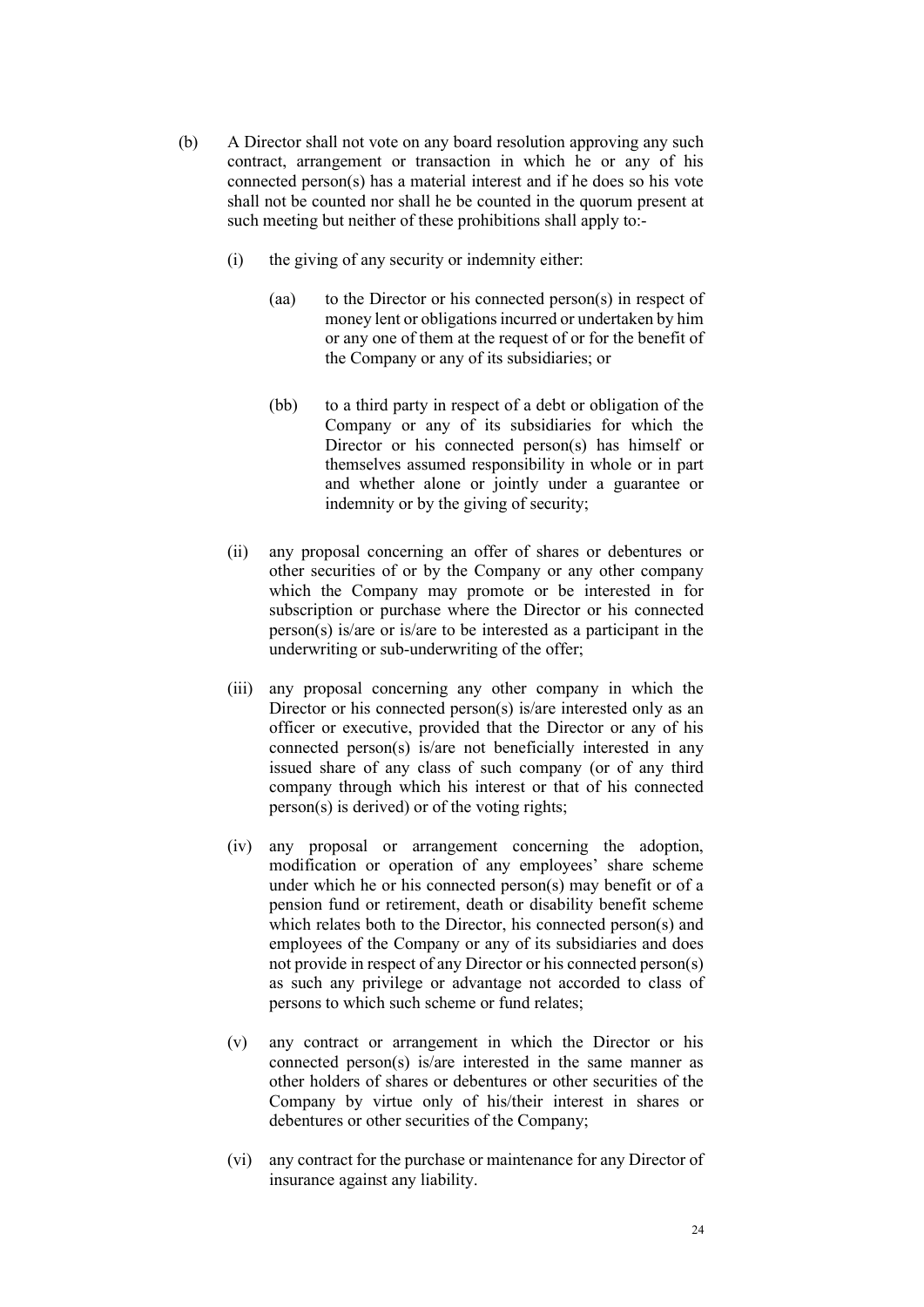If a question arises at any time as to the materiality of a Director's interest or that of his connected person(s) or as to his entitlement to vote or be counted in a quorum and such question is not resolved by his voluntarily agreeing to abstain from voting or being counted in quorum, such question shall be referred to the Chairman of the meeting and his ruling in relation to any Director other than himself shall be conclusive and binding on all concerned except in a case where the nature or extent of the interest of such Director and/or his connected person(s) has not been fairly disclosed. If a question arises at any time as to the materiality of the Chairman's interest or that of his connected person(s) or as to his entitlement to vote or be counted in a quorum and such question is not resolved by his voluntarily agreeing to abstain from voting or being counted in quorum, such question shall be decided by a resolution of the Board present at the meeting (excluding the Chairman) whose majority vote shall be conclusive and binding on all concerned except in a case where the nature or extent of the Chairman's interest has not been fairly disclosed.

- (c) Any Director may continue to be or become a director, managing director, manager or other officer or member of any other company in which the Company may be interested and (unless otherwise agreed) no such Director shall be accountable for any remuneration or other benefits received by him as a director, managing director, manager or other officer or member of any such other company. The Directors may exercise the voting powers conferred by the shares in any other company held or owned by the Company, or exercisable by them as directors of such other company in such manner in all respects as they think fit (including the exercise thereof in favour of any resolution appointing themselves or any of them directors, managing directors, managers or other officers of such company) and any Director of the Company may vote in favour of the exercise of such voting rights in manner aforesaid notwithstanding that he may be, or about to be, appointed a director, managing director, manager or other officer of such a company, and as such that he is or may become interested in the exercise of such voting rights in manner aforesaid.
- (d) A general notice to the Directors by a Director that he has an interest (as member, officer, employee or otherwise) in a specified firm or corporation and is to be regarded as interested in any contract, arrangement or transaction which may be made by the Company with that firm or corporation after the effective date of such notice or that he is connected with a specified person and is to be regarded as interested in any contract, arrangement or transaction which may be made by the Company with that person after the effective date of such notice, shall be a sufficient declaration of interest in relation to any contract, arrangement or transaction so made, provided that no such notice shall be of effect unless either it is given at a meeting of the Directors or in writing and sent to the Company.
- (2) A Director of the Company may be or become a director of any company promoted by the Company or in which it may be interested as a vendor, shareholder or otherwise and no such Director shall be accountable for any benefits received as a director or member of such company.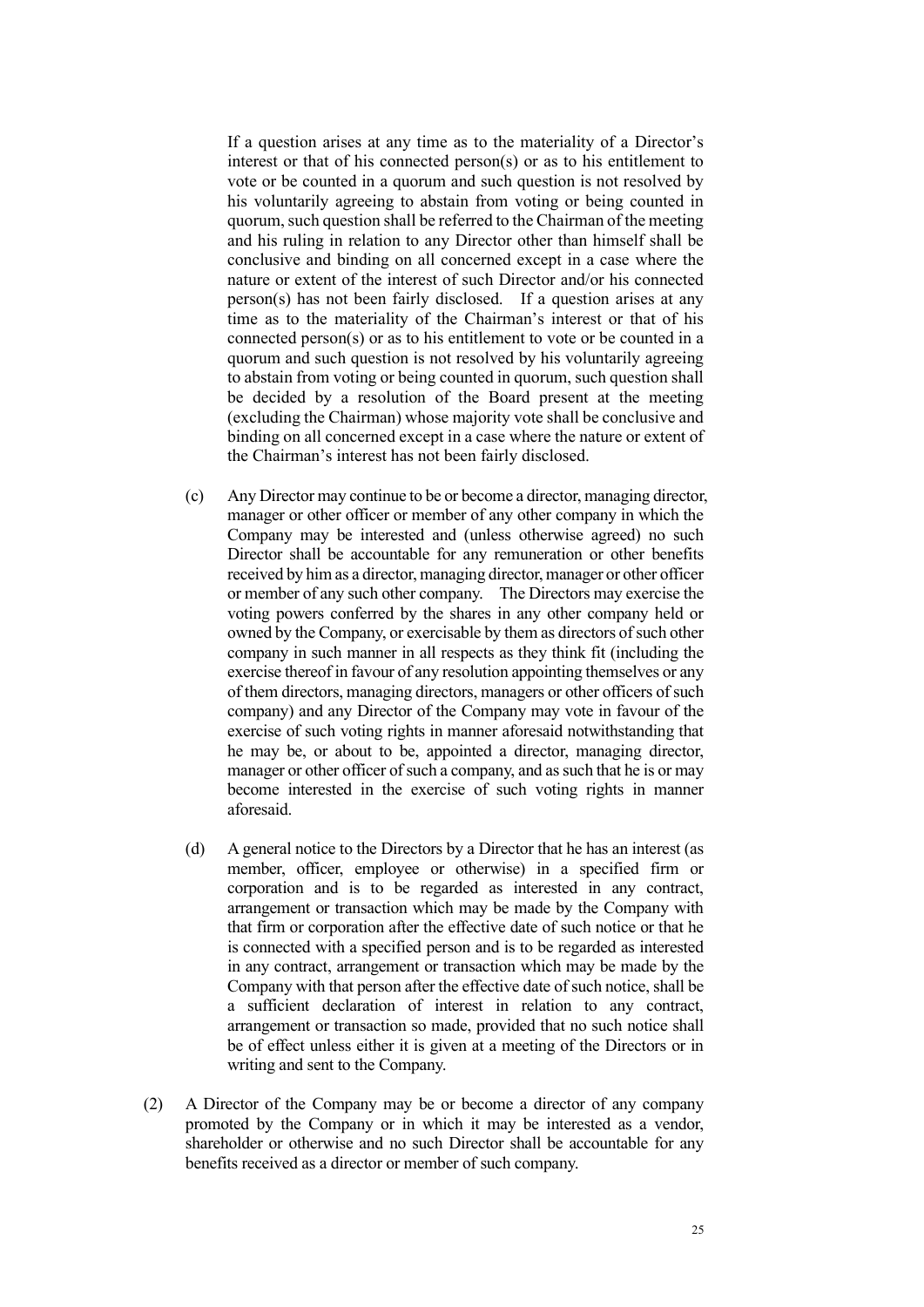(3) Any Director may act by himself or by his firm in a professional capacity for the Company and he or his firm shall be entitled to remuneration for professional services as if he were not a Director; Provided that nothing herein contained shall authorise a Director or his firm to act as Auditor to the Company.

#### **Managing Directors**

- 106. The Board may from time to time appoint any one or more of its body to the office of Managing Director, Joint Managing Director or Executive Director and/or such other office in the management of the business of the Company as it may decide for such period and upon such terms as it thinks fit and upon such terms as to remuneration and otherwise as it may determine. The remuneration of such Director or such other officer may be made payable by way of salary or commission or participation in profits or by any or all of those modes or otherwise as may be though expedient, and it may be made a term of his appointment that he shall receive a pension, gratuity or other benefit on his retirement.
- 107. Every Director or such other officer as aforesaid shall, subject to the provisions of any contract between himself and the Company with regard to his employment as such Director or other officer, be liable to be dismissed or removed by the Board of Directors, and another person may be appointed in his place.
- 107A.The appointment of a Director to an executive office shall terminate automatically if he ceases to be a director, but any such termination shall not, of itself, prejudice any rights under any contract of service between him and the Company. However, a Director appointed to an executive office shall not cease to be a director merely because his appointment to such executive office terminates.
- 108. A Director or other officer referred to in Article 106 of these Articles shall be subject to the same provisions as to removal as the other Directors of the Company, and he shall (subject to the provisions of any contract between him and the Company) *ipso facto* and immediately cease to be Managing Director, Joint Managing Director, Executive Director or holder of such other office if he cease to hold the office of Director for any cause.
- 109. The Directors may from time to time entrust to and confer upon a Managing Director, Joint Managing Director or Executive Director all or any of the powers of the Directors that they may think fit. But the exercise of all powers by such Director shall be subject to such regulations and restrictions as the Directors may from time to time make and impose, and the said powers may at any time be withdrawn, revoked or varied.

#### **Management**

110. (a) Subject to any exercise by the Directors of the powers conferred by Articles 111 to 113 hereof, the management of the business of the Company shall be vested in the Directors who, in addition to the powers and authorities by these Articles expressly conferred upon them, may exercise all such powers and do all such acts and things as may be exercised or done by the Company and are not hereby or by the Ordinance expressly directed or required to be exercised or done by the Company in general meeting, but subject nevertheless to the provisions of the Ordinance and of these Articles and to any regulations from time to time made by the Company in general meeting not being inconsistent with such provisions or these Articles: Provided that no regulation so made Power to appoint Managing and Executive Directors

Removal of Managing Director

[as added by a special] resolution passed on 11th May 2004]

Managing or Executive **Directors** 

Power may be delegated

General powers of Company vested in **Directors** 

[as amended by a special resolution passed on 13th May 2014]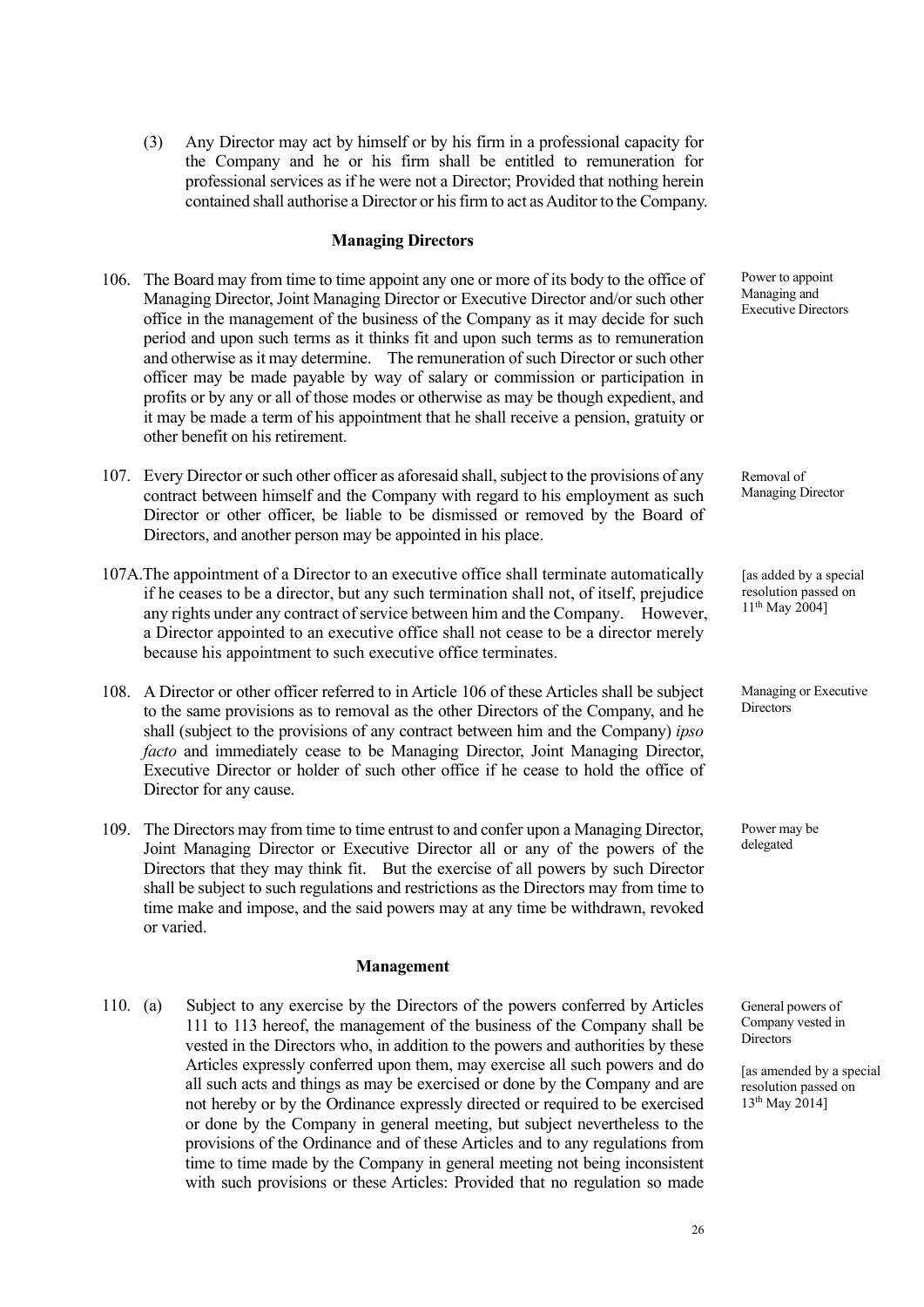shall invalidate any prior act of the Directors which would have been valid if such regulation had not been made.

- (b) Without prejudice to the general powers conferred by these Articles it is hereby expressly declared that the Directors shall have the following powers:-
	- (i) To give to any person the right or option of requiring at a future date that an allotment shall be made to him of any share as may be agreed.
	- (ii) To give to any Directors, officers or servants of the Company an interest in any particular business or transaction or participation in the profits thereof or in the general profits of the Company either in addition to or in substitution for a salary and such commission or salary shall be treated as part of the working expenses of the Company.

### **Managers**

- 111. The Directors may from time to time appoint a general manager, a manager or managers of the Company and may fix his or their remuneration either by way of salary or commission or by conferring the right to participation in the profits of the Company or by a combination of two or more of these modes and pay the working expenses of any of the staff of the general manager, manager or managers who may be employed by him or them upon the business of the Company.
- 112. The appointment of such general manager, manager or managers may be for such period as the Directors may decide and the Directors may confer upon him or them all or any of the powers of the Directors as they may think fit.
- 113. The Directors may enter into such agreement or agreements with any such general manager, manager or managers upon such terms and conditions in all respects as the Directors may in their absolute discretion think fit, including a power for such general manager, manager or managers to appoint an assistant manager or managers or other employees whatsoever under them for the purpose of carrying on the business of the Company.

#### **Rotation of Directors**

- 114. At each Annual General Meeting, one-third (or such other number as may be required under applicable legislation) of the Directors for the time being; and where the applicable number is not an integral number, to be rounded upwards, who have been longest in office shall retire from office by rotation. As between two or more Directors who have been in office for an equal length of time, the Director or Directors to retire shall in default of agreement between them be determined by lot. The length of time a Director has been in office shall be computed from his last election or appointment where he has previously vacated office. A retiring Director shall be eligible for re-election and shall act as a Director throughout the meeting at which he retires.
- 115. The Company at any general meeting at which any Directors retire in manner aforesaid, may fill up the vacated office by electing a like number of person to be Directors.

Appointment and remuneration of managers

Tenure of office and powers

Terms and conditions of appointment

Retirement of Directors by rotation

[as amended by a special resolution passed on  $10^{th}$  May 2005]

Meeting to fill up vacancies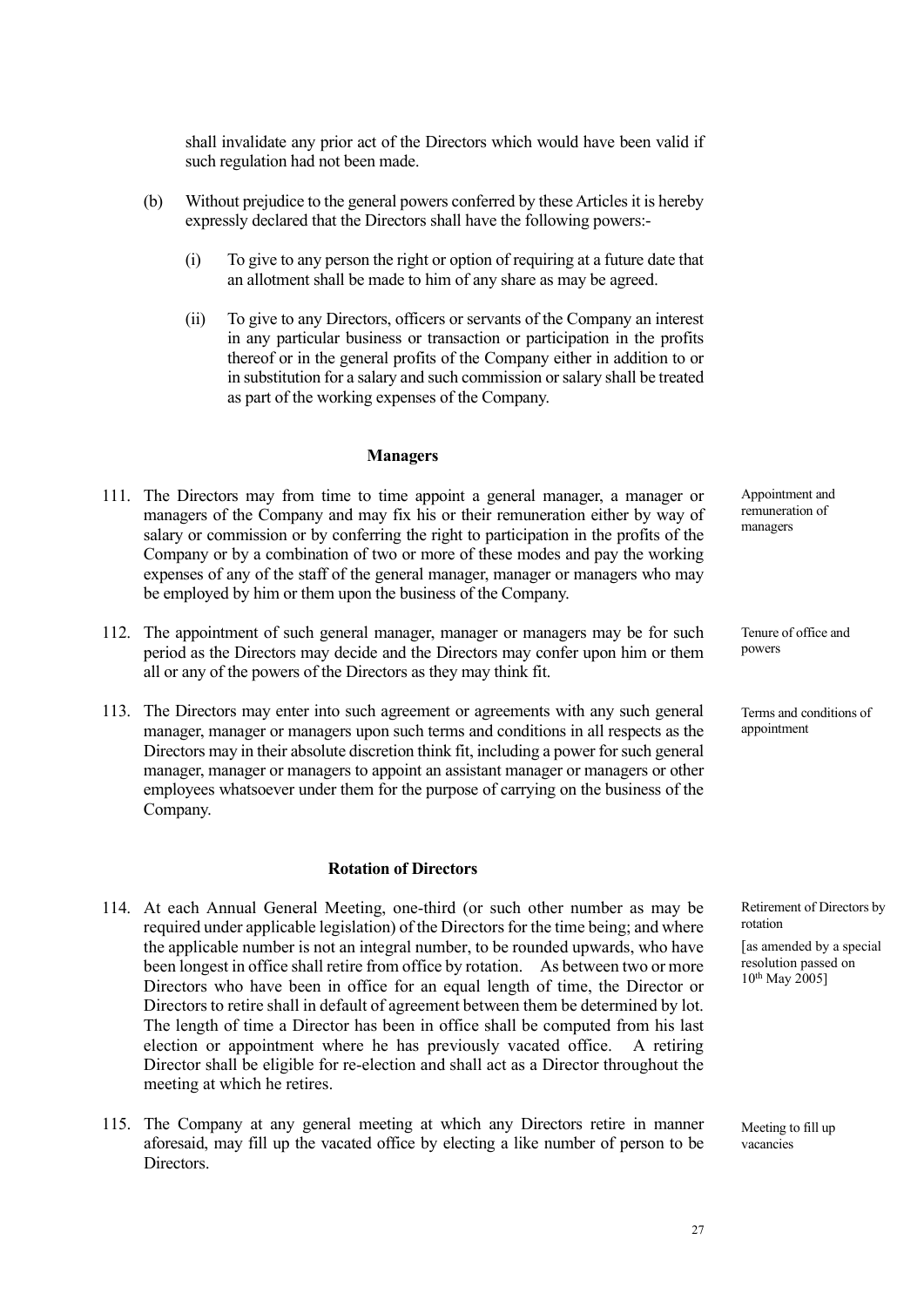- 116. If at any general meeting at which an election of Directors ought to take place, the places of the retiring Directors are not filled up, the retiring Directors or such of them as have not had their places filled up shall be deemed to have been re-elected and shall if willing continue in office until the next annual general meeting and so on from year to year until their places are filled up, unless it shall be determined at such meeting to reduce the number of Directors.
- 117. The Company may from time to time in general meeting by ordinary resolution increase or reduce the number of Directors but so that the number of Directors shall never be less than five.
- 118. No person, other than a retiring Director, shall, unless recommended by the Directors for election, be eligible for election to the office of Director at any general meeting, unless he, or some other shareholder intending to propose him, has, during the period not earlier than the day after the date of dispatch of the notice of the meeting appointed for the election of director and end not later than seven days prior to the date of such meeting, left at the registered office a notice in writing duly signed, signifying his candidature for the office, or the intention of such shareholder to propose him.
- 119. The Company shall keep at its registered office a register containing the names and addresses and occupations of its Directors and shall send to the Registrar of Companies a copy of such register and shall from time to time notify to the Registrar any change that takes place in such Directors as required by the Companies Ordinance.
- 120. The Company may by ordinary resolution remove any Director before the expiration of his period of office notwithstanding anything in these Articles or in any agreement between the Company and such Director and may elect another person in his stead. Any person so elected shall hold office during such time only asthe Director in whose place he is elected would have held the same if he had not been removed.

#### **Proceedings of the Directors**

121. The Directors may meet together for the dispatch of business, adjourn and otherwise regulate their meetings and proceedings as they think fit and may determine the quorum necessary for the transaction of business. Unless otherwise determined three Directors shall be a quorum. For the purpose of this Article an alternate Director shall be counted in a quorum and a Director who is an alternate Director shall be entitled to a separate vote on behalf of the Director he is representing in addition to his own vote. The Board of Directors or any committee of the Board may participate in a meeting of the Board or such committee by means of a conference telephone or through the medium of video conference or similar communication equipment by means of which all persons participating in the meeting are capable of hearing each other. A person participating in this way shall be deemed to be present in person at the meeting and shall be counted in a quorum and entitled to vote. All business transacted in this way by the Board or a committee of the Board shall, for the purposes of these Articles, be deemed to be validly and effectively transacted at a meeting of the Board or a committee of the Board although fewer than three Directors (or alternate Directors) are physically present at the same place. The meeting is deemed to take place at the place stated in the notice for meeting to the Directors unless otherwise directed by the Chairman.

Retiring Directors to remain in office till successors appointed

Power of general meeting to increase or reduce number of Directors

When candidate for office of Director must give notice

[as amended by a special resolution passed on 11<sup>th</sup> May 2004]

Register of Directors and notification of changes to Registrar

Power to remove Director by Ordinary Resolution

[as amended by a special resolution passed on 11<sup>th</sup> May 2004]

Meeting of Directors, quorum, etc

[as amended by a special resolution passed on 11<sup>th</sup> May 2004]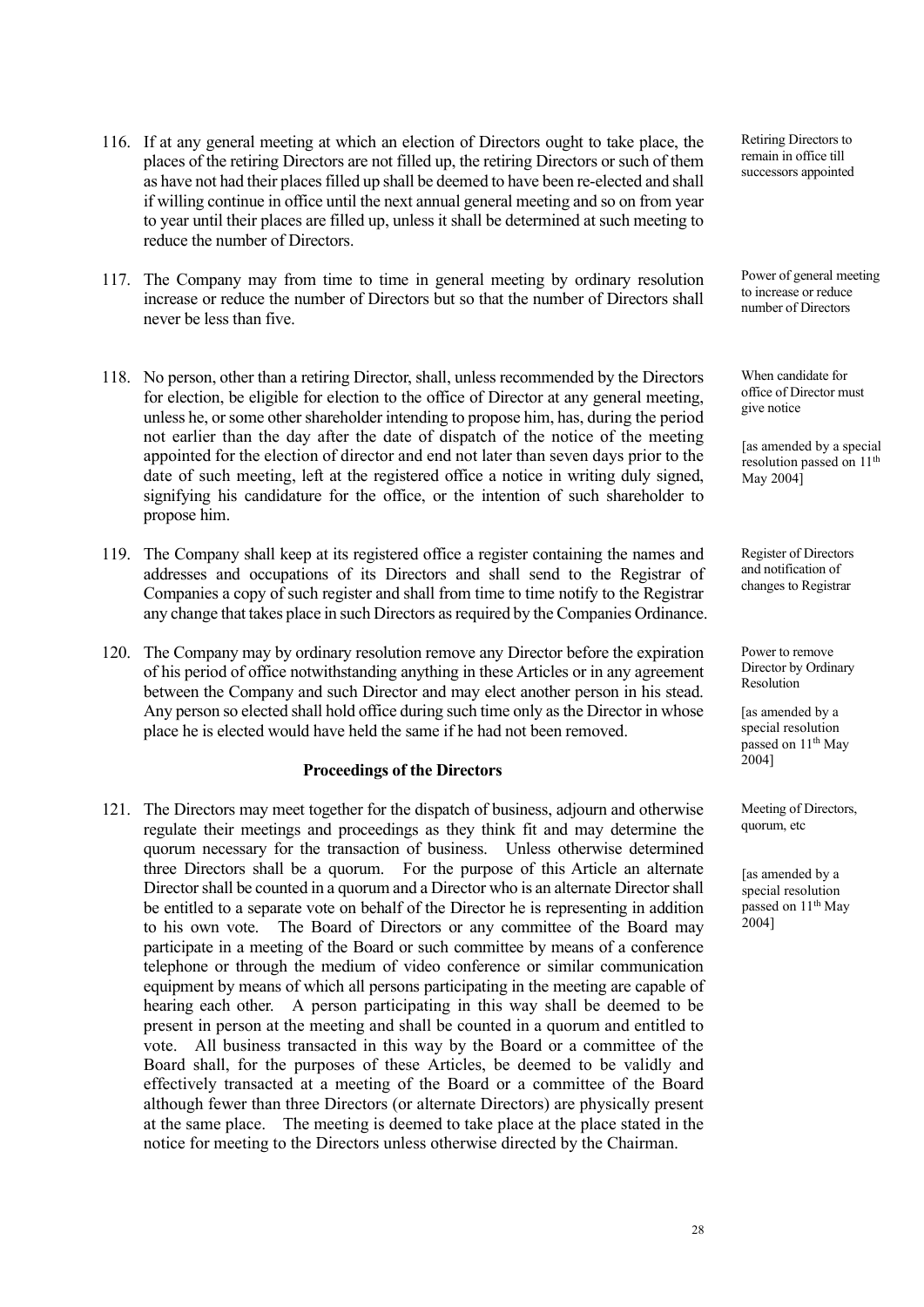- 122. A Director may, and on request of a Director the Secretary shall, at any time summon a meeting of the Board. Notice thereof shall be given to each Director either in writing or by telephone or by telex or telegram or facsimile or email or other form of electronic communication at the address from time to time notified to the Company by such Director or in such other manner as the Board may from time to time determine. Provided however that notice need not be given to any Director for the time being absent from Hong Kong.
- 123. Questions arising at any meeting of the Board shall be decided by a majority of votes, but in case of an equality of votes the Chairman shall not have a second or casting vote.
- 124. The Directors may elect a Chairman and a Deputy Chairman of their meetings and determine for what period each of them is to hold office; but if no Chairman is elected or if at any meeting the Chairman is not present within 15 minutes after the time appointed for holding the same, then the Deputy Chairman (if any) shall, if present, act as Chairman of the meeting or if no Deputy Chairman is elected or the Deputy Chairman is not present within 15 minutes after the time appointed for holding the meeting, then the Directors present may appoint one of their number to be Chairman of the meeting.
- 125. A meeting of the Directors for the time being at which a quorum is present shall be competent to exercise all or any of the authorities, powers and discretions by or under the Articles of the Company for the time being vested in or exercisable by the Directors generally.
- 126. The Directors may delegate any of their powers to committees consisting of such member or members of their body as the Directors think fit, and they may, from time to time, revoke such delegation or revoke the appointment of and discharge any such committees either wholly or in part, and either as to person or purposes, but every committee so formed shall in the exercise of the powers so delegated, conform to any regulations that may from time to time be imposed upon it by the Directors.
- 127. All acts done by any such committee in conformity with such regulations, and in fulfillment of the purposes for which it is appointed, but not otherwise, shall have the like force and effect, as if done by the Directors, and the Directors shall have power, with the consent of the Company in general meeting, to remunerate the members of any special committee, and charge such remuneration to the current expenses of the Company.
- 128. The meetings and proceedings of any such committee consisting of two or more members shall be governed by the provisions herein contained for regulating the meetings and proceedings of the Directors.
- 129. All acts *bona fide* done by any meeting of the Directors or by a committee of Directors, or by any person acting as a Director shall, notwithstanding that it shall be afterwards discovered that there was some defect in the appointment of such Directors or persons acting as aforesaid or that they or any of them were disqualified, be as valid as if every such person had been duly appointed and was qualified to be a Director.
- 130. The continuing Directors may act notwithstanding any vacancy in their body, but, if and so long as their number is reduced below the number fixed by or pursuant to these Articles as the necessary quorum of Directors, the continuing Director or Directors may act for the purpose of increasing the number of Directors to that number, or of

Convening of Board meeting [as amended by a special resolution passed on 11<sup>th</sup> May 2004]

How question to be decided

Chairman

Powers of meeting

Power to appoint committee and to delegate

Acts of committee to be of same effect as acts of **Directors** 

Proceedings of committee

When acts of Directors or committee to be valid notwithstanding defects

Powers of Board in cases where no quorum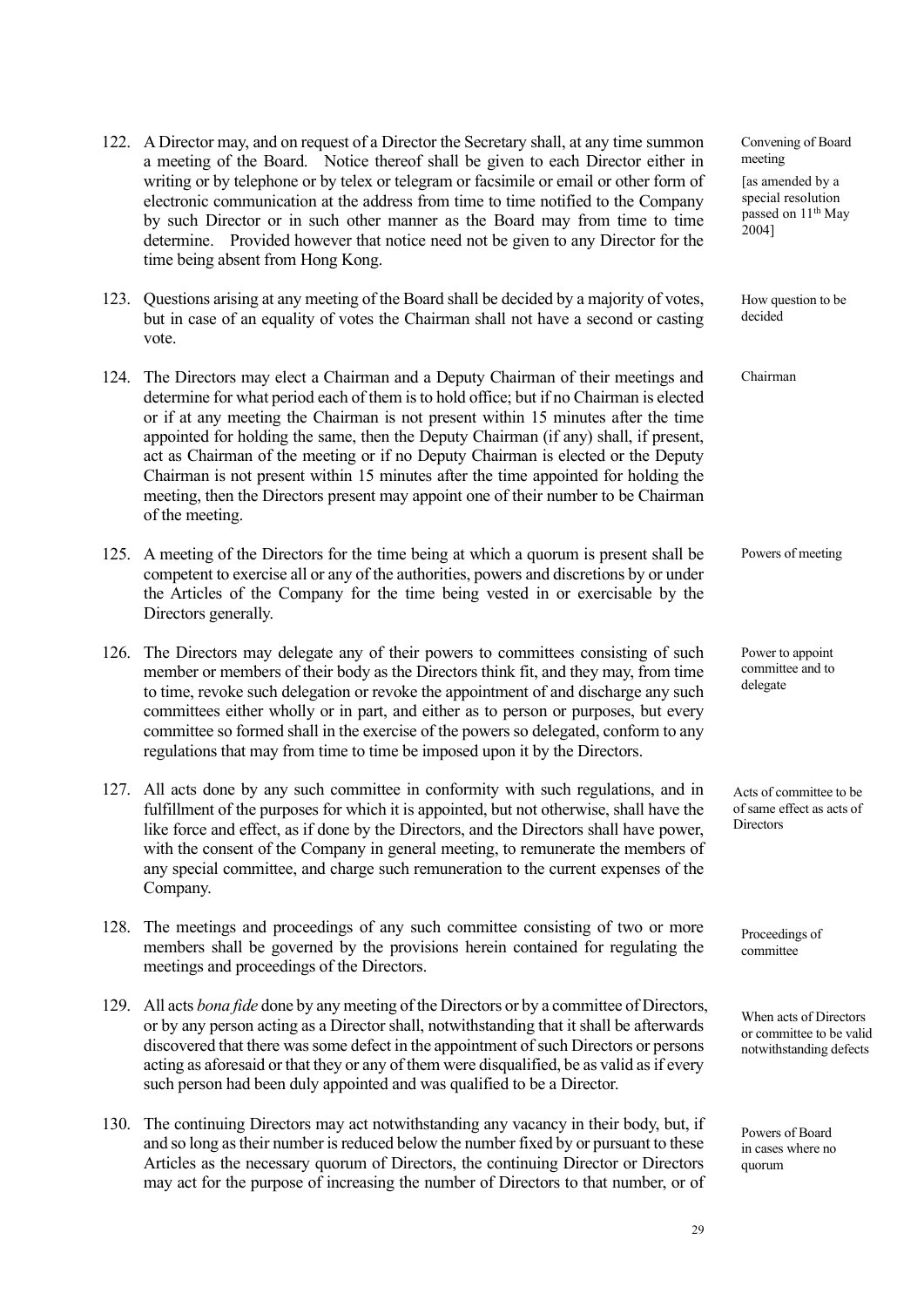summoning a general meeting of the Company, but for no other purpose.

131. A resolution in writing signed or approved in writing by all the Directors in Hong Kong entitled to receive notice of and vote on the relevant resolution (so long as they constitute a quorum) shall be as valid and effective as if it had been passed at a meeting of the Directors duly convened and held. A written notification of confirmation of such resolution in writing given by a Director by any means (including in electronic form) shall be deemed to be his signature to such resolution in writing for the purposes of this Article. Such resolution in writing may consist of several documents in like form each signed by one or more of the Directors.

#### **Secretary**

- 132. The Secretary shall be appointed by the Board for such term, at such remuneration and upon such conditions as it may think fit, and any Secretary so appointed may be removed by the Board. Anything by the Ordinance or these Articles required or authorised to be done by or to the Secretary, if the office is vacant or there is for any other reason no Secretary capable of acting, may be done by or to any assistant or deputy Secretary, or if there is no assistant or deputy Secretary capable of acting, by or to any officer of the Company authorised generally or specially in that behalf by the Board. In the event that the Secretary appointed is a corporation or no other body, it may act and sign by the hand of any one or more of its Directors or officers duly authorised.
- 133. The Secretary shall (a) if an individual, ordinarily reside in Hong Kong and (b) if a body corporate, have its registered office in Hong Kong.
- 134. A provision of the Ordinance or of these Articles requiring or authorising a thing to be done by or to a Director and the Secretary shall not be satisfied by its being done by or to the same person acting both as Director and as or in place of the Secretary.

#### **General Management and Use of the Seal**

- 135. (a) The Board shall provide for the safe custody of the seal which shall only be used by the authority of the Board or of a committee of the Board authorised by the Board in that behalf, and every instrument to which the seal shall be affixed shall be signed by any two Directors or by some other person appointed by the Board for the purpose. Provided that the Board may either generally or in any particular case or cases resolve (subject to such restrictions as to the manner in which the Seal may be affixed as the Board may determine) that such signatures or any of them may be affixed to certificates for shares or debentures or representing any other form of security by some mechanical means other than autographic to be specified in such resolution or that such certificates need not be signed by any person. Every instrument executed in manner provided by this Article shall be deemed to be sealed and executed with the authority of the Directors previously given.
	- (b) The Company may have an official seal for use abroad under the provisions of the Ordinance where and as the Board shall determine, and the Company may by writing under the seal appoint any agents or agent, committees or committee abroad to be the duly authorised agents of the Company for the purpose of

Directors' resolutions

[as amended by special resolutions passed on  $11<sup>th</sup>$  May 2004 and 15th May 2017 respectively]

Appointment of Secretary

Residence [as amended by special resolution passed on 11<sup>th</sup> May 2004]

Same person not to act in two capacities at once

Custody of seal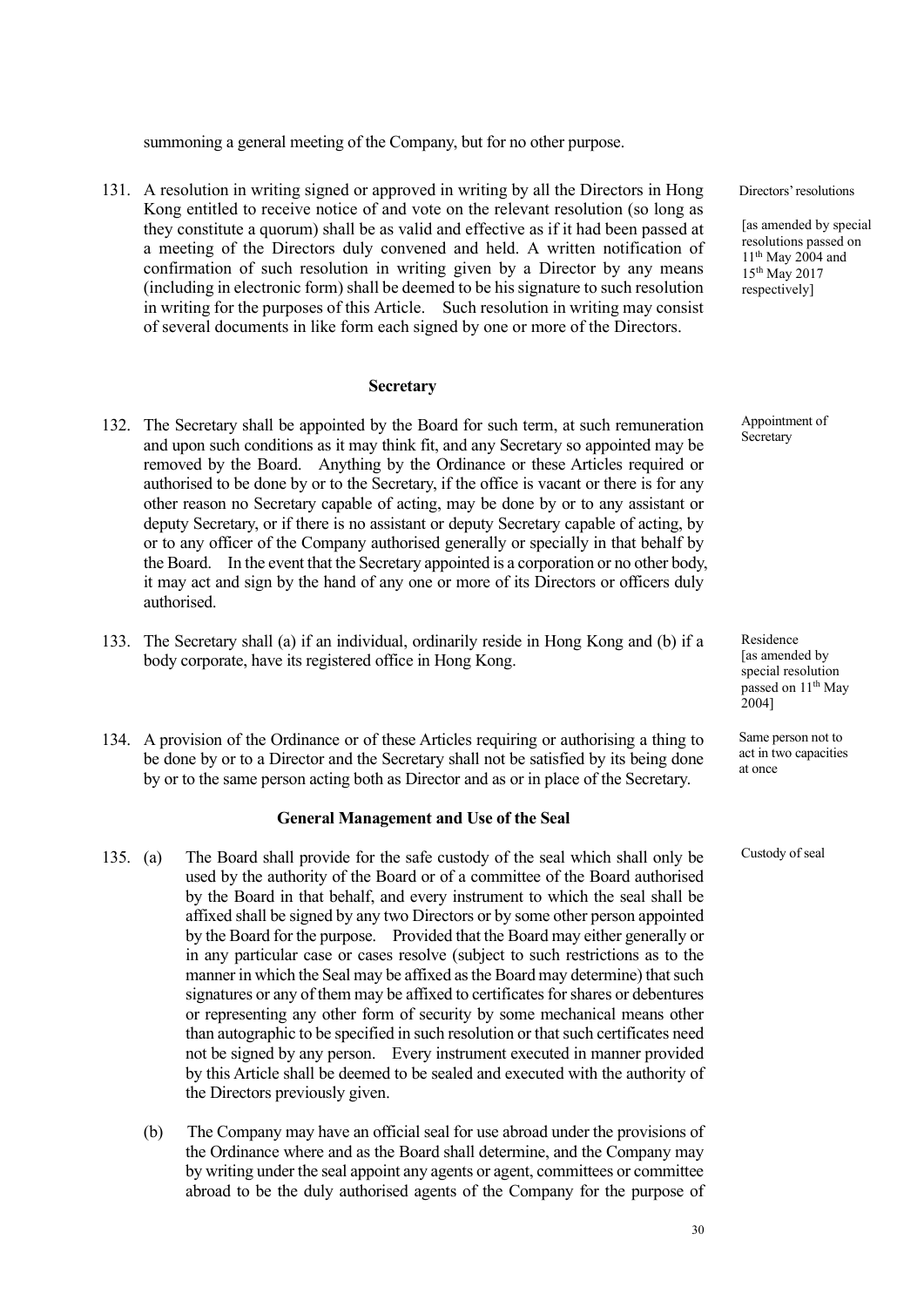affixing and using such official seal and they may impose such restrictions on the use thereof as may be thought fit. Wherever in these Articles reference is made to the seal, the reference shall, when and so far as may be applicable, be deemed to include any such official seal as aforesaid.

- 136. All cheques, promissory notes, drafts, bills of exchange and other negotiable instruments, and all receipts for moneys paid to the Company shall be signed, drawn, accepted, endorsed or otherwise executed as the case may be, in such manner as the Board shall from time to time by resolution determine. The Company's banking account shall be kept with such banker or bankers as the Board shall from time to time determine.
- 137. (a) The Board may from time to time, and at any time, by power of attorney under the seal, appoint any company, firm or person, or any fluctuating body of persons, whether nominated directly or indirectly by the Board to be the attorney or attorneys of the Company for such purposes and with such powers, authorities and discretions (not exceeding those vested in or exercisable by the Board under these Articles) and for such period and subject to such conditions as it may think fit, and any such power of attorney may contain such provisions for the protection and convenience of person dealing with any such attorney as the Board may think fit, and may also authorise any such attorney to subdelegate all or any of the powers authorities and discretions vested in him.
	- (b) The Company may, by writing under its seal, empower any person, either generally or in respect of any specified matter, as its attorney, to execute deeds and instruments on its behalf and to enter into contracts and sign the same on its behalf in any place not situate within Hong Kong and every deed signed by such attorney on behalf of the Company and under his seal, shall bind the Company and have the same effect as if it were under the seal of the Company.
- 138. The Board may establish any committees, local boards or agencies for managing any of the affairs of the Company, either in Hong Kong or elsewhere, and may appoint any person to be members of such committees, local boards or agencies and may fix their remuneration, and may delegate to any committee, local board, or agent any of the powers, authorities and discretions vested in the Board (other than its power to make calls, forfeit shares or accept surrenders of shares), with power to sub-delegate, and may authorise the members of any local board, or any of them, to fill any vacancies therein, and to act notwithstanding vacancies, and any such appointment or delegation may be upon such terms and subject to such conditions as the Board may think fit, and the Board may remove any person so appointed, and may annul or vary any such delegation, but no person dealing in good faith and without notice of any such annulment or variation shall be affected thereby.
- 139. The Board may establish and maintain or procure the establishment and maintenance of any contributory or non-contributory pension or superannuation funds for the benefit of, or give or procure the giving of donations, gratuities, pensions, allowances or emoluments to any persons who are or were at any time in the employment or service of the Company, or of any company which is a subsidiary of the Company, or is allied or associated with the Company or with any such subsidiary company, or who are or were at any time Directors or officers of the Company or of any such other company as aforesaid, and holding or who have held any salaried employment or office in the Company or such other company, and the wives, widows, families and dependants of any such persons. The Board may also establish and subsidise or subscribe to any institutions, associations, clubs or funds calculated to be for the

Cheques and banking arrangements

Power to appoint attorney

Execution of deeds by attorney

[as amended by special resolution passed on 11<sup>th</sup> May 2004]

Local boards

[as amended by special resolution passed on 11<sup>th</sup> May 2004]

Power to establish pension funds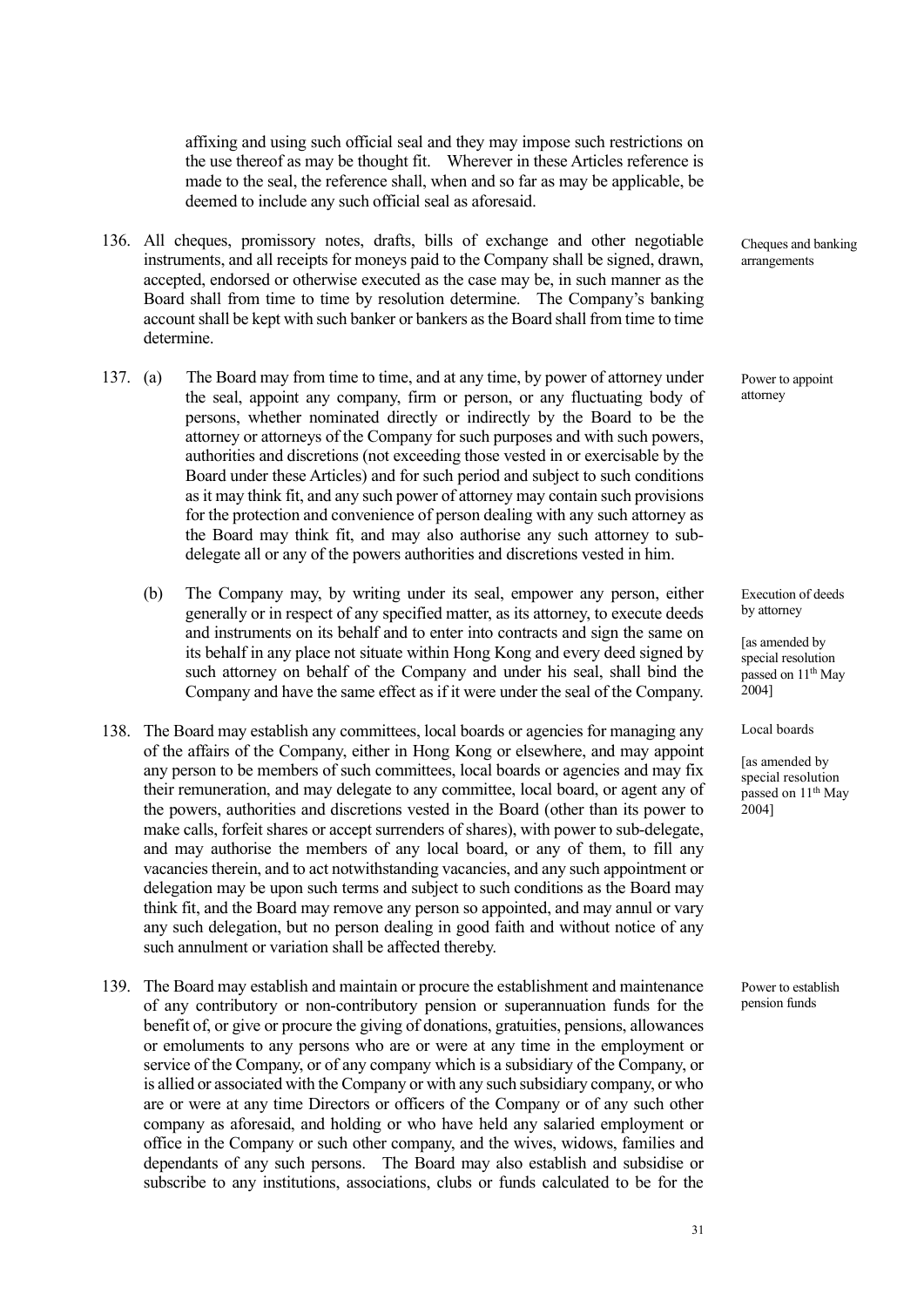benefit of or to advance the interests and well being of the Company or of any such persons as aforesaid, and may make payments for or towards the insurance of any such persons as aforesaid, and subscribe or guarantee money for charitable or benevolent objects or for any exhibition or for any public, general or useful object. The Board may do any of the matters aforesaid, either alone or in conjunction with any such other company as aforesaid. Any Director holding any such employment or office shall be entitled to participate in and retain for his own benefit any such donation, gratuity, pension, allowance or emolument.

#### **Capitalisation of Reserves**

- 140. (a) Subject to Article 3(b) and to the extent permitted under the Ordinance the Company in general meeting may upon the recommendation of the Directors resolve that it is desirable to capitalise any part of the amount for the time being standing to the credit of any of the Company's reserve accounts or to the credit of the profit and loss account or otherwise available for distribution (and not required for the payment for provision of the dividend on any shares with a preferential right to dividend). Accordingly, such sums may be set free for use as permitted under the Ordinance including for distribution amongst the members who would have been entitled thereto if distributed by way of dividend and in the same proportion on condition that the same be not paid in cash but be applied either in or towards paying up any amounts for the time being unpaid on any shares held by such members respectively or paying up in full shares or debentures of the Company to be allotted and distributed credited as fully paid up to and amongst such members in the proportion aforesaid, or partly in the one way and partly in the other, and the Directors shall give effect to such resolution.
	- (b) Wherever such a resolution as aforesaid shall have been passed the Directors shall make all appropriations and applications of the undivided profits resolved to be capitalised thereby, and (where applicable) all allotments and issues of fully paid up shares or debentures, if any, and generally shall do all acts and things required to give effect thereto, with full power to the Directors to make such provision by the issue of fractional certificates or by payment in cash or otherwise (including provision for the benefit of fractional entitlements to accrue to the Company rather than to the members concerned) as they think fit for the case of shares or debentures becoming distributable in fractions, and also to authorise any person to enter on behalf of all members entitled thereto into an agreement with the Company providing for the allotment to them respectively, credited as fully paid up, of any further shares or debentures to which they may be entitled upon such capitalisation, or, as the case may require, for the payment up by the Company on their behalf, by the application thereto of their respective proportions of the profits resolved to be capitalised, of the amounts or any part of the amounts remaining unpaid on their existing shares, and any agreement made under such authority shall be effective and binding on all such members.

[Article 141 - intentionally deleted pursuant to a special resolution passed on 13th May 2014]

#### **Dividends and Reserves**

142. The Company in general meeting may declare dividends but no dividend shall exceed the amount recommended by the Board.

Power to capitalize

[as amended by a special resolution passed on 13th May 2014]

Power to declare dividend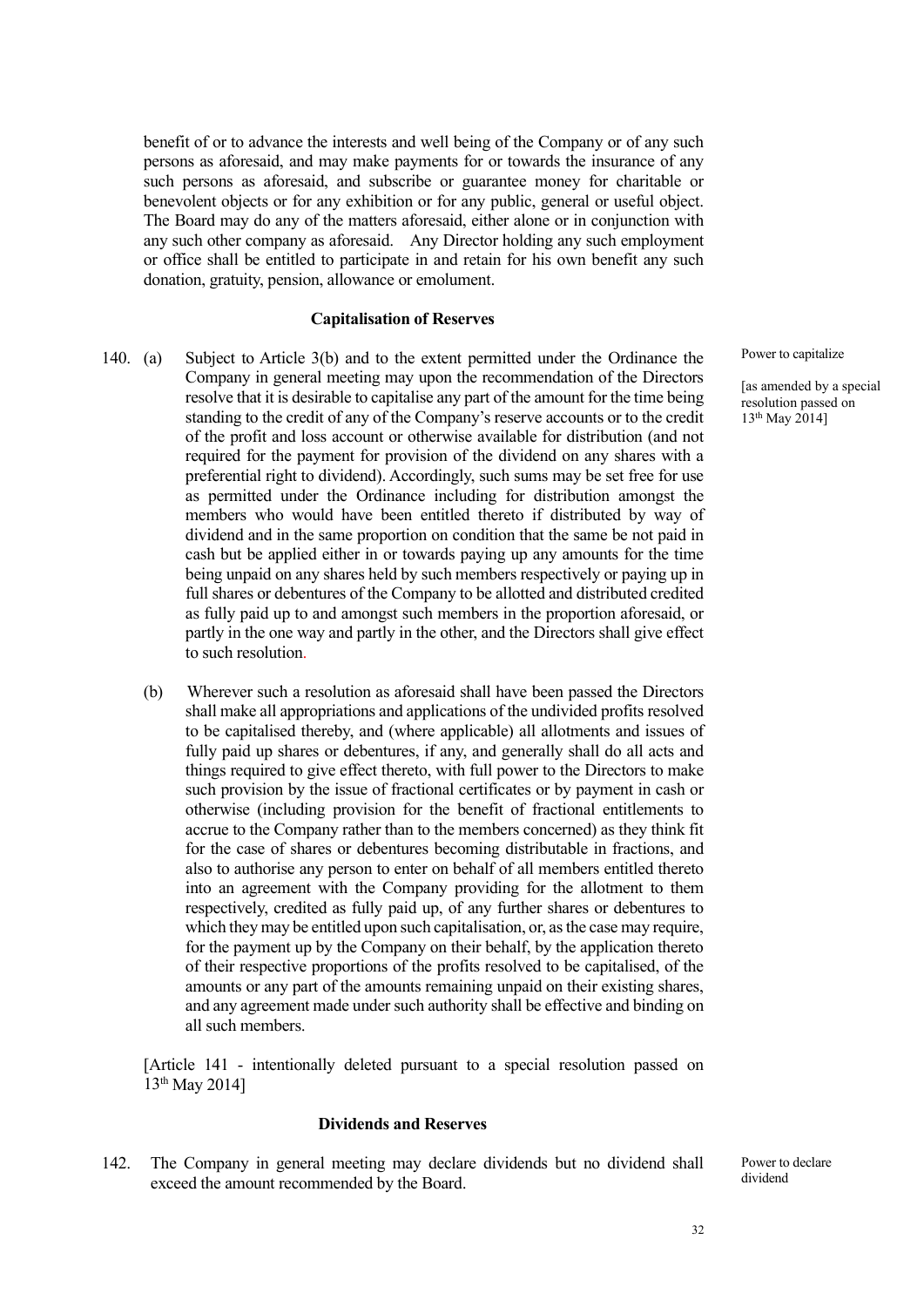- 143. (a) The Board may from time to time pay to the members such interim dividends as appear to the Board to be justified by the profits of the Company and in particular (but without prejudice to the generality of the foregoing) if at any time the share capital of the Company is divided into different classes the Board may pay such interim dividends in respect of those shares in the capital of the Company which confer on the holders thereof deferred or non-preferential rights as well as in respect of those shares which confer on the holders thereof preferential rights with regard to dividend and provided that the Board acts *bona fide* the Board shall not incur any responsibility to the holders of shares conferring any preference for any damage that they may suffer by reason of the payment of an interim dividend on any shares having deferred or nonpreferential rights.
	- (b) The Board may also pay half-yearly or at other suitable intervals to be settled by them any dividend which may be payable at a fixed rate if the Board is of the opinion that the profits justify the payment.
- 144. No dividend shall be payable except out of the profits of the Company. No dividend shall carry interest.
- 145. (A) Whenever the Directors or the Company in General Meeting have resolved that a dividend be paid or declared on the Ordinary Share capital of the Company, the Directors may further resolve:-
	- (i) That such dividend be satisfied wholly or in part in the form of an allotment of Ordinary Shares credited as fully paid provided that ordinary shareholders entitled thereto will be entitled to elect to receive such dividend (or part thereof) in cash in lieu of such allotment. In such case, the following provisions shall apply:-
		- (a) the basis of any such allotment shall be determined by the Directors;
		- (b) the Directors, after determining the basis of allotment, shall give not less than two weeks' notice in writing to the holders of the Ordinary Shares of the right of election accorded to them and shall send with such notice forms of election and specify the procedure to be followed and the place at which and the latest date and time by which duly completed forms of election must be lodged in order to be effective;
		- (c) the dividend (or that part of the dividend to be satisfied by the allotment of Ordinary Shares as aforesaid) shall not be payable in cash or Ordinary Shares in respect whereof the cash election has not been duly exercised ("the non-elected Ordinary Shares") and in satisfaction thereof Ordinary Shares shall be allotted credited as fully paid to the holders of the non-elected Ordinary Shares on the basis of allotment determined as aforesaid and for such purpose the Directors shall capitalise and apply out of any part of the undivided profits of the Company (including profits carried and standing to the credit of any reserve or reserves or other special account as the Directors may determine, such sum as may be required to pay up in full the appropriate number of Ordinary Shares for allotment and distribution to and amongst the holders

Board's power to pay interim dividends

Dividends not to be paid out of capital

Scrip dividends

[as amended by a special resolution passed on 13th May 2014]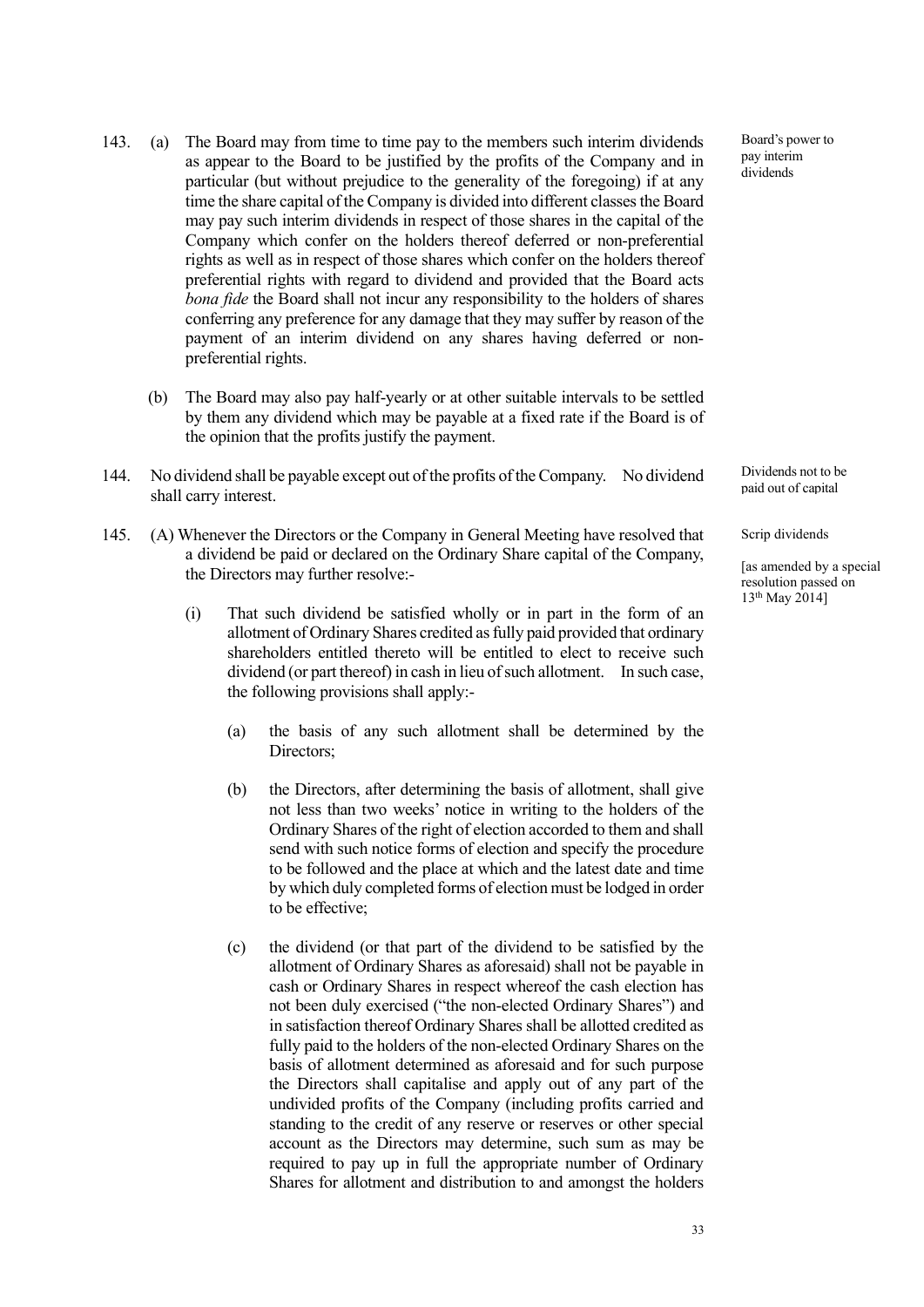of the non-elected Ordinary Shares on such basis.

- (ii) That ordinary shareholders entitled to such dividend be entitled to elect to receive an allotment of Ordinary Shares credited as fully paid in lieu of the whole or such part of the dividend as the Directors may think fit. In such case, the following provisions shall apply:-
	- (a) the basis of any such allotment shall be determined by the Directors;
	- (b) the Directors, after determining the basis of allotment, shall give not less than two weeks' notice in writing to the holders of the Ordinary Shares of the right of election accorded to them and shall send with such notice forms of election and specify the procedure to be followed and the place at which and the latest date and time by which duly completed forms of election must be lodged in order to be effective;
	- (c) the right of election may be exercised in respect of the whole or that part of the dividend in respect of which the right of election has been accorded;
	- (d) the dividend (or that part of the dividend in respect of which a right of election has been accorded) shall not be payable on Ordinary Shares in respect whereof the share election has been duly exercised ("the elected Ordinary Shares") and in lieu thereof Ordinary Shares shall be allotted credited as fully paid to the holders of the elected Ordinary Shares on the basis of allotment determined as aforesaid and for such purpose the Directors shall capitalise and apply out of any part of the undivided profits of the Company (including profits carried and standing to the credit of any reserve or reserves or other special account as the Directors may determine, such sum as may be required to pay up in full the appropriate number of Ordinary Shares for allotment and distribution to and amongst the holders of the elected Ordinary Shares on such basis.
- (B) (i) The Ordinary Shares allotted pursuant to the provisions of paragraph (A) shall rank *pari passu* in all respects with the Ordinary Shares then in issue save only as regards participation in the relevant dividend.
	- (ii) The Directors may do all acts and things considered necessary or expedient to give effect to any capitalisation pursuant to the provisions of paragraph (A), with full power to the Directors to make such provisions as they think fit in the case of shares becoming distributable in fractions (including provisions whereby, in whole or in part, fractional entitlements are aggregated and sold and the net proceeds distributed to those entitled, or are disregarded or rounded up or down or whereby the benefit of fractional entitlements accrues to the Company rather than to the members concerned). The Directors may authorise any person to enter into, on behalf of all members interested, an agreement with the Company providing for such capitalisation and matters incidental thereto and any agreement made pursuant to such authority shall be effective and binding on all concerned.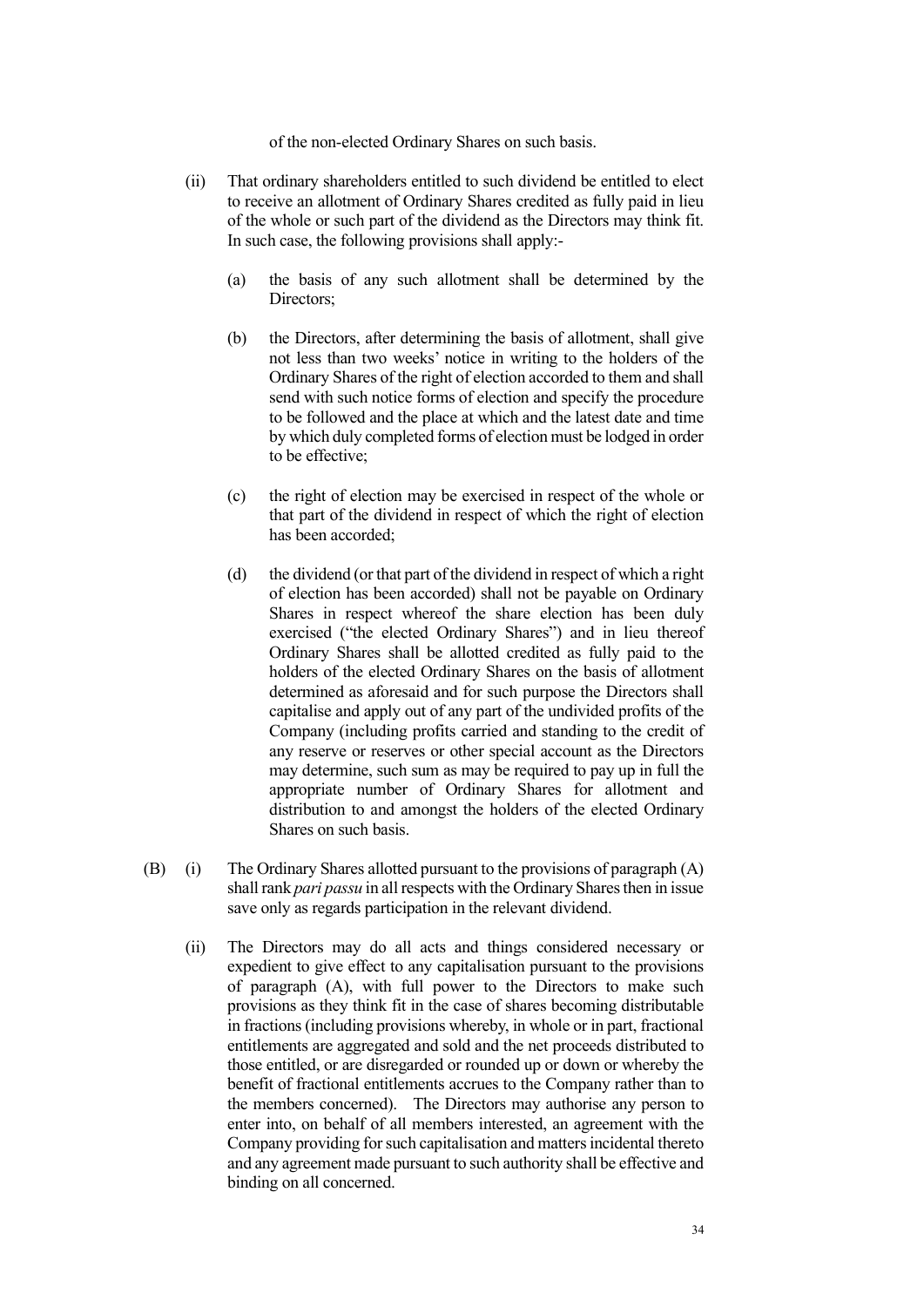- (C) The Company may upon the recommendation of the Directors by special resolution resolve in respect of any one particular dividend of the Company that notwithstanding the provisions of paragraph (A) of this Article a dividend may be satisfied wholly in the form of an allotment of Ordinary Shares credited as fully paid without offering any right to ordinary shareholders to elect to receive such dividend in cash in lieu of such allotment.
- 146. The Board may, before recommending any dividend, set aside out of the profits of the Company such sums as it thinks fit as a reserve or reserves which shall, at the discretion of the Board, be applicable for meeting claims on or liabilities of the Company or contingencies or for paying off any loan capital or for equalising dividends or for any other purpose to which the profits of the Company may be properly applied, and pending such application may, at the like discretion, either be employed in the business of the Company or be invested in such investments (other than shares of the Company) as the Board may from time to time think fit, and so that it shall not be necessary to keep any investments constituting the reserve or reserves separate or distinct from any other investments of the Company. The Board may also without placing the same to reserve carry forward any profits which it may think prudent not to divide.
- 147. Subject to the rights of persons, if any, entitled to shares with special rights as to dividend, all dividends shall be declared and paid according to the amounts paid or credited as paid up on the shares in respect whereof the dividend is paid, but no amount paid up or credited as paid up on a share in advance of calls shall be treated for the purposes of this Article as paid up on the share. All dividends shall be apportioned and paid proportionately to the amounts paid or credited as paid up on the shares during any portion or portions of the period in respect of which the dividend is paid; but if any share is issued on terms providing that it shall rank for dividend as from a particular date such share shall rank for dividend accordingly.
- 148. The Directors may retain any dividends or other moneys payable on or in respect of a share upon which the Company has a lien, and may apply the same in or towards satisfaction of the debts, liabilities or engagements in respect of which the lien exists.
- 149. Any general meeting sanctioning a dividend may make a call on the members of such amount as the meeting fixes, but so that the call on each member shall not exceed the dividend payable to him, and so that the call be made payable at the same time as the dividend, and the dividend may, if so arranged between the Company and the member, be set off against the call. The making of a call under this Article shall be deemed ordinary business of an annual general meeting which declares a dividend.
- 150. Whenever the Directors or the Company in General Meeting have resolved that a dividend be paid or declared, the Directors may further resolve that such dividend be satisfied wholly or in part by the distribution of specific assets of any kind and in particular of paid up shares, debentures or warrants to subscribe securities of the Company or any other company, or in any one or more of such ways, and where any difficulty arises in regard to the distribution the Directors may settle the same as they think expedient, and in particular may issue fractional certificates, disregard fractional entitlements or round the same up or down, and may fix the value for distribution of such specific assets, or any part thereof, and may determine that cash payments shall be made to any members upon the footing of the value so fixed in order to adjust the rights of all parties, and may vest any such specific assets in trustees as may seem

Reserves

Dividends to be paid in proportion to paid up capital

Debts may be deducted

Dividend and call together

Dividend in specie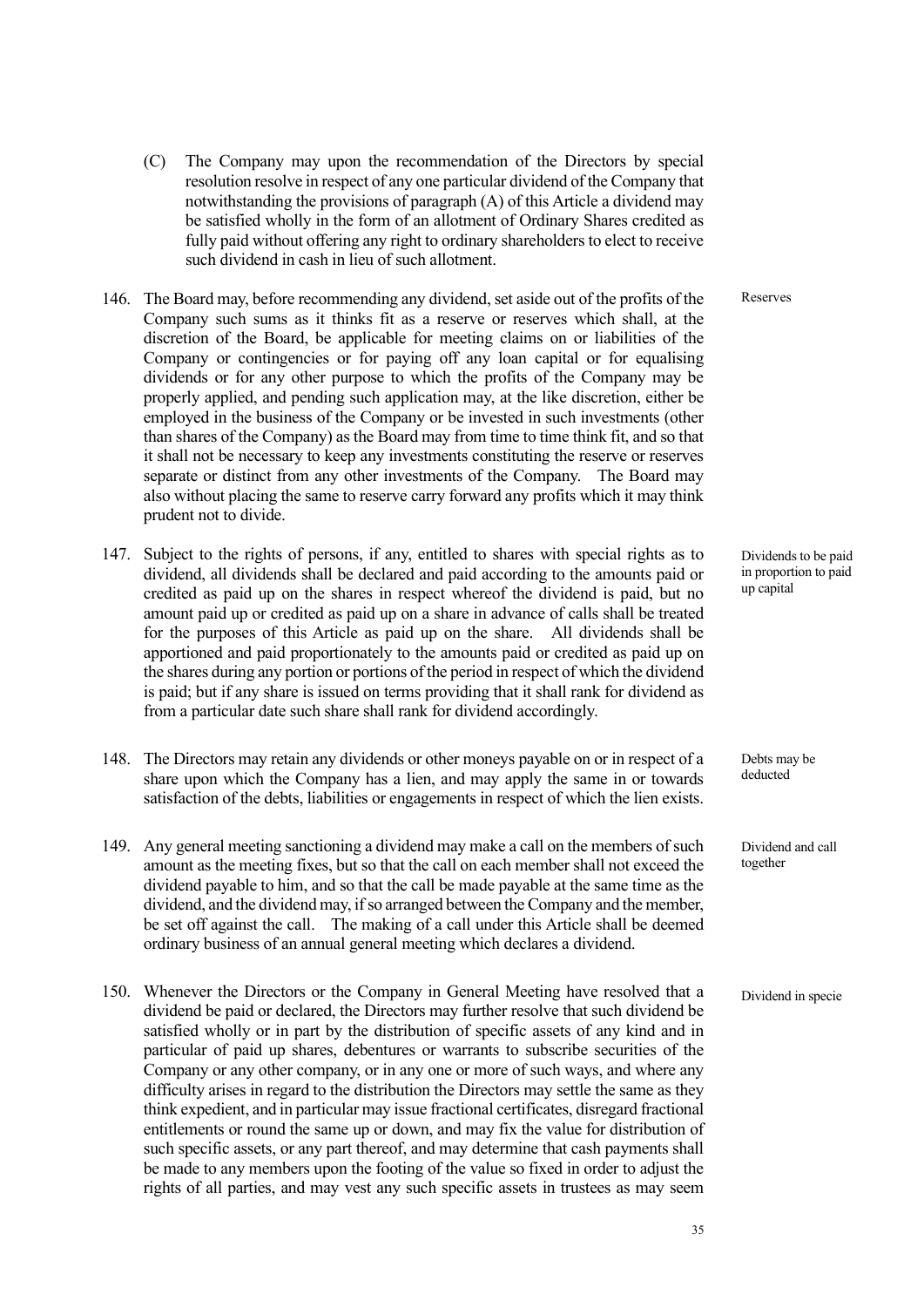expedient to the Directors and may appoint any person to sign any requisite instruments or transfer and other documents on behalf of the persons entitled to the dividend and such appointment shall be effective. Where requisite, a contract shall be filed in accordance with the provisions of the Ordinance and the Directors may appoint any person to sign such contract on behalf of the persons entitled to the dividend and such appointment shall be effective.

- 151. A transfer of shares shall not pass the right to any dividend or bonus declared thereon after such transfer and before the registration of the transfer.
- 152. If two or more persons are registered as joint holders of any share, any one of such persons may give effectual receipts for any dividends, interim dividends or bonuses and other moneys payable in respect of such shares.
- 153. Unless otherwise directed by the Directors, any dividend or bonus may be paid by cheque or warrant sent through the post to the registered address of the member entitled, on, in case of joint holders, to the registered address of that one whose name stands first in the register in respect of the joint holding or to such person and to such address as the holder or joint holders may in writing direct. Every cheque or warrant so sent shall be made payable to the order of the person to whom it is sent, and the payment of any such cheque or warrant shall operate as a good discharge to the Company in respect of the dividend and/or bonus represented thereby, notwithstanding that it may subsequently appear that the same has been stolen, or that the endorsement thereon has been forged. If any such cheque or warrant has been, or shall be alleged to have been, lost, stolen or destroyed, the Board may, at the request of the person(s) entitled to it, issue a replacement cheque, warrant or other financial instrument or other form of payment subject to compliance with such conditions as to evidence and indemnity and the payment of such out-of-pocket expenses incurred by the Company in connection with the request as the Board may think fit.
- 154. All dividends or bonuses unclaimed for one year after having been declared may be invested or otherwise made use of by the Directors for the benefit of the Company until claimed and the Company shall not be constituted a trustee in respect thereof. All dividends or bonuses unclaimed for six years after having been declared may be forfeited by the Directors and shall revert to the Company. After such forfeiture no member or other person shall have any right to or claim in respect of such dividends or bonuses but the Board may nevertheless in its absolute discretion make an ex gratia payment equal to the whole or part of such dividends or bonuses to the member or other person who could have claimed that dividends or bonuses immediately before it was forfeited. No dividends or bonuses shall bear interest against the Company.

## **Distribution of Realised Capital Profits**

155. The Company in general meeting may at any time and from time to time resolve that any surplus moneys in the hands of the Company representing capital profits arising from moneys received or recovered in respect of or arising from the realisation of any capital assets of the Company or any investments representing the same and not required for the payment or provision of any fixed preferential dividend instead of being applied in the purchase of any other capital assets or for other capital purposes be distributed amongst the ordinary shareholders on the footing that they receive the same as capital and in the shares and proportions in which they would have been entitled to receive the same if it had been distributed by way of dividend: Provided always that no such profits as aforesaid shall be so distributed unless there shall

Effect of transfer

Receipt for dividends by joint holders

Payment by post

[as amended by a special resolution passed on 9<sup>th</sup> May 2006]

Unclaimed dividend [as amended by a special resolution passed on 9th May 2006]

Distribution realised capital profits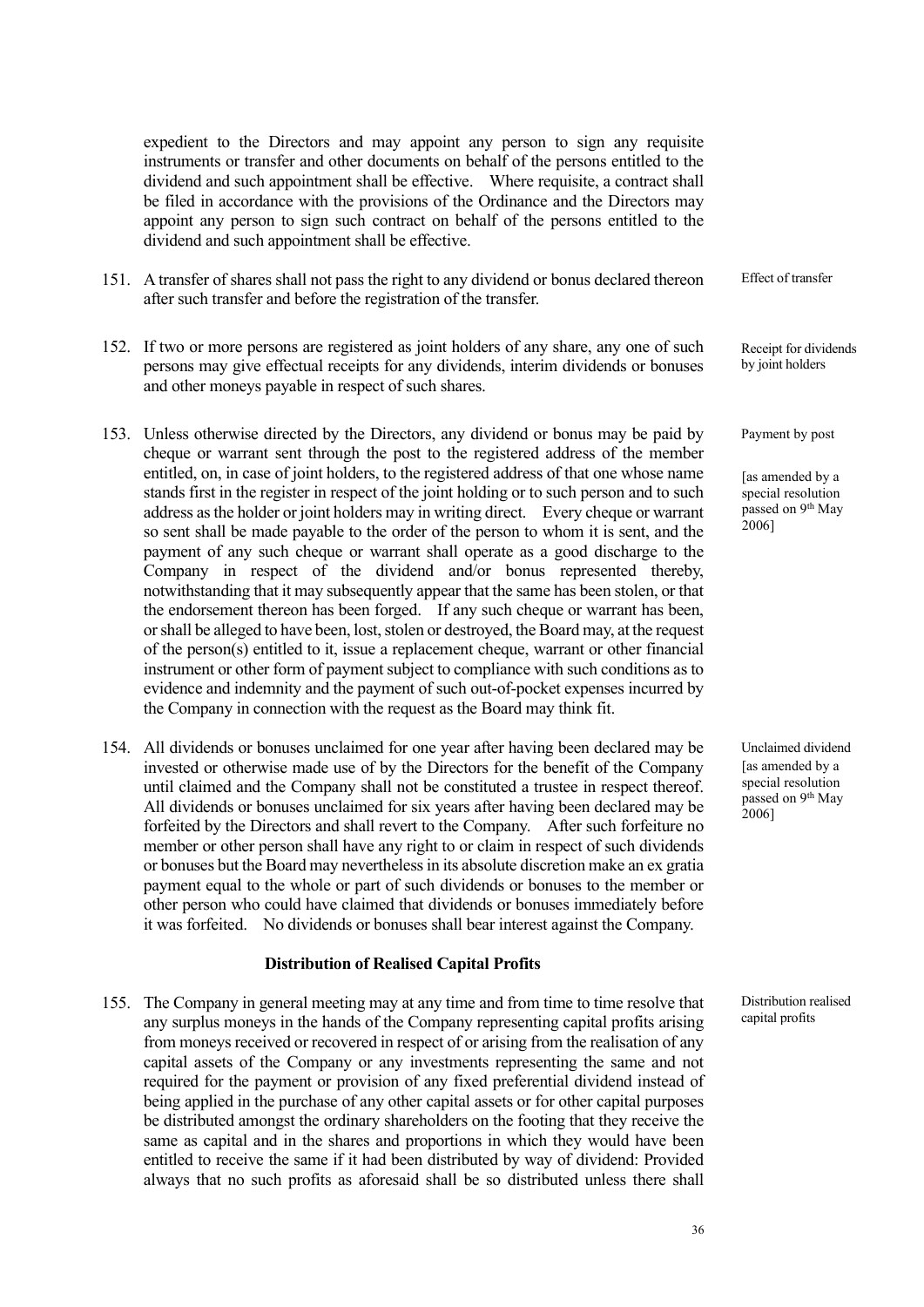remain in the hands of the Company a sufficiency of other assets to answer in full the whole of the liabilities and paid up share capital of the Company for the time being.

### **Accounts**

|      |            | 156. The Directors shall cause true accounts to be kept of the sums of money received and<br>expended by the Company, and the matters in respect of which such receipt and<br>expenditure take place, and of the property, assets, credits and liabilities of the<br>Company and of all other matters required by the Ordinance or necessary to give a<br>true and fair view of the Company's affairs and to explain its transactions.                                                                                                                                                                                                                                                                                                                                                                                                                                                                                                                                                                                                                                                                                                                                                                                                        | Accounts to be kept                                                                                                         |
|------|------------|-----------------------------------------------------------------------------------------------------------------------------------------------------------------------------------------------------------------------------------------------------------------------------------------------------------------------------------------------------------------------------------------------------------------------------------------------------------------------------------------------------------------------------------------------------------------------------------------------------------------------------------------------------------------------------------------------------------------------------------------------------------------------------------------------------------------------------------------------------------------------------------------------------------------------------------------------------------------------------------------------------------------------------------------------------------------------------------------------------------------------------------------------------------------------------------------------------------------------------------------------|-----------------------------------------------------------------------------------------------------------------------------|
| 157. | Directors. | The books of account shall be kept at the registered office or at such other place or<br>places as the Directors think fit and shall always be open to the inspection of the                                                                                                                                                                                                                                                                                                                                                                                                                                                                                                                                                                                                                                                                                                                                                                                                                                                                                                                                                                                                                                                                  | Where accounts to be<br>kept                                                                                                |
| 158. |            | The Directors shall from time to time determine whether and to what extent, at what<br>times and places and under what conditions or regulations, the accounts and books of<br>the Company, or any of them, shall be open to the inspection of the members not being<br>Directors, and no member (not being a Director) shall have any right of inspecting<br>any account or book or document of the Company, except as conferred by the<br>Ordinance or authorised by the Directors or by the Company in general meeting.                                                                                                                                                                                                                                                                                                                                                                                                                                                                                                                                                                                                                                                                                                                    | Inspection by members                                                                                                       |
| 159. | (a)        | The Directors shall from time to time in accordance with the provisions of the<br>Companies Ordinance lay before the Company in general meeting such<br>statement of comprehensive income, statement of financial position, group<br>accounts (if any) and reports as are so required by the Companies Ordinance.                                                                                                                                                                                                                                                                                                                                                                                                                                                                                                                                                                                                                                                                                                                                                                                                                                                                                                                             | Annual statement of<br>comprehensive income<br>and statement of financial<br>position and summary<br>financial reports      |
|      | (b)        | Every statement of financial position of the Company shall be signed pursuant<br>to the provisions of the Companies Ordinance, and, subject to paragraph (c), a<br>copy of every statement of financial position (including every document<br>required by law to be annexed thereto) and statement of comprehensive income<br>or income and expenditure account which is to be laid before the Company in<br>general meeting, together with a copy of the Directors' Report and a copy of<br>the Auditors' Report, shall not less than 21 days before the date of the meeting,<br>be delivered or sent by post to every member of, and every holder of debentures<br>of, the Company and every person registered under Article 45 and every other<br>person entitled to receive notices of general meetings of the Company, provided<br>that this Article shall not require a copy of those documents to be sent to any<br>person of whose address the Company is not aware or to more than one of the<br>joint holders of any shares or debentures.<br>Subject to paragraph (c), the<br>Company may, in accordance with legislation, prepare and deliver to the<br>aforementioned persons a printed copy of the summary financial report (as | [as amended by special<br>resolutions passed on<br>$13^{\rm th}$ May 2003 and<br>13 <sup>th</sup> May 2014<br>respectively] |

(c) Where a shareholder (a "Consenting Shareholder") has, in accordance with legislation and the Listing Rules, consented to treat the publication of the relevant financial documents and/or the summary financial report (each as defined in the Companies Ordinance) on a computer network as discharging the Company's obligation under the Companies Ordinance to send a copy of the relevant financial documents and/or the summary financial report (each as defined in the Companies Ordinance), then publication by the Company, in accordance with legislation, on a computer network of the relevant financial

general meeting.

defined in the Companies Ordinance) at least 21 days before the date of the

37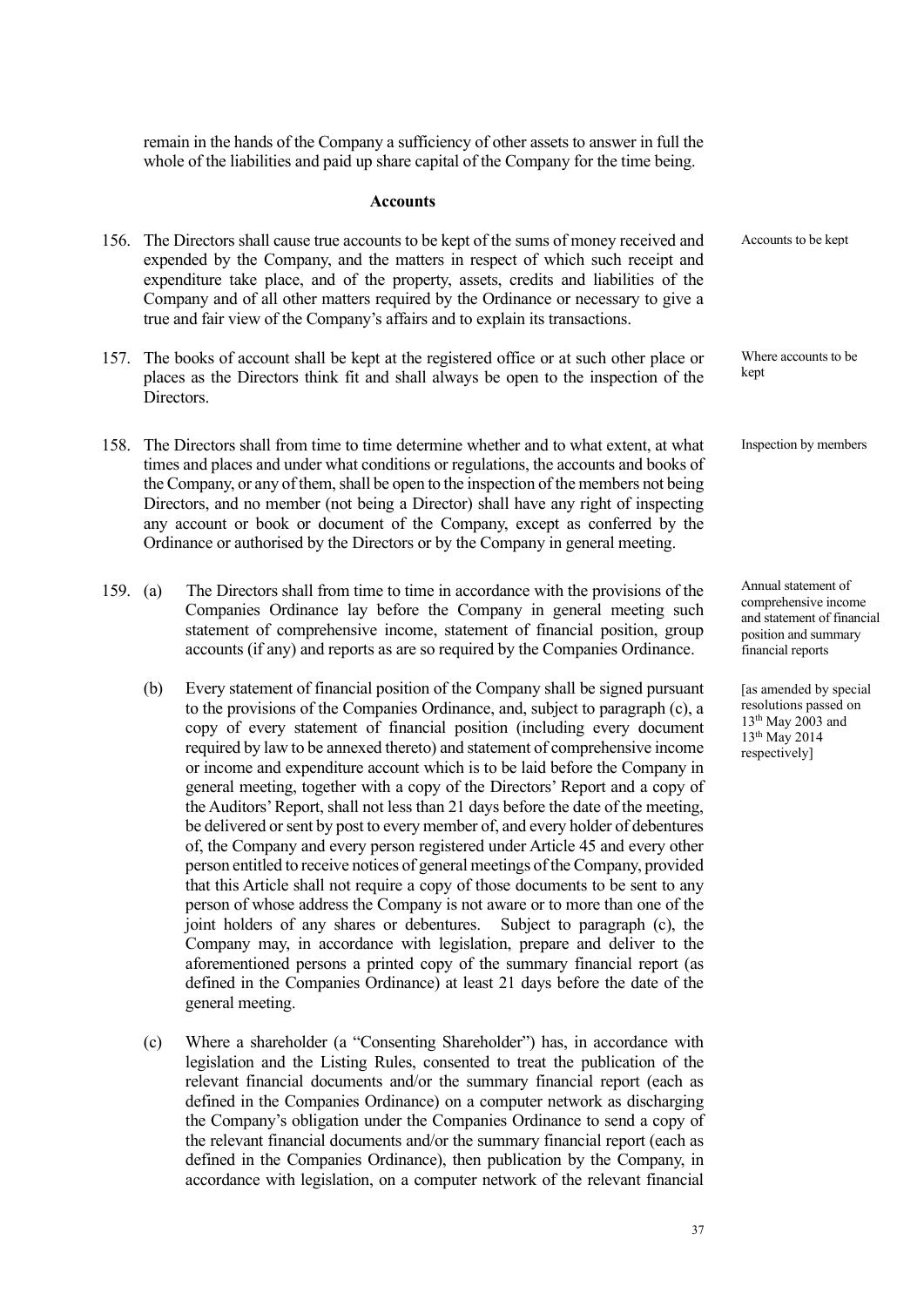documents and the summary financial report (each as defined in the Companies Ordinance) at least 21 days before the date of the general meeting shall, in relation to each Consenting Shareholder, be deemed to discharge the Company's obligations under paragraph (b).

#### **Audit**

- 160. Auditors shall be appointed and their duties regulated in accordance with the provisions of the Companies Ordinance.
- 161. Subject as otherwise provided by the Ordinance the remuneration of the Auditors shall be fixed by the Company in general meeting.
- 162. Every statement of accounts, audited by the Company's Auditors and presented by the Directors at a general meeting, shall after approval at such meeting, be conclusive except as regards any error discovered therein within three months of the approval thereof. Whenever any such error is discovered within that period, it shall forthwith be corrected, and the statement of accounts amended in respect of the error shall be conclusive.

## **Notices**

- 163A.Except where otherwise expressly stated, any notice to be given to or by any person pursuant to these Articles shall be in writing. To the extent permitted by legislation and the Listing Rules from time to time and subject to Article 163, any notice to be given by the Company may be contained in an electronic communication.
- 163. Any notice or document may be served by the Company on any member either personally or by sending it through the post in a prepaid letter addressed to such member at his registered address as appearing in the register or by advertisement in both a leading English language daily newspaper and a leading Chinese language daily newspaper circulating in Hong Kong. In the case of joint holders of a share all notices shall be given to that one of the joint holders whose name stands first in the register and notice so given shall be sufficient notice to all the joint holders. Without limiting the generality of the foregoing but subject to legislation and the Listing Rules, a notice or document may be served or delivered by the Company to any member by electronic means to such address as may from time to time be notified to the Company by the member concerned or by publishing it on a computer network and notifying the member concerned, in such manner as he may from time to time authorise, that it has been so published.
- 164. A member shall be entitled to have notices served on him at any address within Hong Kong or elsewhere or (subject to Articles 163) in the case of a notice or document served by electronic communication, at an address for the time being notified to the Company by the member or by publishing it on a computer network and notifying the member concerned. A member who has no registered address shall be deemed to have received any notice which shall have been displayed at the registered office and shall have remained there for twenty-four hours and such notice shall be deemed to have been received by such member on the day following that on which it shall have been so first displayed.

Auditors

Remuneration of Auditors

When accounts to be deemed finally settled

Form of Notices

[as amended by a special resolution passed on 13th May 2014]

Service of Notices

[(Articles 163A-167) amended by a special resolution passed on 13th May 2003]

Members out of Hong Kong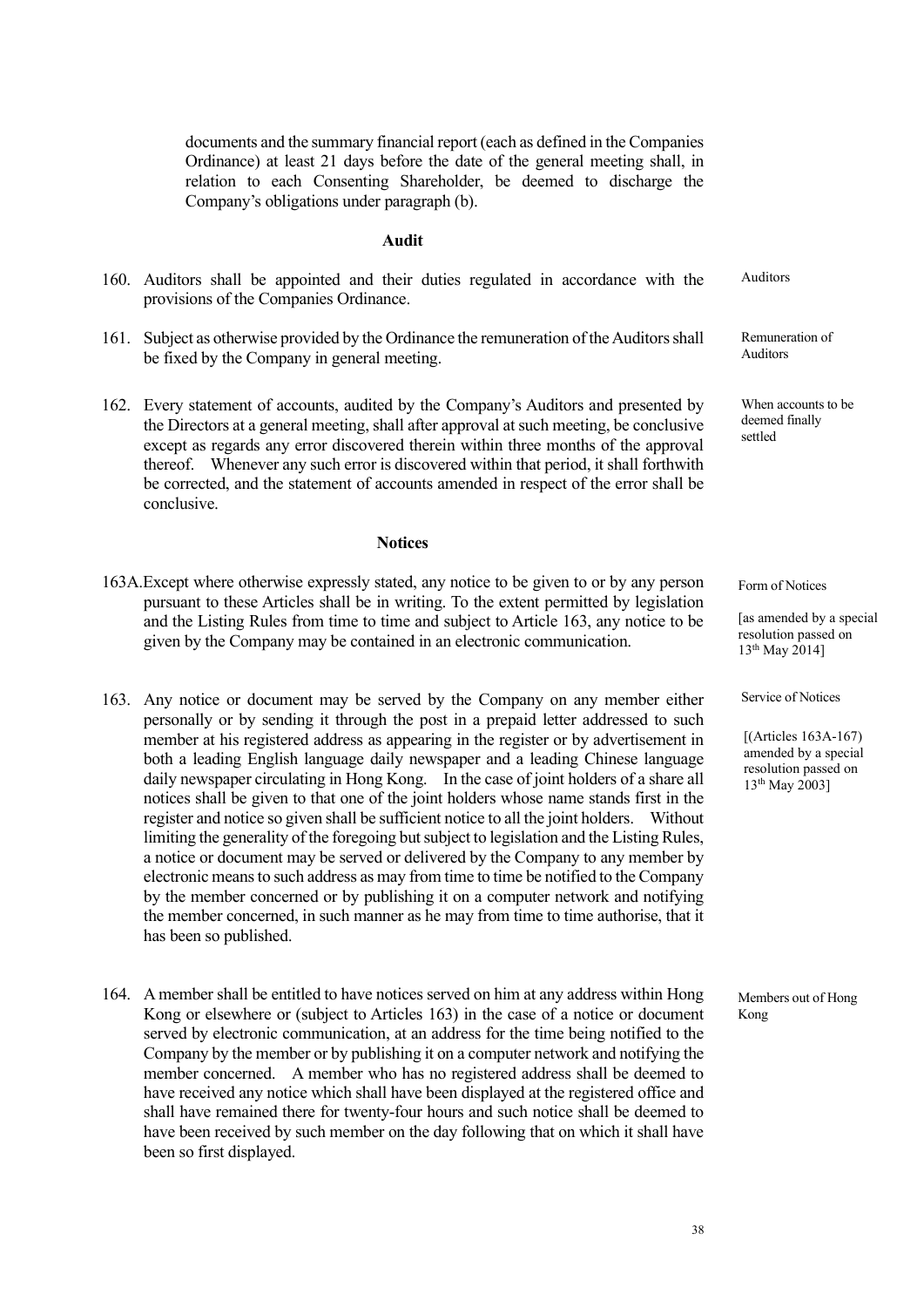- 165. Any notice sent by post shall be deemed to have been served on the day following that on which the envelope or wrapper containing the same is put into a post office situated within Hong Kong and in proving such service it shall be sufficient to prove that the envelope or wrapper containing the notice was properly prepaid, addressed, and put into such post office and a certificate in writing signed by the Secretary or other person appointed by the Board that the envelope or wrapper containing the notice was so addressed and put into such post office shall be conclusive evidence thereof. A notice or other document contained in an electronic communication or published on a computer network in accordance with these Articles shall be deemed to be given at the same time as it was sent or published.
- 166. A notice may be given by the Company to the person entitled to a share in consequence of the death, mental disorder or bankruptcy of a member by sending it through the post in prepaid letter addressed to him by name, or by the title of representative of the deceased, or trustee of the bankrupt, or by any like description, at the address, if any, within Hong Kong supplied for the purpose by the person claiming to be so entitled, or (until such an address has been so supplied) by giving the notice in any manner as permitted under these Articles in which the same might have been given if the death, mental disorder or bankruptcy had not occurred.
- 167. The signature to any notice to be given by the Company may be written or printed. A notice contained in an electronic communication in accordance with legislation and the Listing Rules need not be signed. The Directors may, in their absolute discretion, make such arrangements in respect of the serving of such electronic communication or publication as they think fit.

## **Information**

168. No member shall be entitled to require discovery of or any information respecting any detail of the Company's trading or any matter which is or may be in the nature of a trade secret, mystery of trade or secret process which may relate to the conduct of the business of the Company and which in the opinion of the Directors it will be inexpedient in the interests of the members of the Company to communicate to the public.

## **Winding Up**

- 169. If the Company shall be wound up (whether the liquidation is voluntary, under supervision or by the court) the liquidator may with the authority of a special resolution, divide among the members in specie or kind the whole or any part of the assets of the Company and whether or not the assets shall consist of property of one kind or shall consist of properties of different kinds and may for such purpose set such value as he deems fair upon any one or more class or classes of property and may determine how such division shall be carried out as between the members or different classes of members. The liquidator may, with the like authority, vest any part of the assets in trustees upon such trusts for the benefit of members as the liquidator with the like authority shall think fit, and the liquidation of the Company may be closed and the Company dissolved, but so that no contributory shall be compelled to accept any shares in respect of which there is a liability.
- 170. In the event of winding-up of the Company in Hong Kong every member of the Company who is not for the time being in Hong Kong shall be bound, within fourteen days after the passing of an effective resolution to wind up the Company voluntarily,

When notice by post deemed to be served

Service of notice to persons entitled on death, mental disorder or bankruptcy of a member

How notice to be signed

Member not entitled to information

Division of assets in liquidation

Service of process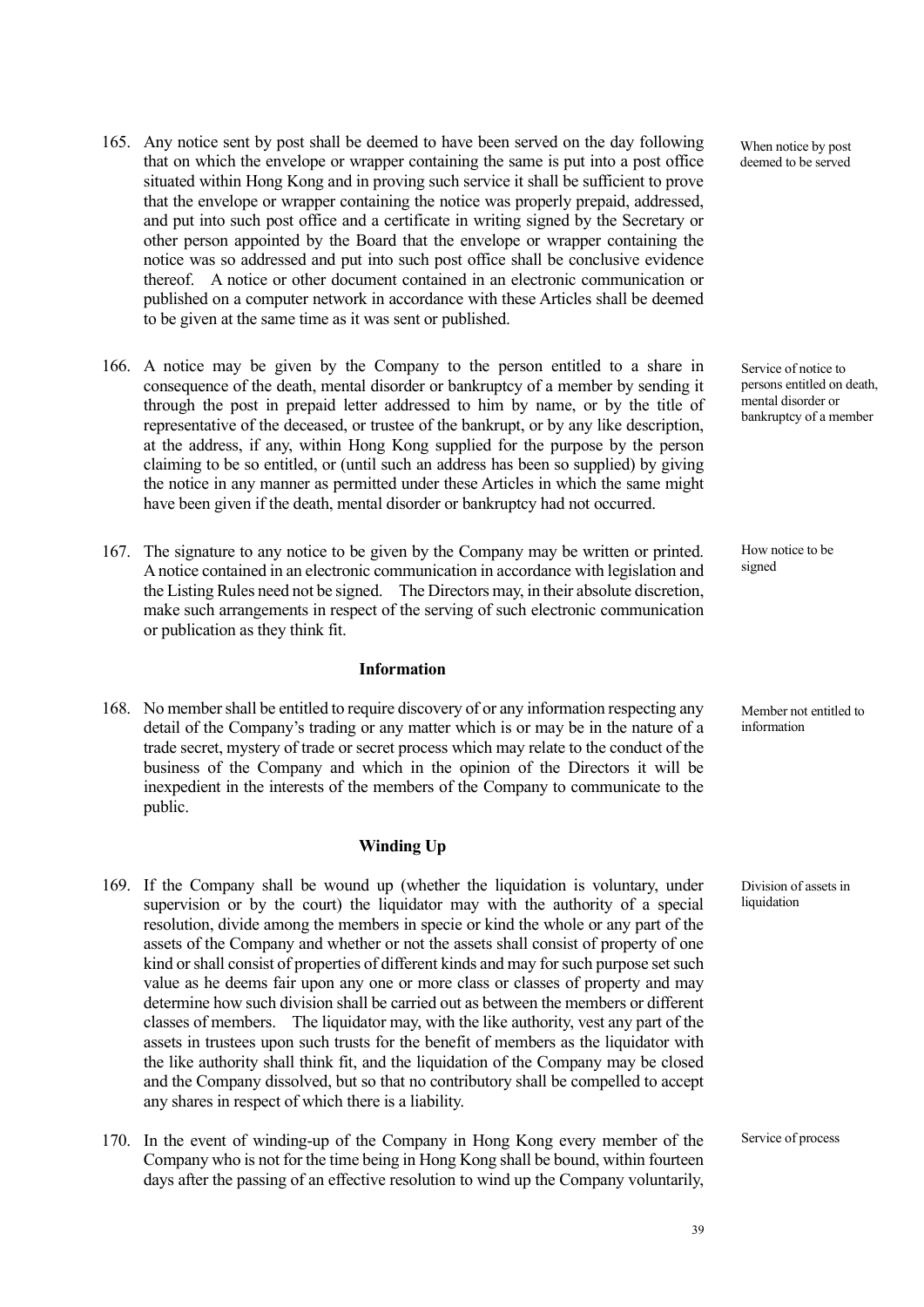or the making of an order for the winding-up of the Company, to serve notice in writing on the Company appointing some person resident in Hong Kong and stating that person's full name, address and occupation upon whom all summonses, notices, process orders and judgments in relation to or under the winding-up of the Company may be served, and in default of such nomination the liquidator of the Company shall be at liberty on behalf of such member to appoint some such person, and service upon any such appointee, whether appointed by the member or the liquidator, shall be deemed to be good personal service on such member for all purposes, and, where the liquidator makes any such appointment, he shall with all convenient speed give notice thereof to such member by advertisement in a newspaper circulating in Hong Kong or by a registered letter sent through the post and addressed to such member at his address as mentioned in the register, and such notice shall be deemed to be served on the day following that on which the advertisement appears or the letter is posted.

#### **Indemnity**

- 171. (a) Subject to the provisions of the Companies Ordinance, every Director or other officer of the Company shall be entitled to be indemnified out of the assets of the Company against all losses or liabilities which he may sustain or incur in or about the execution of the duties of his office or otherwise in relation thereto (save and except liability for negligence, default, breach of duty or breach of trust of which he may be guilty in relation to the Company or associated company), and no Director or other officer shall be liable for any loss, damage or misfortune which may happen to or be incurred by the Company in the execution of the duties of his office or in relation thereto (save and except liability for negligence, default, breach of duty or breach of trust of which he may be guilty in relation to the Company or associated company). This Article shall only have effect to the extent it is not voided by the said provisions or other applicable laws and regulations.
	- (b) Subject to the Companies Ordinance, if any Director or other person shall become personally liable for the payment of any sum primarily due from the Company, the Directors may execute or cause to be executed any mortgage, charge, or security over or affecting the whole or any part of the assets of the Company by way of indemnity to secure the Director or person so becoming liable as aforesaid from any loss in respect of such liability.
	- (c) Subject to the Companies Ordinance, the Board shall have power to purchase and/or maintain insurance for, or for the benefit of, any person who are or were at any time directors, alternate directors or other officers of the Company or associated company against:
		- (i) any liability to the Company, an associated company or any other party in respect of any negligence, default, breach of duty or breach of trust (save for fraud) of which he may be guilty in relation to the Company or associated company and otherwise; and
		- (ii) any liability incurred by him in defending any proceedings, whether civil or criminal, taken against him for any negligence, default, breach of duty or breach of trust (including fraud) of which he may be guilty in relation to the Company or associated company and otherwise.
	- (d) the term "associated company" shall have the same meaning as defined in the Companies Ordinance.

Indemnity

[as amended by special resolutions passed on  $11<sup>th</sup>$  May 2004 and 13th May 2014 respectively]